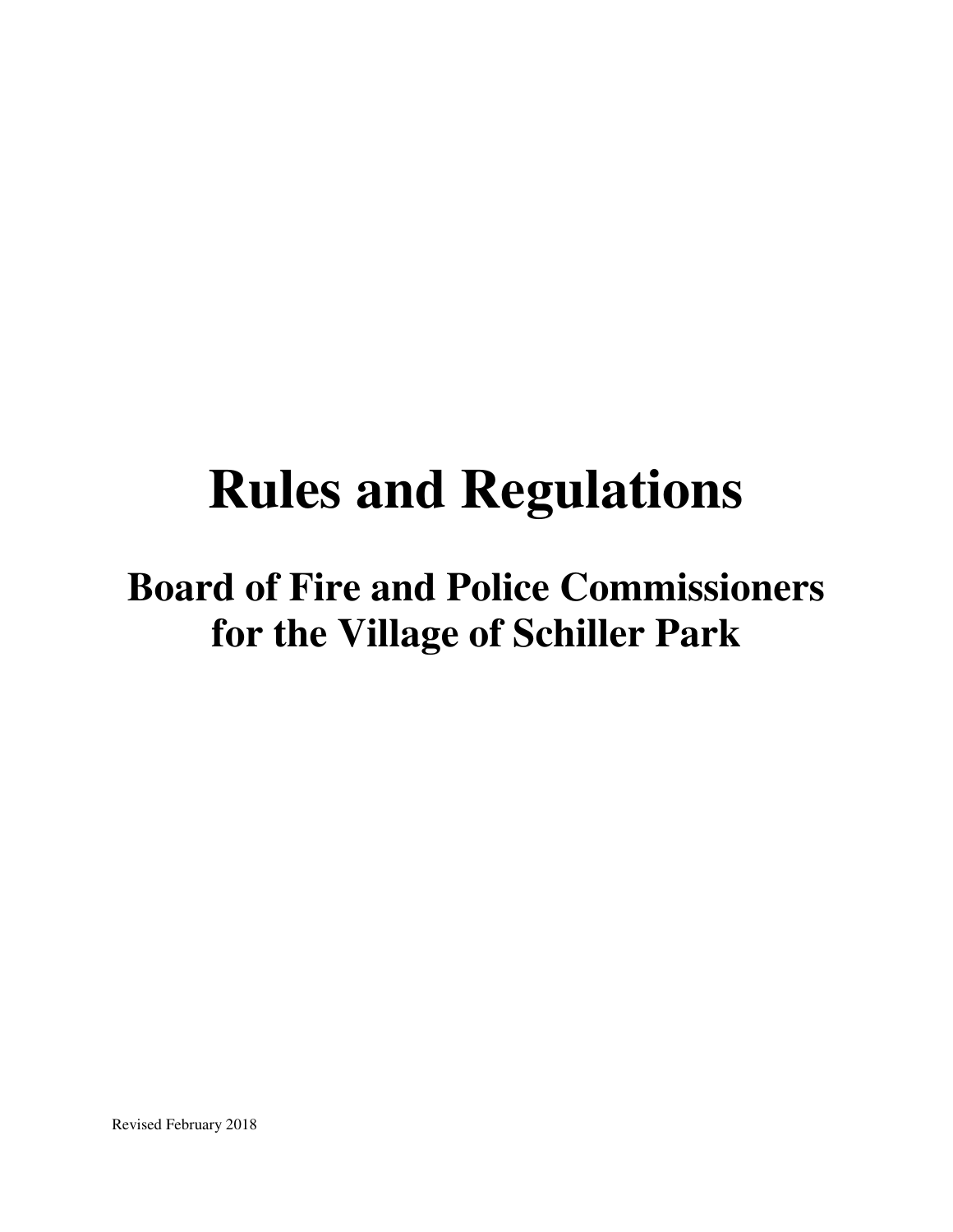## **TABLE OF CONTENTS**

#### [CHAPTER I: ADMINISTRATION](#page-5-0)

| Rule $1-1$      | <b>Source of Authority</b>                                                                                                                                                                                                     |                 |
|-----------------|--------------------------------------------------------------------------------------------------------------------------------------------------------------------------------------------------------------------------------|-----------------|
| Rule $1-2$      | Duties of Commissioners and the commissioners and the commissioners and the commissioners are also been as a set of $\alpha$                                                                                                   | $\mathbf{1}$    |
| <b>Rule 1-3</b> | Meetings<br><u> 1989 - Johann Stein, marwolaethau (b. 1989)</u>                                                                                                                                                                | 1               |
| Rule $1-4$      | Quorum<br><u> 1989 - Johann Stein, mars an deus Amerikaansk kommunister (* 1958)</u>                                                                                                                                           | $\overline{2}$  |
| Rule $1-5$      | Order of Business and the contract of Business and the contract of Business and the contract of Business and the contract of the contract of the contract of the contract of the contract of the contract of the contract of t | $\overline{2}$  |
| Rule $1-6$      | Procedure                                                                                                                                                                                                                      | $\overline{2}$  |
| <b>Rule 1-7</b> | Amendments and the contract of the contract of the contract of the contract of the contract of the contract of                                                                                                                 | $\overline{3}$  |
| Rule $1-8$      | Reports and Annual Budget Request                                                                                                                                                                                              | 3               |
| <b>Rule 1-9</b> | <b>Conflict with the Illinois Statutes</b>                                                                                                                                                                                     | 3               |
|                 | <b>CHAPTER II: CLASSIFIED SERVICE</b>                                                                                                                                                                                          |                 |
| Rule $2-1$      | <b>Classified Positions</b>                                                                                                                                                                                                    | 4               |
| Rule $2-2$      | <b>Classification of Rank and Description of Classified Positions</b>                                                                                                                                                          | $\overline{4}$  |
| Rule $2-3$      | Specifications to be Considered for Classified Positions                                                                                                                                                                       | $\overline{4}$  |
|                 | CHAPTER III: APPLICATIONS FOR ORIGINAL APPOINTMENT                                                                                                                                                                             |                 |
| <b>Rule 3-1</b> | Residence<br><u> 1989 - Johann Stein, marwolaethau (b. 1989)</u>                                                                                                                                                               | 5               |
| Rule 3-2        | <b>Age and Education Requirements</b>                                                                                                                                                                                          | 5               |
| <b>Rule 3-3</b> | <b>Application Forms</b>                                                                                                                                                                                                       | 5               |
| <b>Rule 3-4</b> | <b>Filing Applications</b>                                                                                                                                                                                                     | $6\overline{6}$ |
| <b>Rule 3-5</b> | <b>Failure to Appear</b>                                                                                                                                                                                                       | 6               |
| Rule 3-6        | <b>Disqualification</b>                                                                                                                                                                                                        | $\overline{7}$  |
| <b>Rule 3-7</b> | Defective Applications — Notice of Rejection                                                                                                                                                                                   | $\overline{7}$  |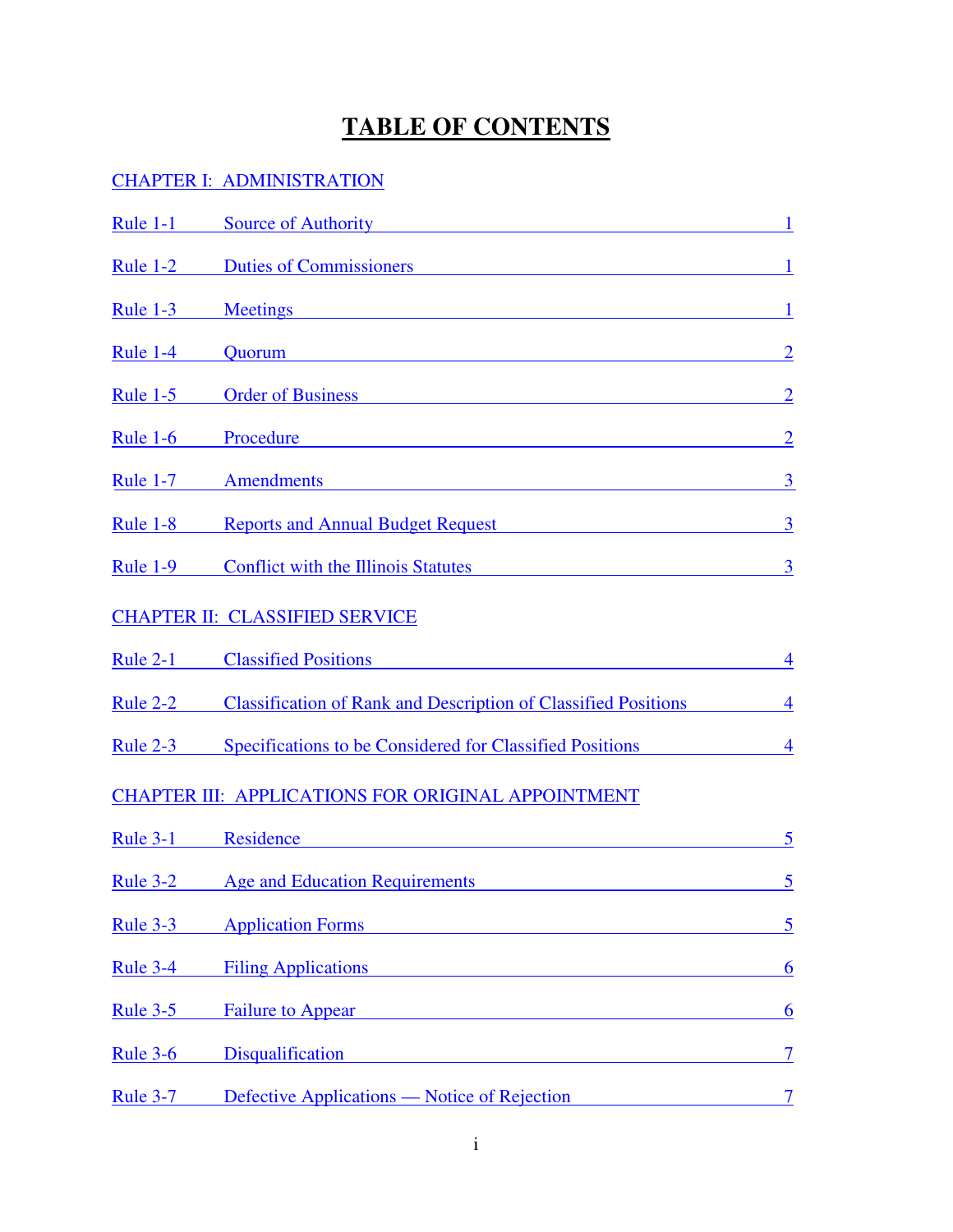## [CHAPTER IV: EXAMINATIONS AND APPOINTMENTS](#page-12-0)

## [Division One: Rules Applicable to All Appointments](#page-12-0)

| <b>Rule 4-1</b>                | <b>Examinations</b>                                                                                                                                      | 8         |
|--------------------------------|----------------------------------------------------------------------------------------------------------------------------------------------------------|-----------|
| Rule 4-2                       | <b>Examination Room</b><br><u>and the state of the state of the state of the state of the state of the state of the state of the state of th</u>         | 8         |
| Rule 4-3                       | <b>Examination Fraud</b><br><u> 1989 - Johann Stoff, deutscher Stoff, der Stoff, der Stoff, der Stoff, der Stoff, der Stoff, der Stoff, der S</u>        | 8         |
| Rule 4-4                       | <b>Americans with Disabilities</b>                                                                                                                       | 9         |
| Rule 4-5                       | <b>Special Qualifications</b>                                                                                                                            | 9         |
| Rule $4-6$                     | <b>Change of Address</b>                                                                                                                                 | 9         |
| <b>Rules 4-7-</b><br>$4-10$    | <b>Reserved</b>                                                                                                                                          | 9         |
|                                | Division Two: Examination Rules Applicable to All Original Appointments<br>to the Fire Department and the Police Department                              |           |
| <b>Rule 4-11</b>               | Notice of Examinations for Original Appointments                                                                                                         | 10        |
| <b>Rule 4-12</b>               | <b>Pre-Offer Tests</b><br><u> 1989 - Johann Stein, mars an de Frankryk († 1958)</u>                                                                      | <u>10</u> |
| <b>Rule 4-13</b>               | Notice of Results of Tests                                                                                                                               | 11        |
| <b>Rule 4-14</b>               | <b>Review of Examinations</b>                                                                                                                            | 11        |
| <b>Rule 4-15</b>               | <b>Eligibility Lists</b>                                                                                                                                 | 11        |
| <b>Rule 4-16</b>               | <b>Post-Offer Tests</b>                                                                                                                                  | 13        |
| <b>Rule 4-17</b>               | <b>Filling of Vacancies</b>                                                                                                                              | <u>14</u> |
| <b>Rules 4-18-</b><br>$4 - 20$ | <b>Reserved</b>                                                                                                                                          | 15        |
|                                | Division Three: Promotion in the Police Department and in the Fire Department                                                                            |           |
| <b>Rule 4-21</b>               | <b>Promotional Appointments</b><br><u> 1980 - Jan Stein, mars ann an t-Amhain an t-Amhain an t-Amhain an t-Amhain an t-Amhain an t-Amhain an t-Amhai</u> | <u>16</u> |
| <b>Rule 4-22</b>               | <b>Requirements for Promotion</b>                                                                                                                        | 16        |
| <b>Rule 4-23</b>               | Notice of Examination for Promotion                                                                                                                      | <u>16</u> |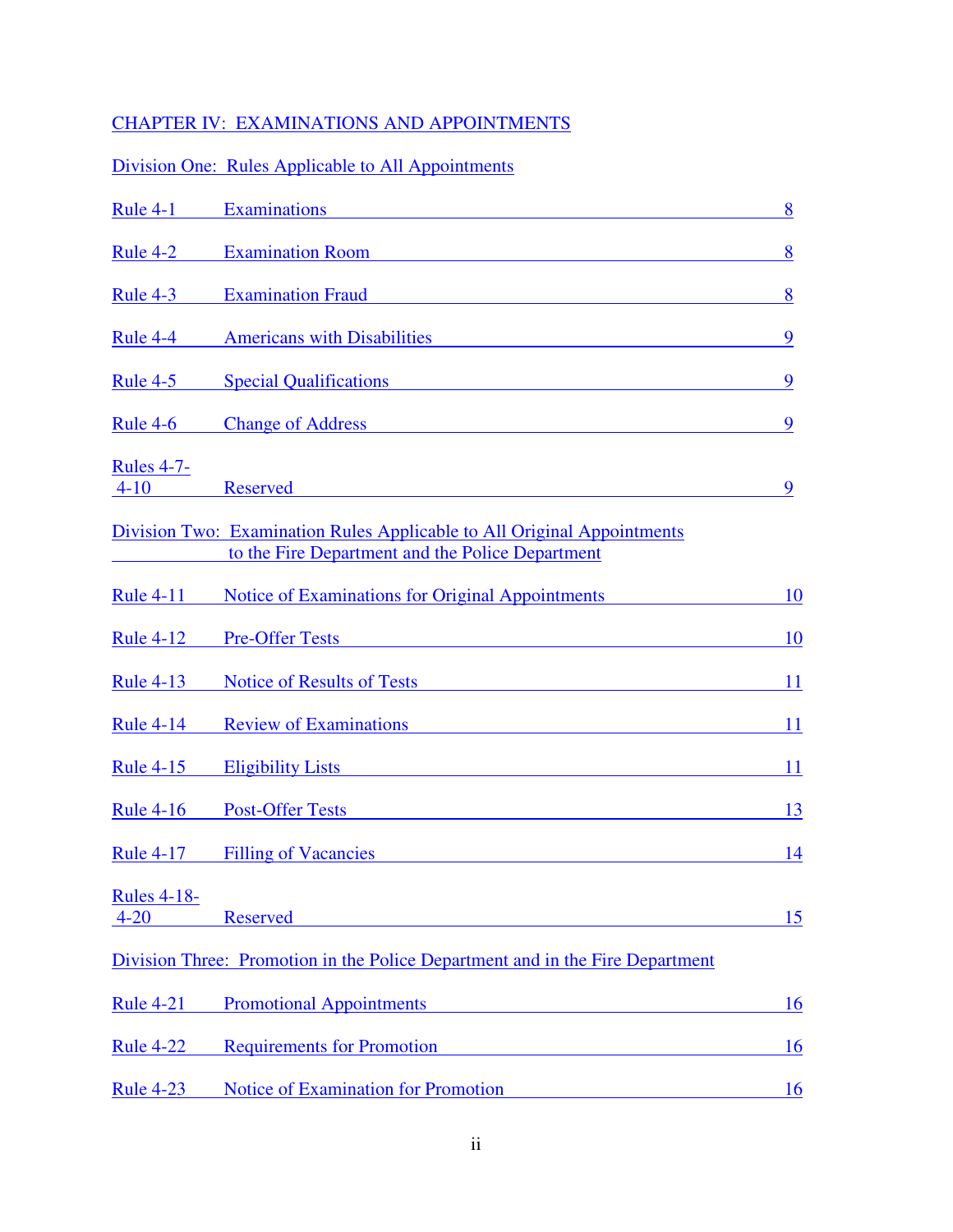| <b>Rule 4-24</b> | <b>Seniority Credit</b>                                                                                                                                                                                                             | 17        |
|------------------|-------------------------------------------------------------------------------------------------------------------------------------------------------------------------------------------------------------------------------------|-----------|
| <b>Rule 4-25</b> | <b>Preparation for Promotional Examinations</b>                                                                                                                                                                                     | 17        |
| <b>Rule 4-26</b> | <b>Promotional Examination Administration</b>                                                                                                                                                                                       | 17        |
| <b>Rule 4-27</b> | <b>Promotional Examination Scoring</b>                                                                                                                                                                                              | <u>18</u> |
| <u>Rule 4-28</u> | <b>Promotional Examination Content</b>                                                                                                                                                                                              | 18        |
| <b>Rule 4-29</b> | <b>Results of Pre-Offer Tests in Promotional Examination</b>                                                                                                                                                                        | 19        |
| <b>Rule 4-30</b> | <b>Preliminary Promotional List</b>                                                                                                                                                                                                 | 19        |
| <b>Rule 4-31</b> | <b>Military Preference</b>                                                                                                                                                                                                          | 19        |
| <b>Rule 4-32</b> | <b>Final Promotional List</b> Services of Services Services and Services Services Services Services Services Services Services Services Services Services Services Services Services Services Services Services Services Services S | 20        |
| <b>Rule 4-33</b> | <b>Filling of Vacancies</b><br><u> 1989 - Johann Barn, mars ann an t-Amhain Aonaich an t-Aonaich an t-Aonaich ann an t-Aonaich ann an t-Aonaich</u>                                                                                 | <u>20</u> |
| <b>Rule 4-34</b> | <b>Polygraph Device Deceptive Test</b>                                                                                                                                                                                              | <u>21</u> |
|                  | <b>CHAPTER V: REGULATIONS FOLLOWING APPOINTMENT</b>                                                                                                                                                                                 |           |
| <b>Rule 5-1</b>  | <b>Cumulative Effect of Rules</b>                                                                                                                                                                                                   | <u>22</u> |
| <u>Rule 5-2</u>  | Oath of Office<br><u> 1989 - Johann Stein, mars an deus Amerikaansk kommunister (</u>                                                                                                                                               | <u>22</u> |
| Rule $5-3$       | <b>Residence of Sworn Members</b>                                                                                                                                                                                                   | 22        |
| Rule 5-4         | <b>Probationary Period</b>                                                                                                                                                                                                          | <u>22</u> |
| <b>Rule 5-5</b>  | <b>Assignment to Duty</b>                                                                                                                                                                                                           | 23        |
| <b>Rule 5-6</b>  | <b>Temporary Appointment</b>                                                                                                                                                                                                        | 23        |
| <b>Rule 5-7</b>  | <b>Temporary Assignments</b>                                                                                                                                                                                                        | 23        |
| <b>Rule 5-8</b>  | <b>Military Leave of Absence</b>                                                                                                                                                                                                    | 24        |
| <b>Rule 5-9</b>  | <b>Political Contributions and Activities</b>                                                                                                                                                                                       | <u>24</u> |
| <b>Rule 5-10</b> | <b>Medical Tests</b><br><u> 1989 - Johann Barn, mars ann an t-Amhain an t-Amhain an t-Amhain an t-Amhain an t-Amhain an t-Amhain an t-Amh</u>                                                                                       | 25        |
| <b>Rule 5-11</b> | <b>Psychological Tests</b><br><u> 1989 - Johann Stein, mars an t-Amerikaansk kommunister (</u>                                                                                                                                      | 25        |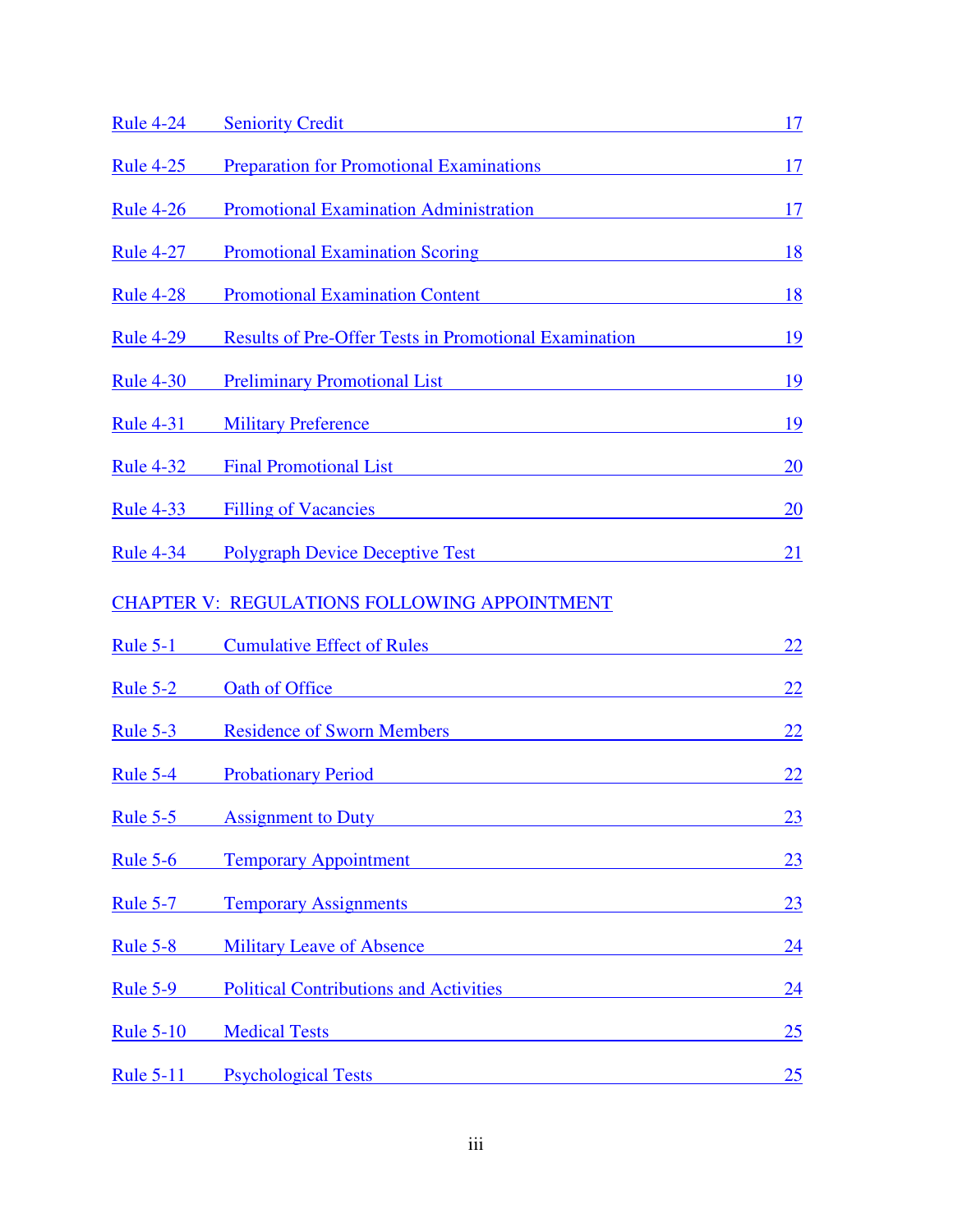| <b>Rule 5-12</b> | <b>Drug Screening</b>                                                                                                                                      | 25        |
|------------------|------------------------------------------------------------------------------------------------------------------------------------------------------------|-----------|
| <b>Rule 5-13</b> | Layoff, Reduction in Force, Reinstatement                                                                                                                  | 25        |
| <b>Rule 5-14</b> | <b>Rules Not a Limit on Management</b>                                                                                                                     | 25        |
|                  | <b>CHAPTER VI: DISCIPLINE AND DISCHARGE</b>                                                                                                                |           |
| Rule $6-1$       | Discharge and Suspension                                                                                                                                   | 26        |
| Rule $6-2$       | <b>Cause for Disciplinary Action</b>                                                                                                                       | 26        |
| Rule $6-3$       | Charges upon Discharge or for a Thirty-One Day or More Suspension                                                                                          | 27        |
| Rule 6-4         | <b>Suspension Pending Hearing</b><br><u> 1989 - Johann Harry Harry Harry Harry Harry Harry Harry Harry Harry Harry Harry Harry Harry Harry Harry Harry</u> | <u>27</u> |
| Rule $6-5$       | <b>Investigations of Police Officers and Firefighters</b>                                                                                                  | 27        |
| <b>Rule 6-6</b>  | Subpoenas                                                                                                                                                  | 28        |
| <b>Rule 6-7</b>  | <b>Hearings</b>                                                                                                                                            | 28        |
| <b>Rule 6-8</b>  | <b>Motions and Continuances</b>                                                                                                                            | <u>29</u> |
| <b>Rule 6-9</b>  | <b>Findings and Decision</b>                                                                                                                               | <u>29</u> |
| <b>Rule 6-10</b> | <b>Filing</b>                                                                                                                                              | 30        |
| <b>Rule 6-11</b> | <b>Process</b>                                                                                                                                             | 30        |
| <b>Rule 6-12</b> | <b>Computation of Time</b>                                                                                                                                 | 30        |

#### [CHAPTER VII: DEFINITIONS](#page-35-0)

| <b>Rule 7-1</b> | <b>Rules of Construction and Definitions</b> |  |
|-----------------|----------------------------------------------|--|
|                 |                                              |  |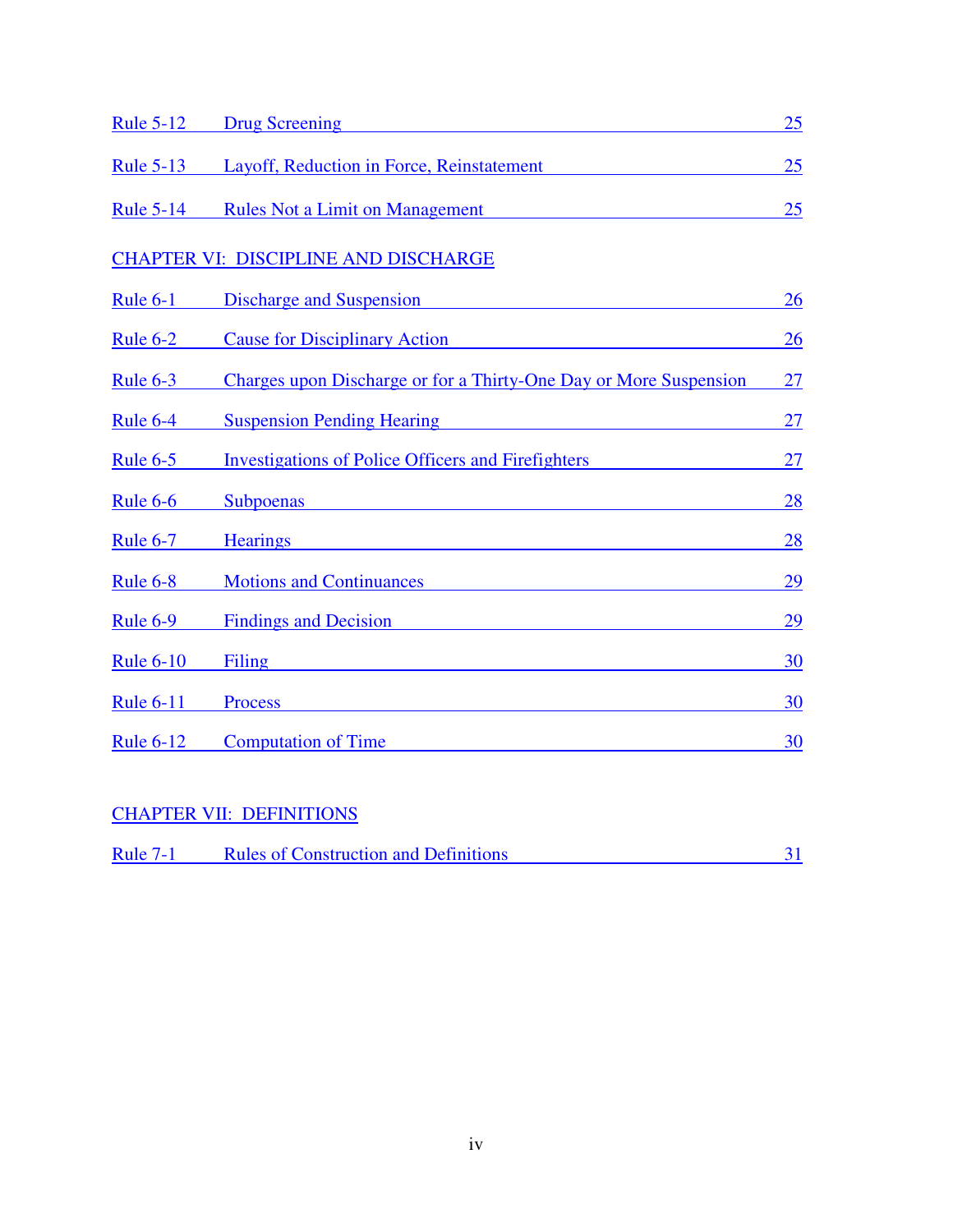## **CHAPTER I ADMINISTRATION**

#### <span id="page-5-0"></span>**Rule 1-1. Source of Authority.**

The Board of Fire and Police Commissioners ("Board" or "Commission") derives its power and authority from Article 10, Division 2.1 of the Illinois Municipal Code (65 ILCS 5/10-2.1-1 *et seq*.), as well as from the home-rule authority of the Village of Schiller Park ("Village") pursuant to Article VII of the Illinois Constitution.

#### **Rule 1-2. Duties of Commissioners.**

A. The Commission shall consist of three (3) voting members, who shall annually, at the first meeting in May, elect a Chairman. The Chairman shall hold office until the end of the Fiscal Year and until a successor is duly elected and qualified. The Chairman shall be the presiding officer at all meetings of the Commission. Provided a quorum is present at a given meeting but the Chairman is absent or late, the remaining members shall choose from among them a chairman of the meeting who will chair the meeting in the absence of the Chairman. The Secretary shall be a staff person serving the Commission and shall be responsible for the keeping of the minutes of all meetings of the Commission in a permanent record book and shall be custodian of all the forms, papers, books, completed Examinations, and all other records of the Commission. As Secretary appointed by the Village President, the Secretary will act as minute recorder, help the Commission with its correspondence, Post Notices, undertake those other duties assigned by these Rules to the Secretary, and perform such other tasks as may be requested by the Commission from time to time.

- B. The scope of the duties of the Commission shall generally include:
	- 1. Establishing policies for recruiting, testing, selection and promotion for all Sworn Members covered under its authority.
	- 2. Establishing guidelines and procedures for hearings required for discipline, demotion and termination of Sworn Members covered by its authority.
	- 3. Serving as a hearing board for Sworn Members disciplined or terminated under guidelines established by these rules.
	- 4. The Commission shall have such other powers and duties as are given to it by the statutes of the State of Illinois.

#### **Rule 1-3. Meetings.**

A. During each January, the Secretary of the Commission shall cause the Posting in the Village Hall of the schedule of the times, places, and dates of the Commission's regular meetings for the ensuing calendar year, as required by the Open Meetings Act, 5 ILCS 120/1 *et*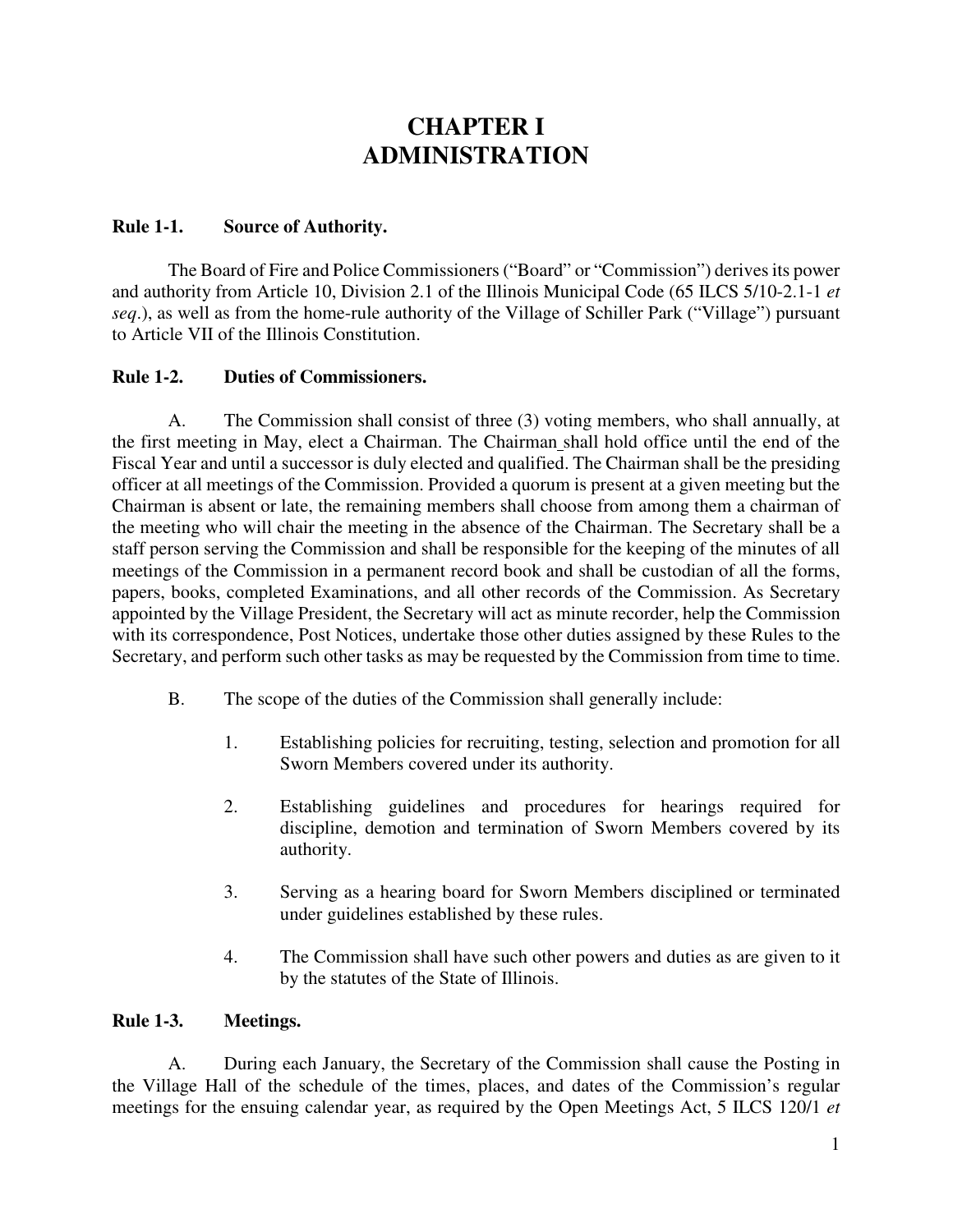<span id="page-6-0"></span>*seq*. The Commission may dispense with any of its scheduled regular meetings by motion of the Commission, Notice of which shall be Posted by the Secretary following adoption of the motion.

B. In addition to the foregoing Notice, the Secretary shall Post a Notice of each regular and special meeting of the Commission at least forty-eight (48) hours in advance thereof, which Notice shall set forth the time and place of the meeting and contain the agenda therefore, listing the business to be considered at such meeting. No other business than that specified in the Notice shall be acted upon at such meeting.

C. Regular meetings shall be held monthly in the location, and on the date and at the time established by Ordinance.

D. By written Notice to all Commissioners, special meetings may be called by the Chairman or any two (2) Commissioners. While this Notice shall contain the agenda and be Posted at least forty-eight (48) hours prior to the date, time and place set forth therein and as set forth above, such Notice shall be given the individual Commissioners at least twenty-four (24) hours prior to such meeting.

E. All such regular or special meetings shall be held in accordance with the Open Meetings Act, 5 ILCS 120/1 *et seq*.

#### **Rule 1-4. Quorum.**

Two (2) voting Commissioners shall constitute a quorum for the conduct of all Commission business.

#### **Rule 1-5. Order of Business.**

The order of business at any regular meeting shall be as follows:

- A. Call to Order
- B. Pledge of Allegiance
- C. Roll Call
- D. Approval of the Minutes of Preceding Meeting(s)
- E. Written Correspondence Received
- F. Old Business
- G. New Business
	- 1. Citizens Wishing to be Heard
	- 2. Other Business
- H. Executive Session
- I. Adjournment

#### **Rule 1-6. Procedure.**

Except as modified by these Rules, the parliamentary procedure prescribed in Robert's Rules of Order Revised shall be followed.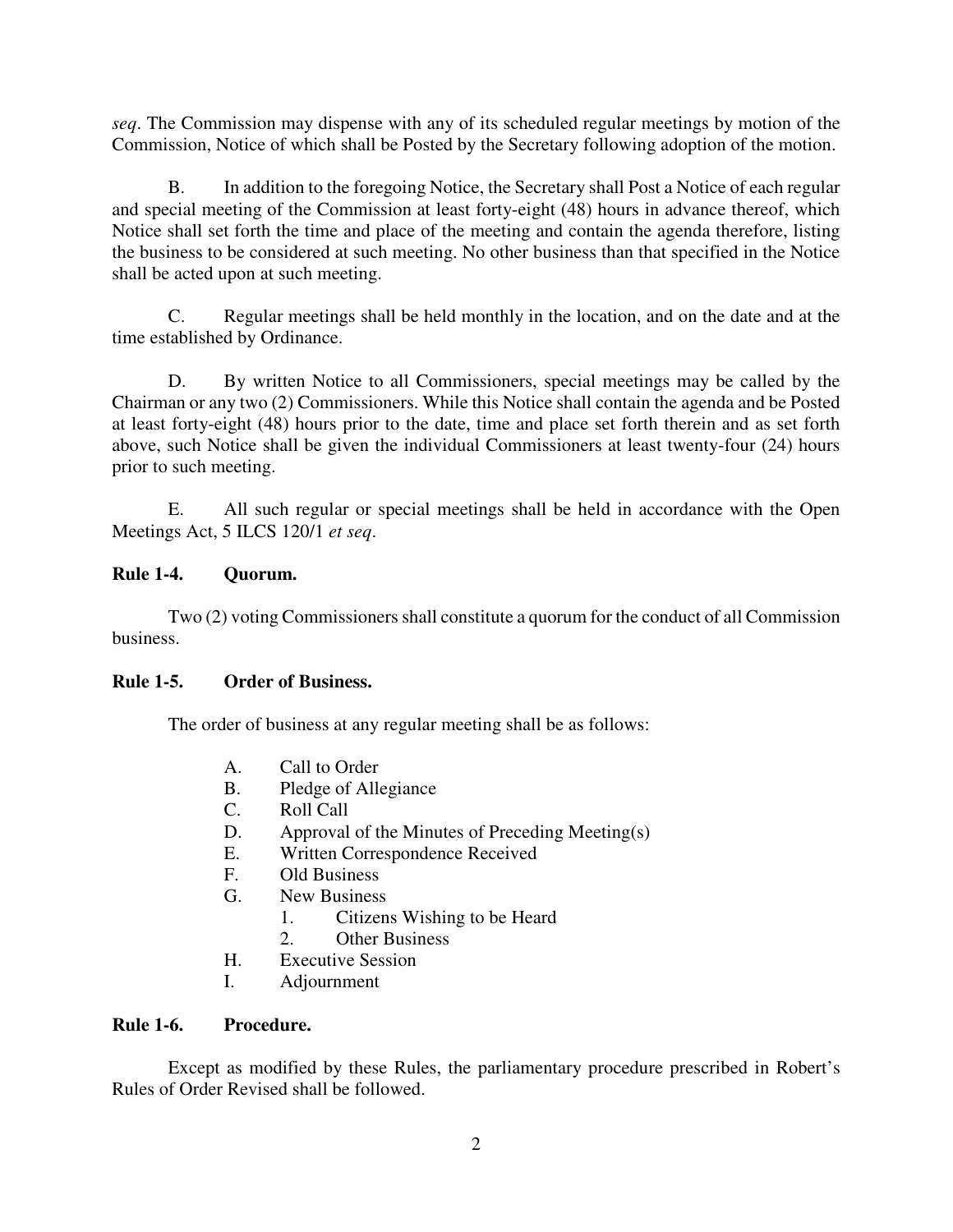#### <span id="page-7-0"></span>**Rule 1-7. Amendments.**

A. Amendments to these Rules may be recommended to the President and Board of Trustees by the Commission at any meeting of the Commission, in the following manner:

> 1. A recommendation for an amendment may be adopted by a majority vote at any meeting at which a quorum of the Commissioners are present. Upon its adoption, the Secretary shall forward the recommendation in writing to the President and Board of Trustees.

> 2. No amendment shall be made part of these Rules unless and until the President and Board of Trustees adopt an ordinance approving the amendment.

B. Following adoption of the ordinance approving these Rules or any amendment thereof, printing of these Rules as most recently amended shall be accomplished forthwith by the Commission. Thereafter, the Secretary shall Post a Notice indicating the place or places where a copy of said Rules may be obtained. The Notice shall specify the date, not less than ten (10) days subsequent to the date of such publication, when the rules shall go into effect.

#### **Rule 1-8. Reports and Annual Budget Request.**

On or before February 1 of each year, the Commission shall make a budget request for the ensuing Fiscal Year to the President and Board of Trustees. The Commission shall also forward its report monthly to the President and Board of Trustees, in the form of the approved minutes of its meetings conducted by the Commission during the prior month.

#### **Rule 1-9. Conflict with the Illinois Statutes.**

The invalidity or unenforceability of any provision of these Rules shall not offset or invalidate any other provision. If any provision of these Rules is capable of two (2) constructions, one which would render the provision invalid and the other of which would make the provision valid, then the provision shall have the meaning which renders it valid. In addition, having been authorized by ordinance adopted by the President and Board of Trustees pursuant to the authority conferred upon home rule units under the Illinois Constitution, in the event any conflict exists between these Rules and any given statute of the State of Illinois, these Rules shall control, unless such given statute specifically pre-empts home rule. In the event any conflict exists between these rules and Federal law, Federal law shall control. Notwithstanding the above and foregoing, however, nothing herein shall be construed as modifying the procedures set forth in Section 65 ILCS 5/10-2.1-17 providing for review under the Administrative Review Law.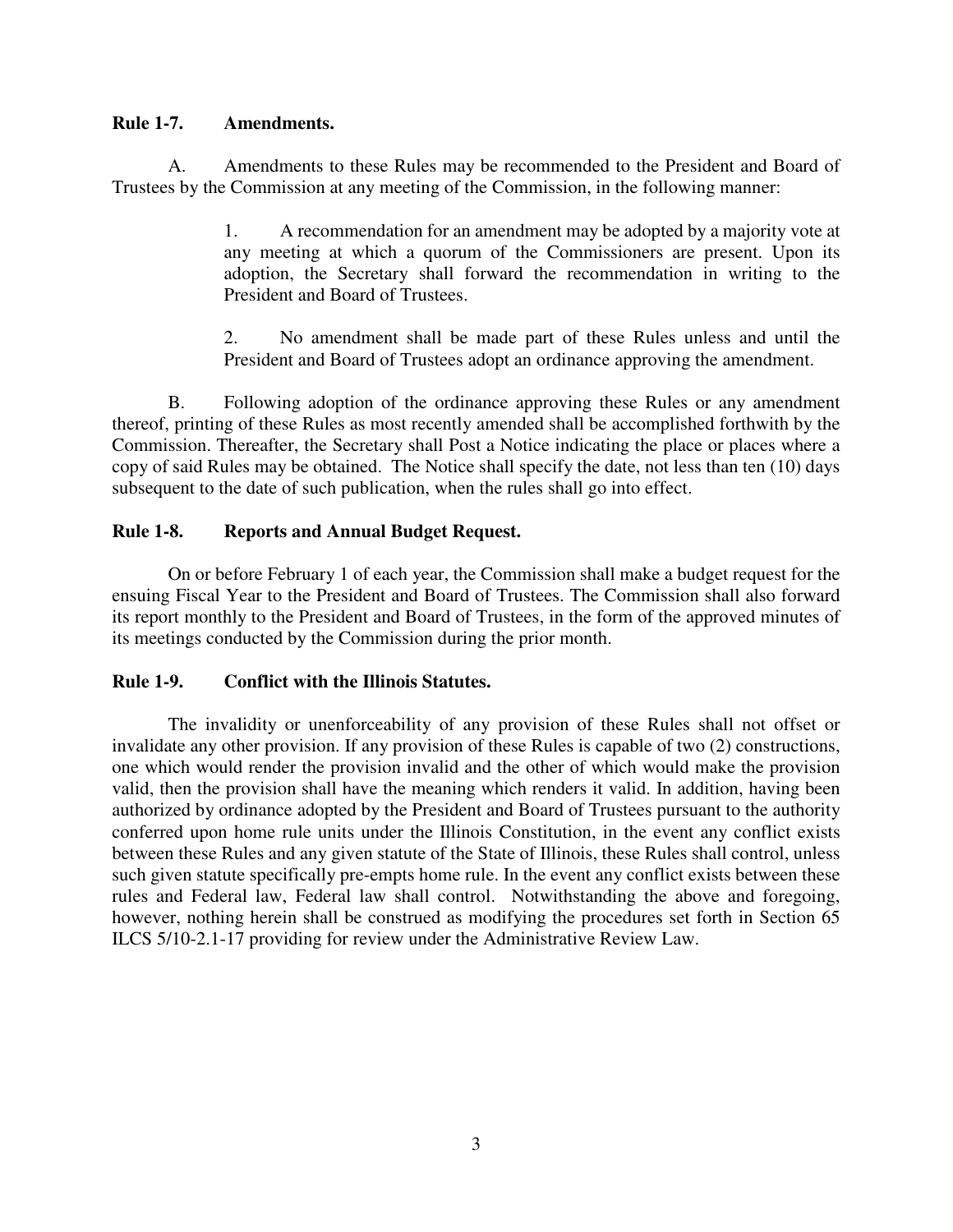## **CHAPTER II CLASSIFIED SERVICE**

#### <span id="page-8-0"></span>**Rule 2-1. Classified Positions.**

In accordance with the Act, all Sworn Members in the Departments of the Village other than those described in the ordinances of the Village as Exempt Positions are Classified Positions and employees holding such Classified Positions shall constitute those in the Classified Service. No Appointments to any of such Classified Positions shall be made except under and according to these Rules.

#### **Rule 2-2. Classification of Rank and Description of Classified Positions.**

The order of Rank of Classified Positions within each of the Departments shall be a

s maintained by the Departments, a copy of which is available in the Departments. In any given Department the highest order of Rank is the first described, being that of "Chief' or "Director", time to time referred to in these Rules as "Department Head" or "Head of the Department"; and the lowest Rank is the last described, being that of "Firefighter/Paramedic" in the Fire Department and that of "Patrol Officer" in the Police Department. It is understood that within the Fire Department and the Police Department, the Positions in the Ranks of Directors, Chiefs, Deputy Directors, and the Deputy Chiefs, if any, are Exempt Positions.

#### **Rule 2-3. Specifications to be Considered for Classified Positions.**

If it is desired to create a new Position in the Classified Service for which no reasonably comparable Classified Position description exists, the Department Head shall so advise the Commission and shall provide a description of such new Position for the consideration of the Commission. No new Position in the Classified Service shall be created unless and until the President and Board of Trustees approve an amendment of these Rules creating such new Position by adoption of a suitable ordinance.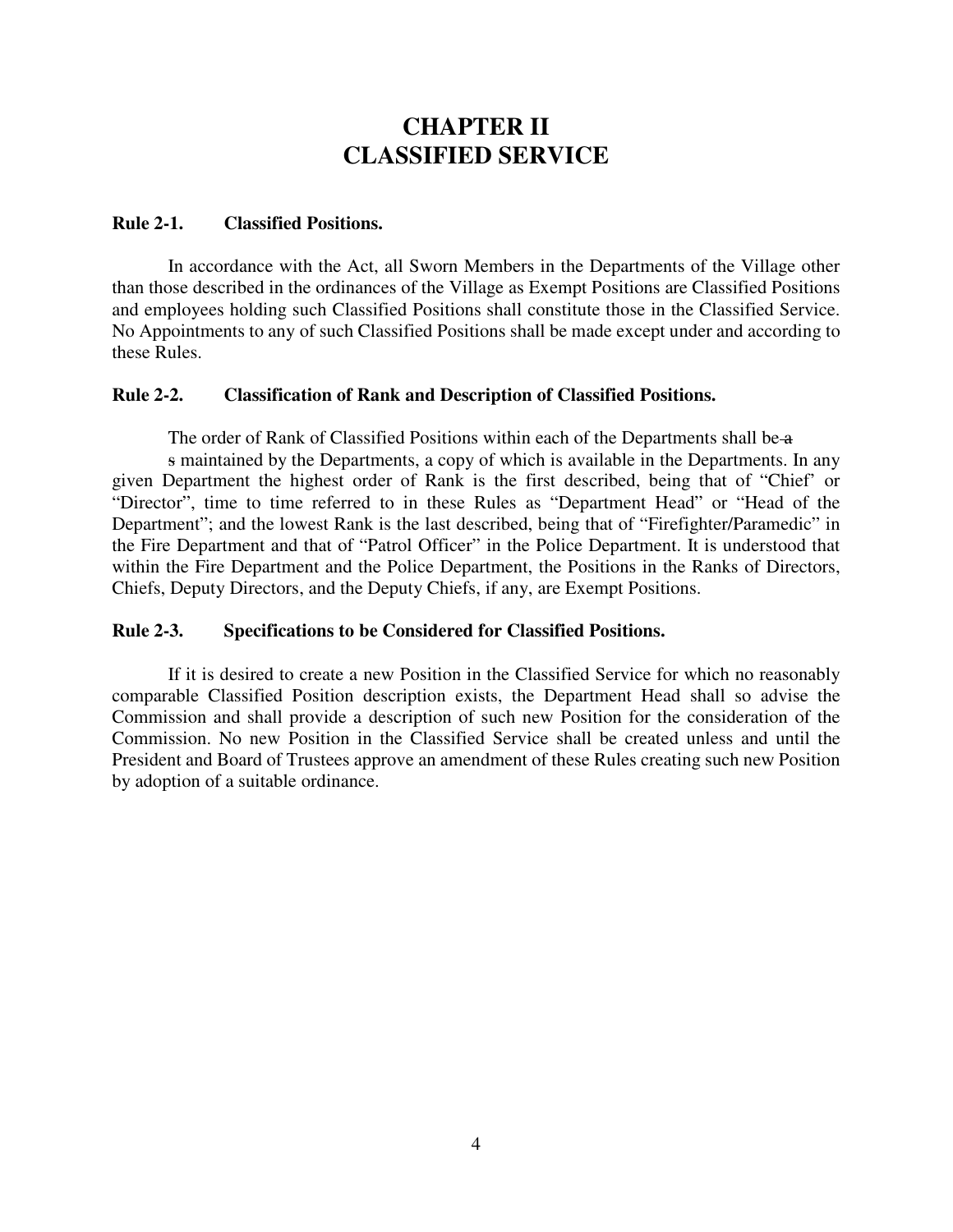## <span id="page-9-0"></span>**CHAPTER III APPLICATIONS FOR ORIGINAL APPOINTMENT**

#### **Rule 3-1. Residence.**

 All Applicants are subject to Examination, which shall be public, competitive, and open to all citizens of the United States of America. In addition, any Applicant who does not reside within the boundaries established by ordinance adopted from time to time by the Board of Trustees must move within those boundaries within the time specified by such ordinance.

#### **Rule 3-2. Age and Education Requirements.**

A. The limitations provided in this subsection A do not apply to any person currently in the Classified Service.

> 1. Police Applicants: At the time application is made, Applicants for Original Appointment must be at least twenty-one (21) years of age but must not be thirtyfive (35) years of age or older. With respect to police hiring, a veteran shall be allowed to exceed the maximum age provision of thirty-five (35) years of age, by the number of years served on active military duty, as defined in the Illinois Municipal Code, but by no more than ten (10) years of active military duty. 65 ILCS 5/10-1-12, 10-2.1-6. Applicants for a Position as Police Officer must have graduated from high school, or possess equivalent GED Certificate and successfully completed at least 60 undergraduate college hours at an accredited college or university.

> 2. Firefighter/Paramedic Applicants: Notwithstanding the above, Applicants who are Paramedics and at least twenty-one (21) years of age and have successfully completed two (2) years of fire science studies at an accredited college or university may be eligible to take the Examination for Original Appointment as a Firefighter/Paramedic. Applicants for a Position as a Firefighter/Paramedic must have a current Emergency Medical Technician-Paramedic license from the Illinois Department of Public Health.

B. All persons in the Classified Service shall retire therefrom upon reaching sixty-five (65) years of age.

#### **Rule 3-3. Application Forms.**

A. Applications for Classified Positions shall be filed upon forms furnished by the Commission for a fee and Applicants must comply with the requirements set forth on the Application form in every respect. The Secretary shall maintain and furnish Commissionapproved Application forms to Applicants. Application forms may also be obtained from the Village Clerk.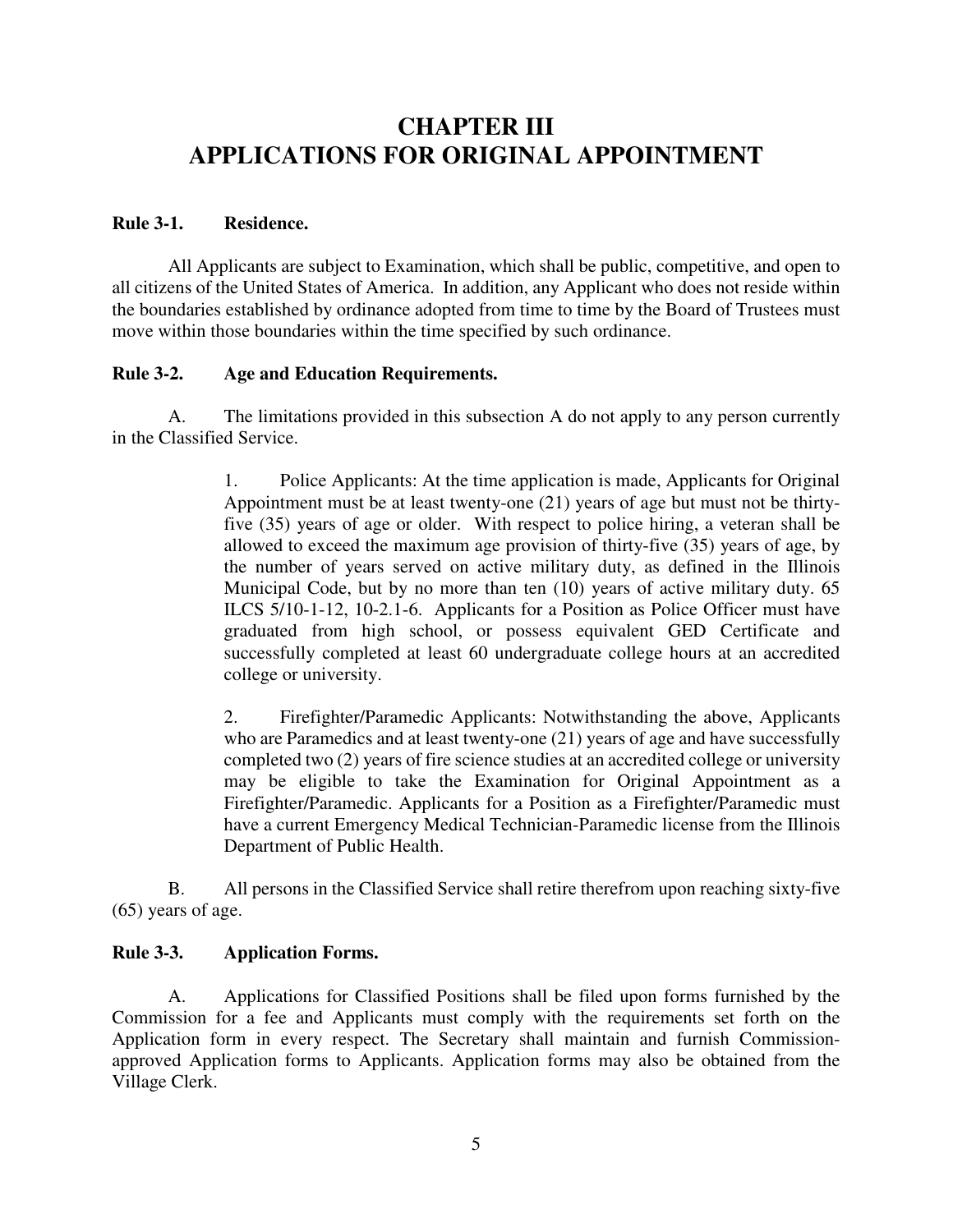<span id="page-10-0"></span>B. Failure to complete and return the Application form and/or failure to furnish the documentation required in these Rules shall be cause for such Applicant being excluded from the Examination. Knowingly committing Examination Fraud shall be cause for such Applicant being excluded forever from Examination.

 C. Applications must be returned to the Commission before the date specified in the Notice of Examination along with proof that the Applicant is a citizen of the United States of America; proof of birth date; and copies of GED Certificate or High School Diploma (or transcript if applicable; valid driver's license; Military Service Record and Honorable Discharge Papers (if any); and college diploma (or transcript if applicable). Each Application must be accompanied by a Federal Health Insurance Portability and Accountability Act Release provided by the Commission and duly executed by the Applicant. At time of application, if Applicant requires a reasonable accommodation in order to participate in any Test given during the course of an Examination, such Applicant shall make a request for such accommodation in writing to the Commission. In addition: (i) If Application is made for a Position as Firefighter/Paramedic, the Application shall include a copy of the Applicant's Illinois Paramedic license (ii) If Application is made for a Position as Police Officer the Application shall include a copy of the Applicant's college transcript reflecting passing grades in the successful completion of at least the minimum number of undergraduate college hours required under these Rules. Omission of either Illinois Paramedic License or college transcript, as the case may be, will deem the Application incomplete and the Applicant shall be disqualified, pursuant to Rule 3-7.

#### **Rule 3-4. Filing Applications.**

Persons seeking Appointment must complete an Application form for each Examination taken and must return each such completed Application form to the Commission at the Village Hall by hand delivery or certified mail, return receipt requested. Upon receipt, each Application shall be stamped with the date and the hour of receipt, which shall be deemed the date of filing; except that in the case of certified mailings, the date shown on the receipt of the United States of America Postal Service shall be deemed the date of filing.

A. At the time of application, if an Applicant requires a reasonable accommodation in order to participate in any Test given during the course of an Examination, such Applicant shall make a request for such accommodation in writing to the Commission. Applicants must specify the disability; substantiate the need for reasonable accommodation when requesting the accommodation on the Application form.

B. Applicants making untruthful answers to questions in said Application shall be rejected by the Commission and the Secretary shall send Notice to the Applicant of such action.

#### **Rule 3-5. Failure to Appear.**

Applicants who fail to appear at the time and place specified for an Orientation or for the holding of any Test shall be disqualified and shall not be given further consideration in such Examination. The Applications of such Applicants shall not be used in subsequent Examinations.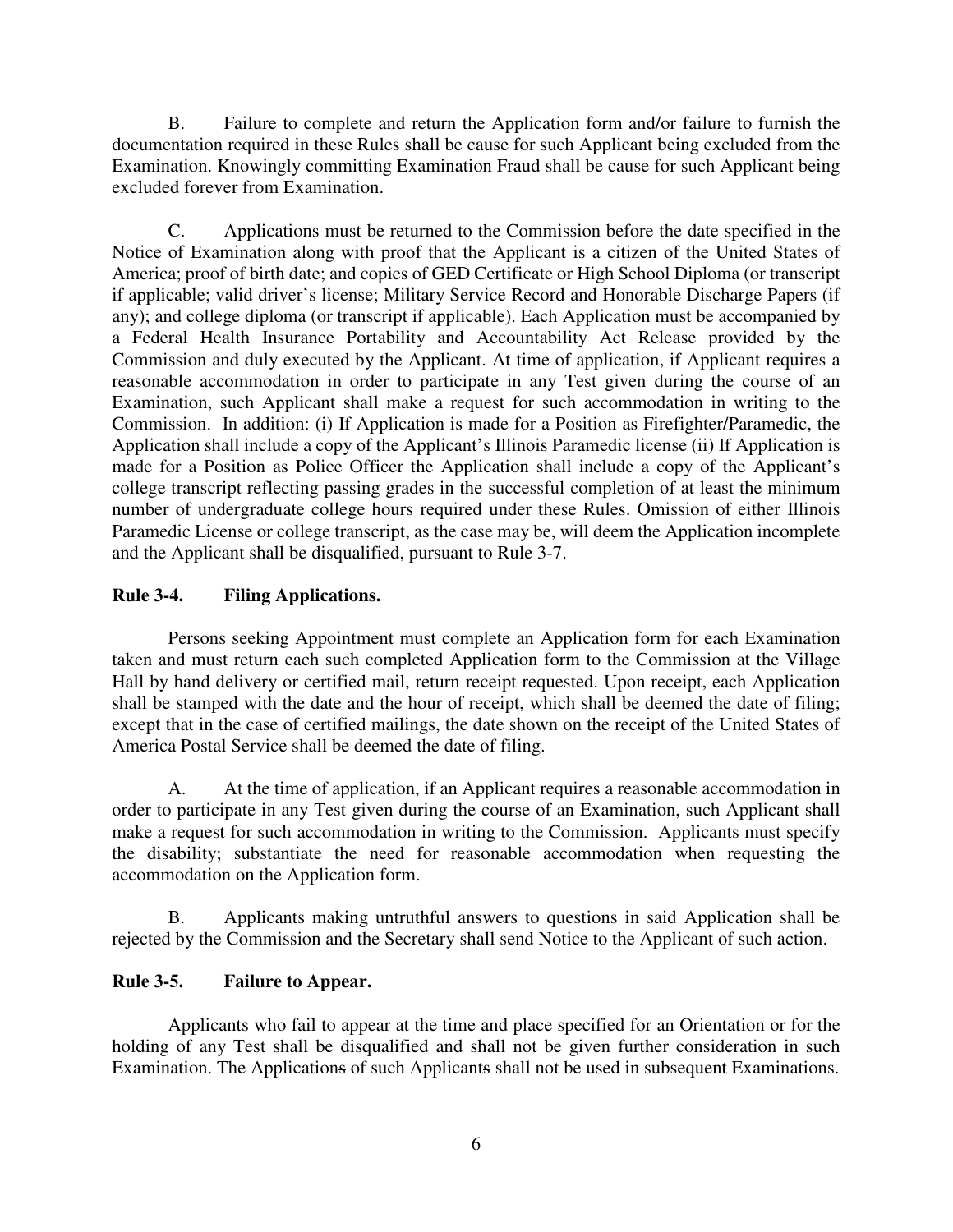#### <span id="page-11-0"></span>**Rule 3-6. Disqualification.**

A. The Commission may refuse to examine an Applicant or after testing, to place the Applicant's name on a Preliminary Eligibility List or a Final Eligibility List or make an Offer of Appointment whenever such Applicant:

> 1. Is found lacking in any of the established preliminary requirements for Applicants including but not limited to the educational requirements;

2. Shall be unable to pass a required Physical Fitness Test;

3. Is addicted to the habitual use of narcotics, intoxicating beverages or illegal drugs;

4. Has been convicted of a felony or any misdemeanor involving moral turpitude;

5. Has been dismissed from any public service for just cause;

6. Has practiced any deception or Examination Fraud;

7. May be found disqualified because he is not able to perform the tasks required of the Position by reason of his poor mental health or physical incapacity;

8. Has personal and/or employment references which are deemed unsatisfactory by the Commission;

9. Has made Application for the Position of Police Officer and is a Conscientious Objector;

10. Submits an Application which was not notarized or is otherwise incomplete.

B. The Secretary shall send Notice to any Applicant deemed disqualified pursuant to this Section.

#### **Rule 3-7. Defective Applications — Notice of Rejection.**

The Commission shall review for completeness each Application filed. Failure to provide a complete Application requires the Application be rejected by the Commission as incomplete or otherwise defective. No applications will be returned to Applicant for correction. The Secretary will send Notice to all Applicants whose Applications have been rejected by the Commission for being incomplete or otherwise defective.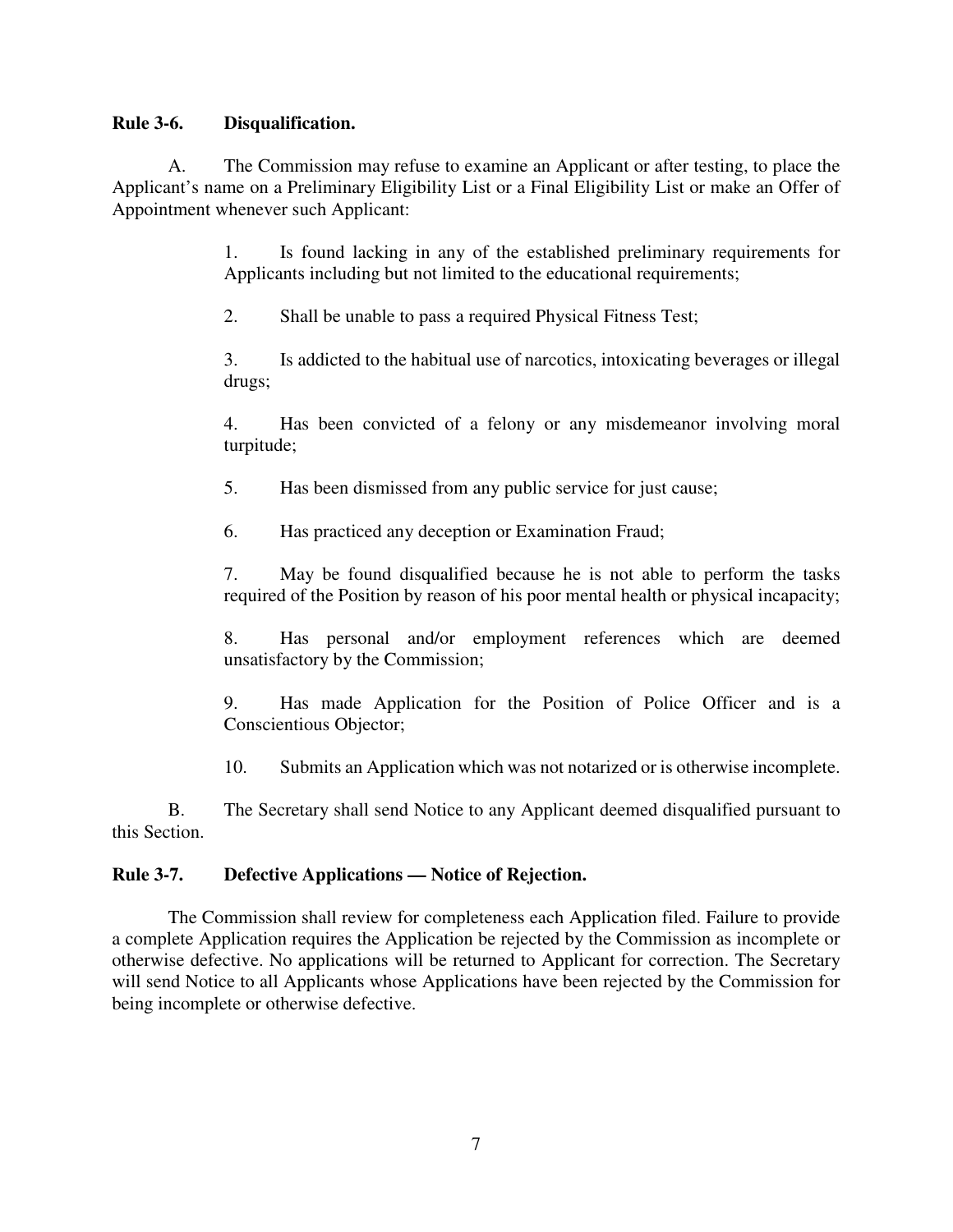## <span id="page-12-0"></span>**CHAPTER IV EXAMINATIONS AND APPOINTMENTS**

#### **Division One. Rules Applicable to All Appointments**

#### **Rule 4-1. Examinations.**

A. Examinations shall be practical in their character and shall relate to those matters which will fairly test the relative capacity of the Applicants and Candidates examined to perform the duties of the Classified Position to which they seek Appointment. No Examination question shall relate to political or religious opinions or affiliations.

B. Each Examination consists of components, each component being one Test in a series of competitive Tests held as prescribed by the Commission. The Commission shall determine the type of the Examination, the method of how to evaluate its Tests, the scope of the overall testing process and the subjects of the Tests in the Examination, which are to be related to the requirements of the Classified Position for which the Examination is being held. Tests in any given Examination may be given in such order as may be convenient, but shall include at least one (1) Written Test and one (1) Oral Test. An Applicant shall be rejected upon failure to pass any Test in any given Examination and shall be excluded from further testing with respect to the preparation of the particular Eligibility List with respect to which such Examination is being conducted. An Applicant's score on any previous Test shall not affect his eligibility to take any Examination in the future.

C. Whenever a Test is to take place, the Commission may designate a suitable number of persons to be the Examiners. The Commissioners may at any time act as Examiners. Examiners shall conduct such Tests and/or entire Examinations as the Commission may contract for and/or direct, and shall report the results thereof to the Commission. The report of the Examiners shall be final as to such Tests when accepted by the Commission.

#### **Rule 4-2. Examination Room.**

No person other than those Applicants sitting for Examinations, the Commissioners, and the Examiner(s) shall be admitted to the Examination room during any Test, except as otherwise permitted by the Commission.

#### **Rule 4-3. Examination Fraud.**

No Applicant or Candidate shall be considered or receive an Appointment who is guilty of Examination Fraud. After having given such Applicant or Candidate, as the case may be, a chance to be heard in his own defense, upon a finding by the Commission of Examination Fraud, the Application of such Applicant shall be rejected and the name of such Applicant or Candidate shall be stricken from any Eligibility List or Promotional List upon which it may appear. Whenever an Examiner determines an Applicant is cheating or has cheated during a Test, the Examiner shall confiscate all Test materials in the possession of the Applicant. If such finding is made subsequent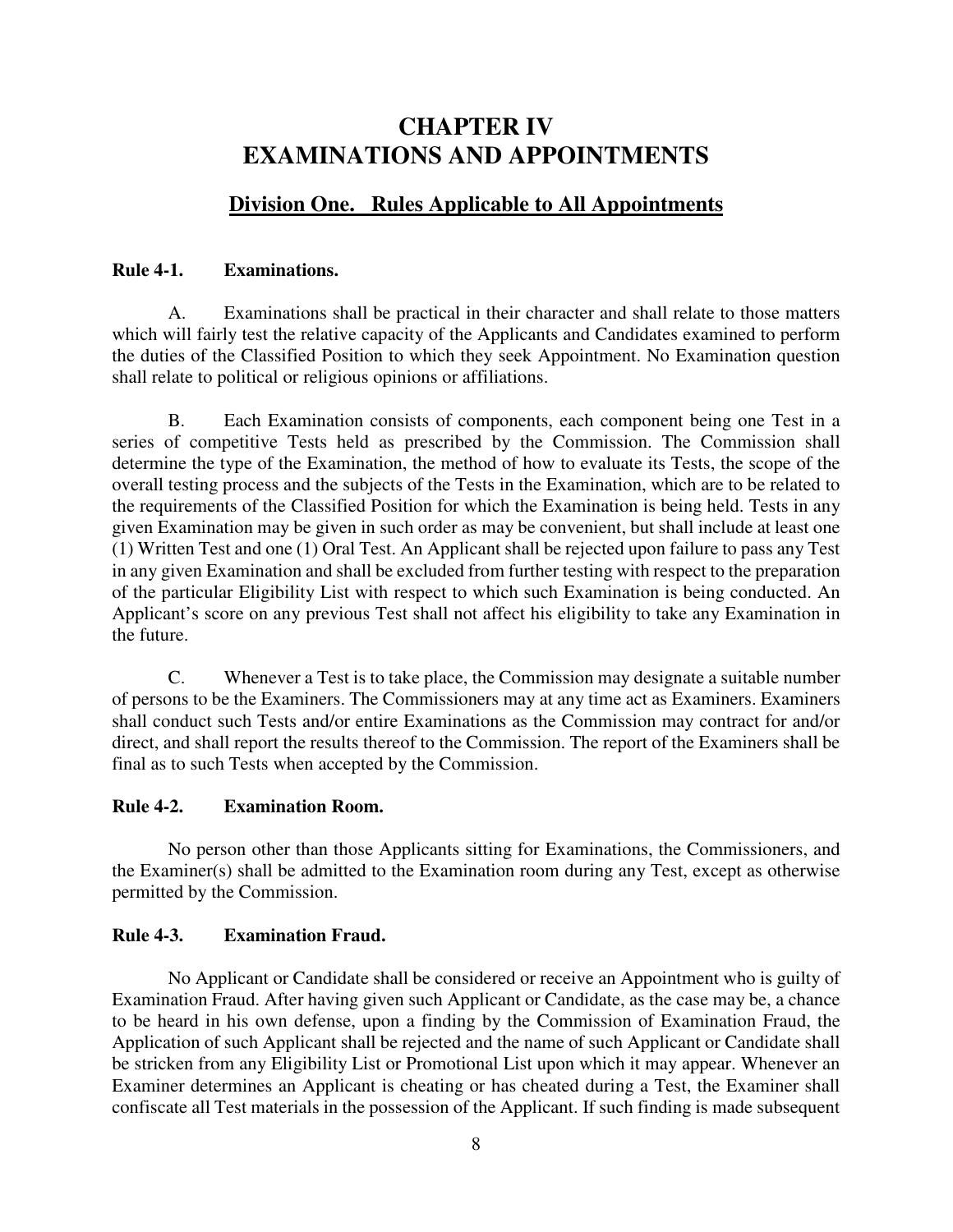<span id="page-13-0"></span>to Appointment, such employee shall be dismissed from Service following a Hearing held in accordance with these Rules. In all cases an Applicant or Candidate who has committed Examination Fraud shall be forever thereafter ineligible for Application or Appointment.

#### **Rule 4-4. Americans with Disabilities.**

No Applicant in any Examination for Appointment shall be disqualified by reason of any disability, as that term is defined in the Americans with Disabilities Act, providing that the Commission finds that the Appointment of such Applicant with reasonable accommodation to him will not be prejudicial to the Classified Service so long as such Applicant is able to perform the duties of the Classified Position to which such Appointment is sought. In all cases, the Applicant must substantiate to the satisfaction of the Commission and the Department Head his claims as to the manner and character of his disability and his capacity to do the work required by the Classified Position sought. If an Applicant requires a reasonable accommodation in order to participate in any Test given during the course of an Examination, such Applicant shall make a request for such accommodation in writing to the Commission at time of application.

#### **Rule 4-5. Special Qualifications.**

In addition to the foregoing, whenever a Classified Position requires special qualifications, the Commission shall require the Applicant to produce evidence of having such qualifications.

#### **Rule 4-6. Change of Address.**

Applicants and persons whose names are placed upon any Eligibility List or who are awaiting reinstatement have the responsibility of promptly giving written Notice to the Secretary of any change of address.

#### **Rules 4-7 through 4-10. Reserved.**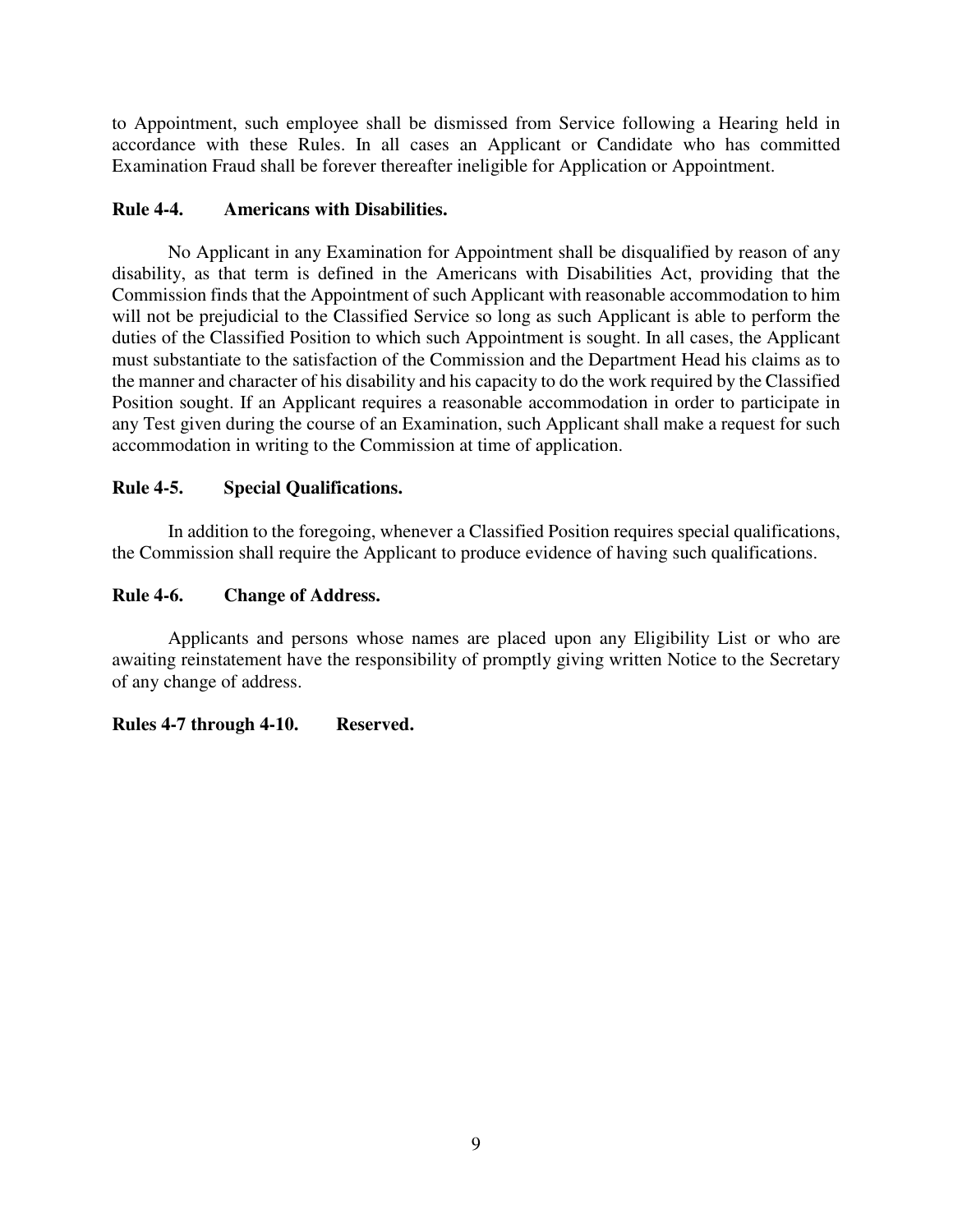#### <span id="page-14-0"></span>**Division Two. Examination Rules Applicable to All Original Appointments to the Fire Department and the Police Department**

#### **Rule 4-11. Notice of Examinations for Original Appointments.**

Examinations for Original Appointments shall be held on dates fixed by the Commission and Notice of the time and date deadline for the filing of Applications therefore shall be advertised at least fifteen (15) calendar days in advance of such deadline in a newspaper and other media having general circulation within the corporate limits of the Village and by Posting written Notice of Examination in the Village Hall and in each fire station or the police station, as the case may be. Any given Test in an Examination may be postponed by order of the Commission, which order shall state the reason for such postponement and shall designate a new time and date for such Test. Applicants shall be sent Notice of the postponement of any Test and of the new time and date fixed for said Test. In the event of an emergency change of location on the date of testing, the Commission shall Post Notice of the location change on the door of the scheduled testing location and allow a reasonable time frame for Applicants to arrive at the new testing location before administering the Test.

#### **Rule 4-12. Pre-Offer Tests.**

The Original Examination distributed to applicants is comprised of a Written Test and an Oral Test. The Written Test and the Oral Test are each scored on a scale of 100 points. All grades are based on a maximum score equal to 100. Applicants must achieve a total score of 70 percent on the Original Examination to qualify for further consideration. The total score reflects the cumulative of the weighted grades achieved on the Written and Oral Tests.

To achieve a total score of 70 percent on the Original Examination, an applicant must receive a Minimum Passing Grade of 75 percent on the Written Test and a Minimum Passing Grade of 60 percent on the Oral Test. As established in the chart below, the Minimum Passing Grades are then weighted as a percentage of an applicant's total score for the Original Examination.

Any applicant who fails to achieve the Minimum Passing Grade on either the Written Test or the Oral Test shall be disqualified from further testing and consideration during the current testing period.

The Minimum Passing Grades and percentages of total score for Pre-Offer Tests are:

| <b>Pre-Offer Test</b>        | <b>Minimum Passing Grade</b> | % of Total Score |
|------------------------------|------------------------------|------------------|
| Written Test                 | $75\%$                       | 70%              |
| <b>Oral Test</b>             | 60%                          | 30%              |
| <b>Physical Agility Test</b> | Pass or Fail                 |                  |

 Within thirty (30) calendar days after all Pre-Offer Tests in such Examination for Original Appointment is completed, the Secretary shall Post the Preliminary Eligibility List prepared from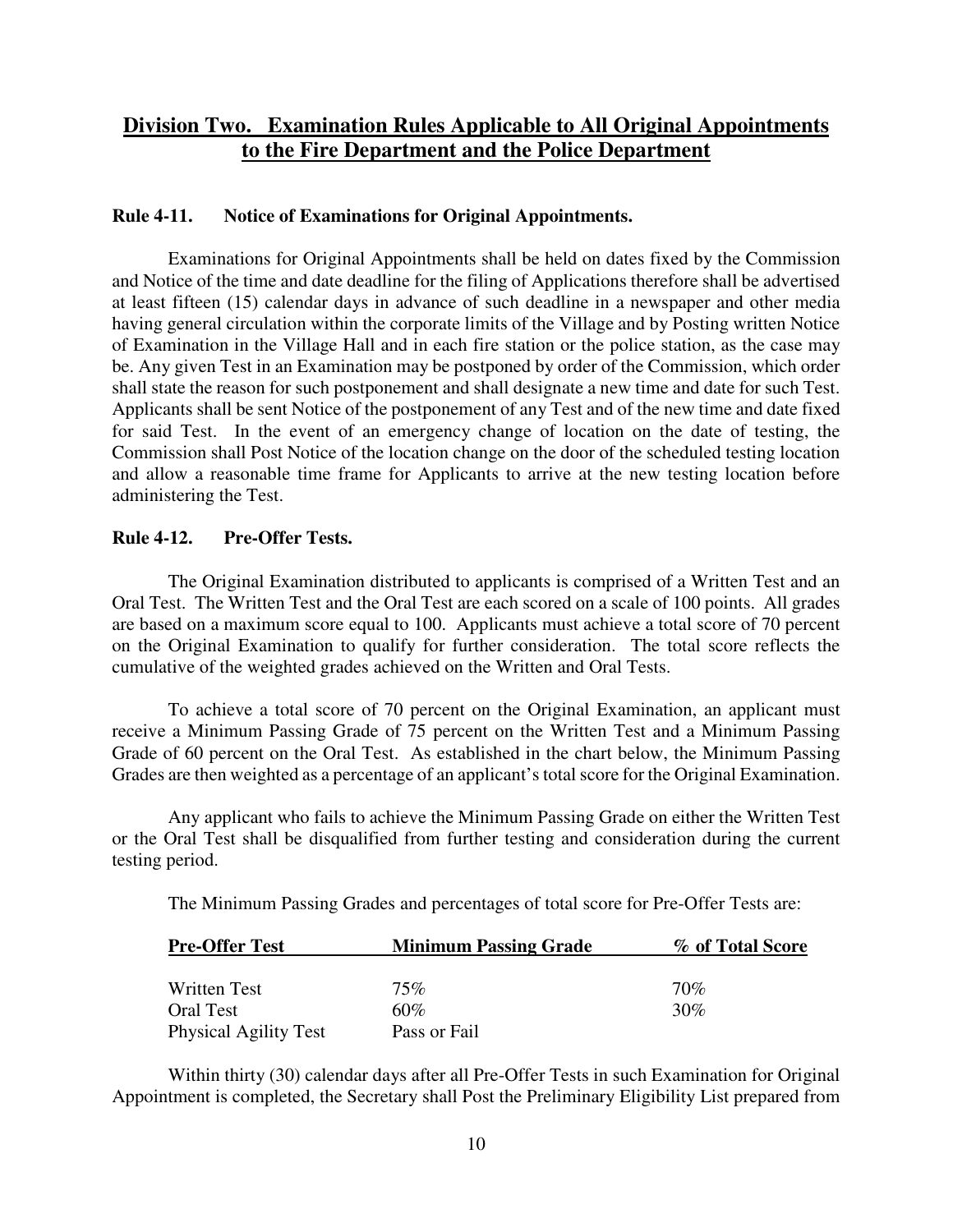<span id="page-15-0"></span>the results of the Pre-Offer tests in an Original Examination. All Applications and Examination papers, reports, and results shall be and become the property of the Commission and the grading thereof by the Commission shall be final and conclusive and not subject to review by any other person.

A. Written Test. The material used in the Written Tests shall be such as will test the capacity of the Applicant to perform the duties of the Classified Position to which the Applicant seeks Appointment.

B. Oral Test. Whenever possible, all of the Commissioners and the Head of the Department for which Appointment is sought shall comprise the Examiners for the Oral Test. Questions shall be asked of each Applicant that will enable the Commissioners to properly evaluate and grade the Applicant on the Applicant's fitness for the Classified Position. On completion of each Oral Test, each Examiner will grade the Applicant. The final score for such Test shall be the average of the grades assigned such Applicant by the Examiners.

C. Physical Agility Test. All Applicants for an Original Appointment shall submit themselves to a Physical Agility Test for the purpose of determining that the Applicants' strength and agility will not preclude them from performing the essential functions of the Classified Position for which Application has been made.

The Physical Agility Test is a pass or fail Test. Prior to talking the Physical Agility Test, each Applicant shall execute and deliver to the Secretary a completed physician's release, as prescribed by the Commission. The Commission may choose to hire a testing service to administer the test or require a test completion certification.

#### **Rule 4-13. Notice of Results of Tests.**

The results of each Test of the Examination shall be mailed by the Secretary to the Applicants within thirty (30) calendar days after the date of completion of each component Test thereof.

#### **Rule 4-14. Review of Examinations.**

Any Applicant may request his score on any Written Test. An Applicant wishing to obtain his Written Test score should make his request in writing to the Secretary within fourteen (14) calendar days after the date of mailing of the results thereof. The Secretary shall provide the requested results within fourteen (14) calendar days following receipt of the request. However, no other review of a Test shall be permitted.

#### **Rule 4-15. Eligibility Lists.**

 A. Preliminary Eligibility List. Within thirty (30) calendar days after the written exam has been held. The Preliminary List shall be Posted by the Commission containing the names of the Applicants successfully passing all the written exam.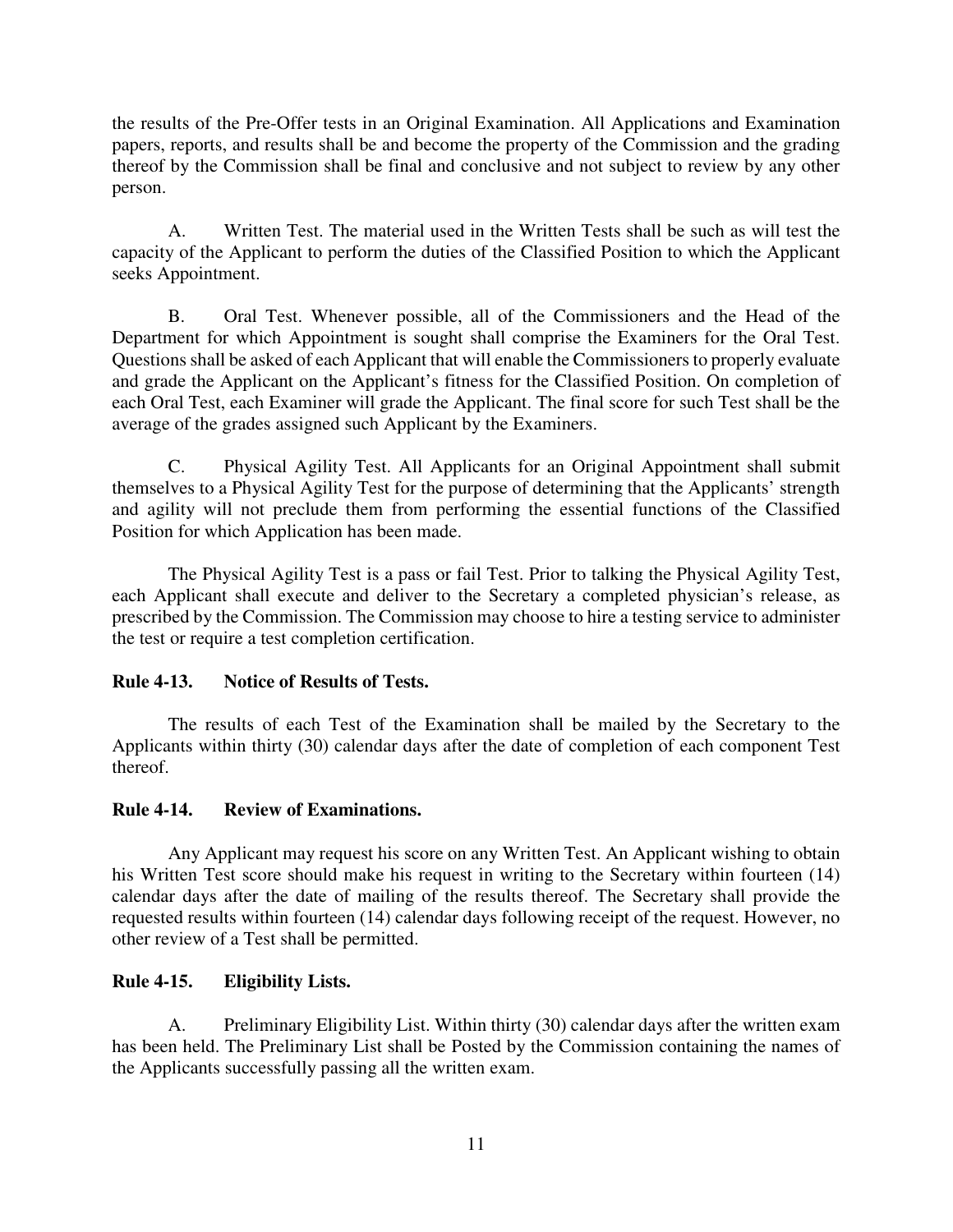B. Initial Eligibility List. Within thirty (30) calendar days after the final Pre-Offer Test in the Examination for an Original Appointment have been held, an Initial Eligibility List shall be Posted by the Commission containing the names of Applicants successfully passing all such Pre-Offer Tests. Applicants shall take their places upon the Initial Eligibility List in the order of their relative excellence as determined by such Examination, subject to claim for Preference Points and/or Military Credit and/or Firefighter Preference.

> 1. Within ten (10) calendar days after the initial Posting of a Initial Eligibility List, any Applicant who: (i) has received a passing score; (ii) has been placed on the Initial Eligibility List; and (iii) is entitled to Preference Points and/or Military Credit in Examinations— may submit to the Commission proof of preference point eligibility and for Military Credit, submit proof of honorable discharge from Military Service and make written request for Military Credit.

a. Upon receipt of such request, the Secretary shall add the required Preference Points: Education- 3 points with Bachelor's degree, Residence of Schiller Park- 2 points, Paramedic Certifications- 0 points, Experience points- 0 points, Additional points- 0 points and/or Military Credit- 5 points, to the final Examination score of such Applicant for such Preference Points or Military Credit.

2. Within ten (10) calendar days after the initial Posting of an Initial Eligibility List, any Applicant who: (i) has received a passing score; (ii) has been placed on an Initial Eligibility List for Original Appointment to the Classified Position of Firefighter/Paramedic; (iii) and has been paid-on-call certified firefighters, paramedics, or any combination of those capacities, of the Village shall be awarded 0.5 point for each year of successful Service in one or more of those capacities, up to a maximum of five (5) points at the time of examination for Original Appointment to the Classified Service of the Fire Department. Applicants from outside the municipality who were employed as full-time firefighters or firefighter/paramedics by a fire protection district or another municipality for at least 2 years shall have the same preference as paid-on-call personnel— may submit to the Commission proof of such Service and make written request for Firefighter Preference.

B. Final Eligibility List. After the time within which an Applicant may make a claim for Preference Points as set forth above has lapsed, the Secretary shall place the Applicants names upon the Final Eligibility List in numerical order based upon their combined Written Test and Oral Test scores as given to the Secretary by the Commissioners plus Preference Points, if claimed. Whenever two (2) or more Applicants receive the same score, priority shall be given to the person who had first filed his Application in the Village Hall.

1. Thereafter the Secretary shall Post the Final Eligibility List.

2. Each given Final Eligibility List shall be valid for two (2) years from the date of Posting. The Commission shall strike off names of Applicants from the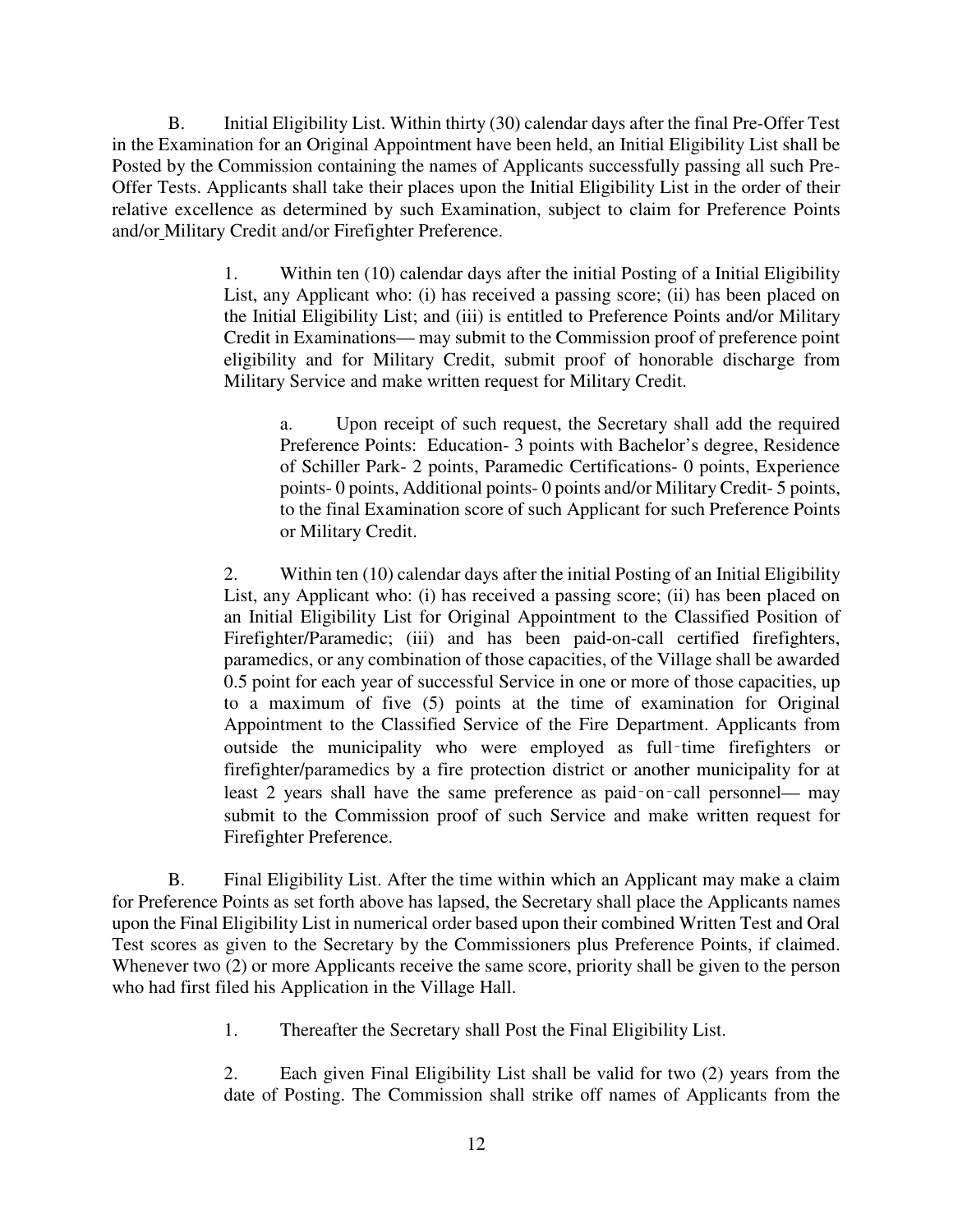<span id="page-17-0"></span>Final Eligibility List after they have remained thereon for more than twenty-four (24) months, because such Final Eligibility List is no longer valid. Accordingly, each Final Eligibility List shall be valid for no more than twenty-four (24) months and shall contain the following statement:

"The persons listed herein have successfully completed the Pre-Offer Tests in the Examination for this Position, but after being offered an Original Appointment is also, as a precondition of such Appointment, subject to successful completion of Post-Offer Tests, including: Medical Test, Physical Fitness Test, Psychological Test, Agility Test and other Post-Offer Tests required by the Commission. Failure to pass any of these Post-Offer Tests shall preclude Original Appointment and cause the removal of the Applicant's name from this list. This list shall expire automatically and be of no further force or effect twenty-four (24) months after the date hereof."

3. However notwithstanding the foregoing, the candidacy of a Candidate who has been (or may be in the immediate future) ordered into Military Service and is unable to accept the Appointment because of such service or prospective service shall survive the automatic expiration of such Final Eligibility List and such Candidate's name shall be placed on the Final Eligibility List in existence at the time of honorable discharge or, in the case of military reservists, honorable discharge from active duty. Such placement shall be in accordance with the Candidate's relative excellence utilizing the Pre-Offer Test grade assigned such Candidate following such Candidate's testing prior to his Military Service.

4. Should the Commission deem it advisable to prepare a new Preliminary Eligibility List prior to the automatic two year expiration of an existing Final Eligibility List, it may properly do so at any time with no effect on the then existing Final Eligibility List. Should a newly developed Final Eligibility List be completed before the existing Final Eligibility List is exhausted or voided by virtue of the two (2) year period of limitation, such new Final Eligibility List will be held in abeyance until the time the existing Final Eligibility List is exhausted or voided by the two (2) year period of limitation. Applicants whose names appear on the existing Final Eligibility List may apply for re-Examination in order to be placed on the new Final Eligibility List. Except for a Candidate meeting the conditions set forth in paragraph 3 above, no consideration whatsoever will be given to the Applicant for his prior placement on the expiring Final Eligibility List.

#### **Rule 4-16. Post-Offer Tests.**

The following Post-Offer Tests to be taken without expense to the Candidate within 60 days after such Candidate's scheduled Appointment are pass or fail Tests which each Candidate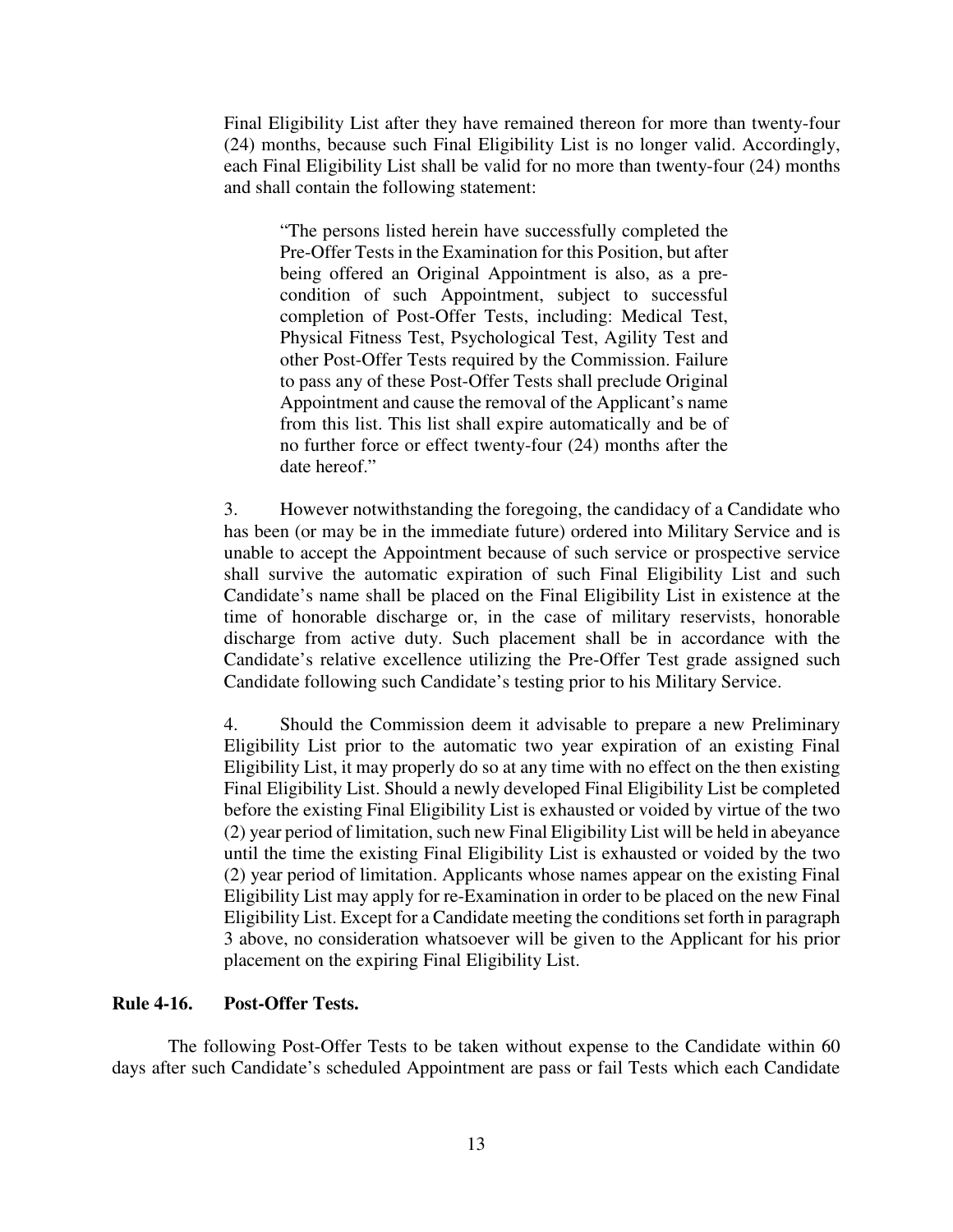<span id="page-18-0"></span>must pass in order to receive an Original Appointment: Psychological Test; Polygraph Test; Background Investigation, Medical Exam, including a Drug Screening Test.

A. Passing each such Post-Offer Test shall consist of each Test report to the Commission of the Examiner's or Examiners' favorable opinion regarding the Candidate as follows:

> 1. For a Psychological Test, that the Candidate's mental health and behavior, and fundamental personality traits will not preclude the Candidate from performing the essential functions of the Position for which Application has been made;

2. For a Polygraph Test, that the Candidate is honest;

3. For a Medical Test, that the Candidate's general health and physical condition, including vision and hearing will not preclude the Candidate from performing the essential functions of the Position for which Application has been made;

4. For a Drug Screening Test, that the Candidate's system has no alcohol concentration and no amount of a drug, substance, or compound resulting from the unlawful use or consumption of cannabis listed in the Cannabis Control Act or a controlled substance listed in the Illinois Controlled Substances Act;

5. For a Background Investigation, that each Applicant shall submit to an analysis of his background conducted by the Police Department for the purpose of determining whether such Applicant, has good moral character, their reputation in the community is good or whether through past conduct such Applicant is known for fraudulent activity or breach of trust or whether such Applicant has a criminal history which makes an Applicant unfit for Appointment; and

6. For a Candidate for Firefighter/Paramedic, that an Emergency Medical Service System Permit has been obtained.

B. Refusal of a Candidate to take or to submit to any such Post-Offer Test or failing any such Test shall eliminate such Candidate from further consideration for Appointment.

#### **Rule 4-17. Filling of Vacancies.**

Whenever a Vacancy in an entry-level Classified Position is to be filled by Original Appointment, the Commission shall make an Offer of Appointment to the Applicant having the highest rating upon the Final Eligibility List created following completion of the Pre-Offer Tests in the competitive Examination.

A. Without losing his place upon the Final Eligibility List, an Applicant who has been given an Offer of Appointment or tendered reinstatement may waive Appointment upon giving reasons satisfactory to the Commission. All such waivers must be filed with the Commission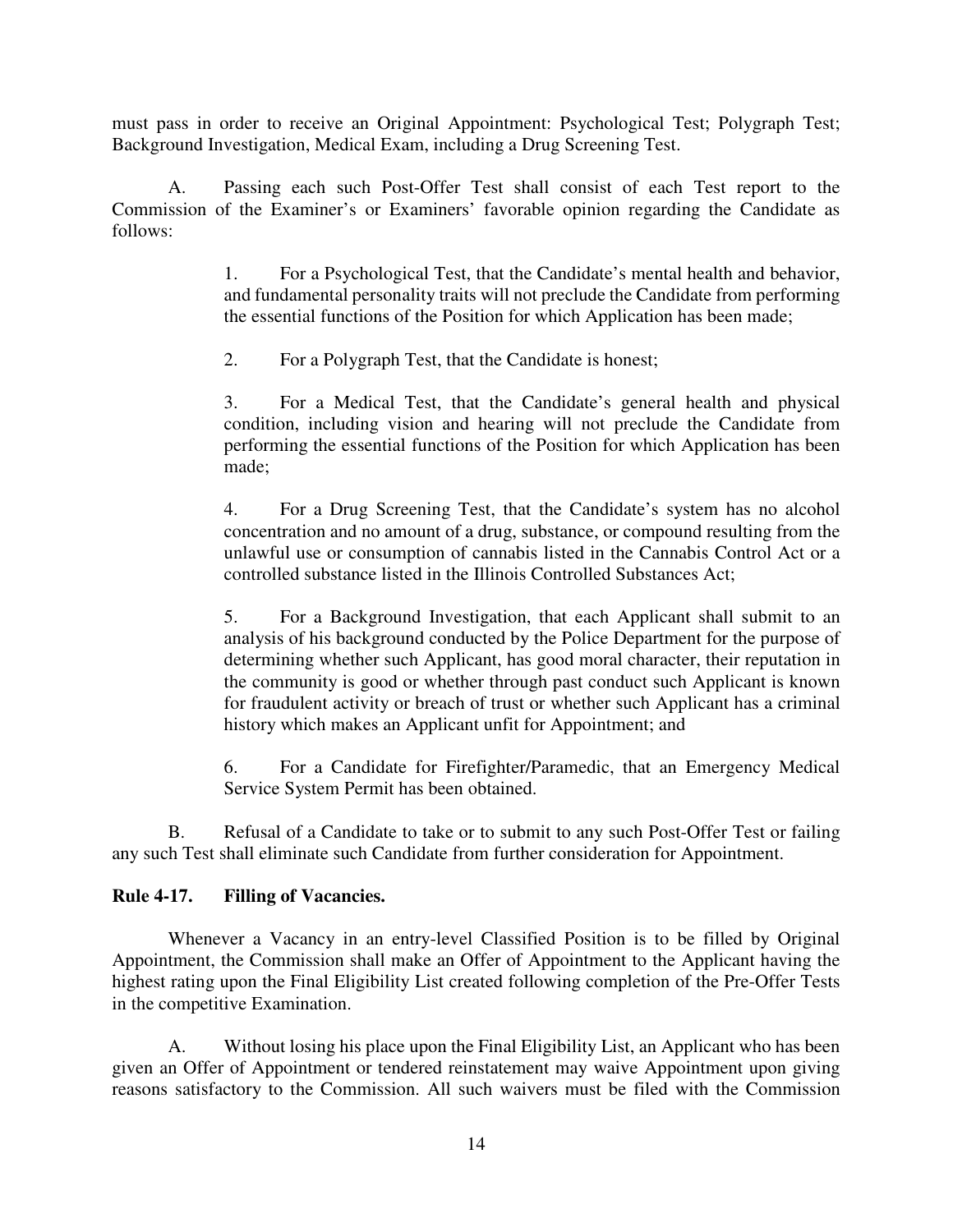<span id="page-19-0"></span>within five (5) calendar days after the date of such Offer of Appointment. If the reasons assigned in the waiver are not satisfactory to the Commission and the Candidate refuses to accept an Offer of Appointment, then the Candidate's name shall be removed from the Final Eligibility List. If the Candidate refuses to accept an Offer of Appointment, in the absence of such waiver the Candidate's name shall be removed from the Final Eligibility List and the Candidate will be given no further consideration for Appointment.

B. Upon his being tendered an Offer of Appointment; a Candidate shall complete the remaining Post-Offer Tests successfully before being appointed to a Classified Position. Failure to complete such Tests satisfactorily shall result in the Commission's removal of the Candidate's name from the Final Eligibility List and the Candidate will be given no further consideration for Appointment.

**Rules 4-18-4-20. Reserved.**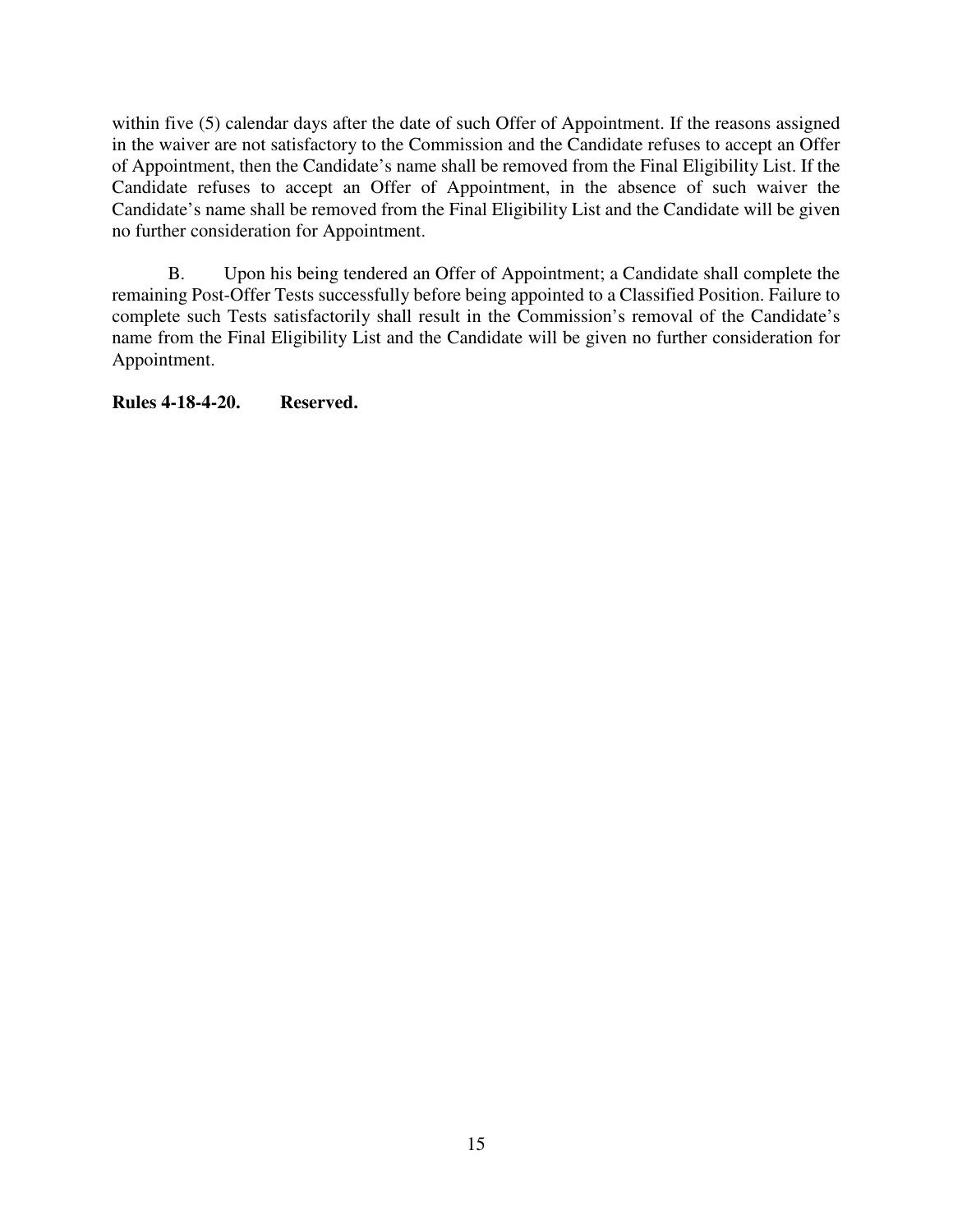### **Division Three. Promotion in the Police Department and in the Fire Department**

#### <span id="page-20-0"></span>**Rule 4-21. Promotional Appointments.**

Vacancies in a Rank higher than the lowest Rank shall be filled by Promotion. The Rules contained in Division Two of this Chapter shall not apply to Examinations for Promotional Appointments. Promotions shall be made on the basis of Examination score, Seniority in Service and Military Credit as herein provided.

#### **Rule 4-22. Requirements for Promotion.**

All Examinations for Promotion shall be competitive among and limited to such employees in the Classified Service of the next lower Rank as set forth by the records kept by the Department Heads as desire to submit themselves to such Promotional Examination.

A. No person shall be examined for Promotion in the Classified Service until he has successfully completed four (4) years following his required probationary period in and for the next lower Rank of the Department within which such person holds a Classified Position.

B. When an employee has been injured in the performance of his Classified Position duties, such injury shall not disqualify him for Promotion to a higher Rank, provided that the Head of the Department within which said injuries were received shall certify to the Commission that such Promotion would not be prejudicial to the best interests of the Service or to the requirements of the Classified Position to which Promotion is sought. Such certifications shall be subject, however, to the approval of the Commission.

C. All requirements for Promotion shall be published by Posting them at least one year prior to the date of the beginning of the Promotion process, unless there has been no change since the last publication thereof. All aspects of the Promotion process shall be equally accessible to all eligible employees of the Classified Service.

#### **Rule 4-23. Notice of Examination for Promotion.**

A. Promotional Examinations shall be held on dates and at the times fixed by the Commission and Notice of the deadline for the filing of Applications therefore shall be advertised at least fifteen (15) calendar days in advance by Posting written Notice of Examination in the Village Hall and in the primary fire station or the police station, as the case may be.

B. Any given Test in a Promotional Examination may be postponed by order of the Commission, which order shall state the reason for such postponement and shall designate a new date and time for such Test. Applicants shall be sent Notice of the postponement of any Promotional Examination Test and of the new date and time fixed for said Test.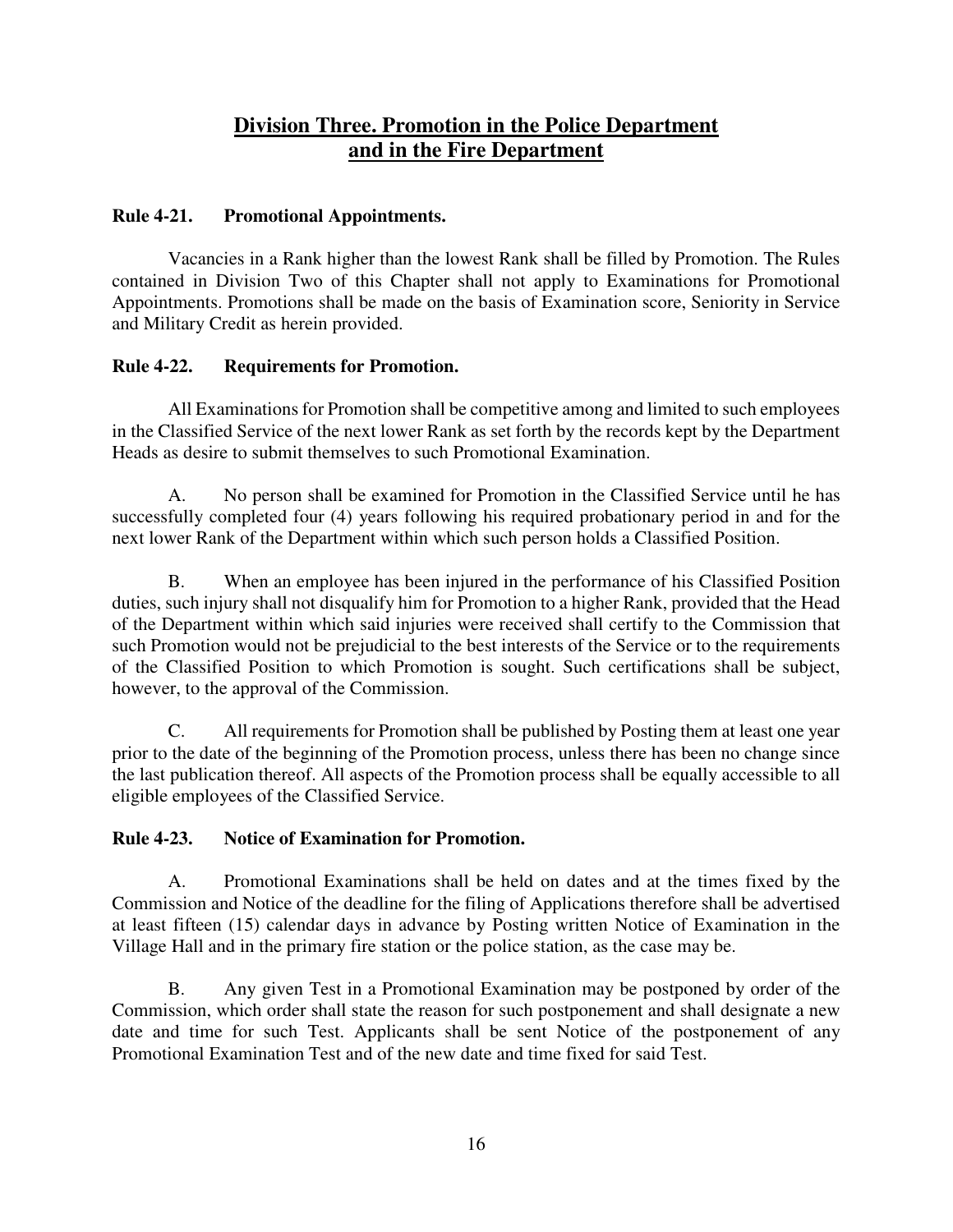<span id="page-21-0"></span>C. In the event of an emergency change of location on the date of the Promotional Examination, the Commission shall Post Notice of the location change on the door of the scheduled testing location and allow a reasonable time frame for Applicants to arrive at the new testing location before administering the Test.

#### **Rule 4-24. Seniority Credit.**

A. Seniority Credit shall be given automatically for Continuous Service in the Department in which Promotion is sought.

B. As soon as practicable after the Notice of Examination for Promotion is given, but in all cases prior to administration of a Promotional Examination, a Seniority List shall be Posted after having been compiled as follows:

> 1. The Seniority List shall include the name of the Sworn Member, the total number of complete, twelve-month years of Service of such Sworn Member, and the amount of Seniority Credit in points earned. Continuous Service shall be calculated as of the date of the Notice of Examination.

> 2. Seniority Credit shall not include any Breaks in Continuous Service or fractions of years, but shall include the total number of complete, twelve-month years of Service computed as follows:

| 1 through 5 complete years  | 1 point  |
|-----------------------------|----------|
| 6 through 10 complete years | 2 points |
| More than 10 complete years | 3 points |

#### **Rule 4-25. Preparation for Promotional Examinations.**

The Commission shall identify written materials which shall form the basis of the Written Test of the upcoming Promotional Examination, and shall make such written materials readily available to all eligible employees at least 90 calendar days before the Promotional Examination is administered. Written Tests shall be based only on the contents of the written materials that the Commission has identified to potential examinees at least 90 calendar days before the Written Test is administered. Each Department shall maintain reading and study materials for its current Written Test and the current reading for each Rank and shall make these materials available and accessible at the primary fire station or the police station, as the case may be.

#### **Rule 4-26. Promotional Examination Administration.**

A. The Commission shall provide a separate Promotional Examination for each Rank that is filled by Promotion. The Commission shall determine the type of Promotional Examination, the method of how to evaluate its Tests, the scope of the overall testing process and the subjects of the Tests in the Promotional Examination, which are to be related to the requirements of the Classified Position for which the Promotional Examinations are being held. The Promotional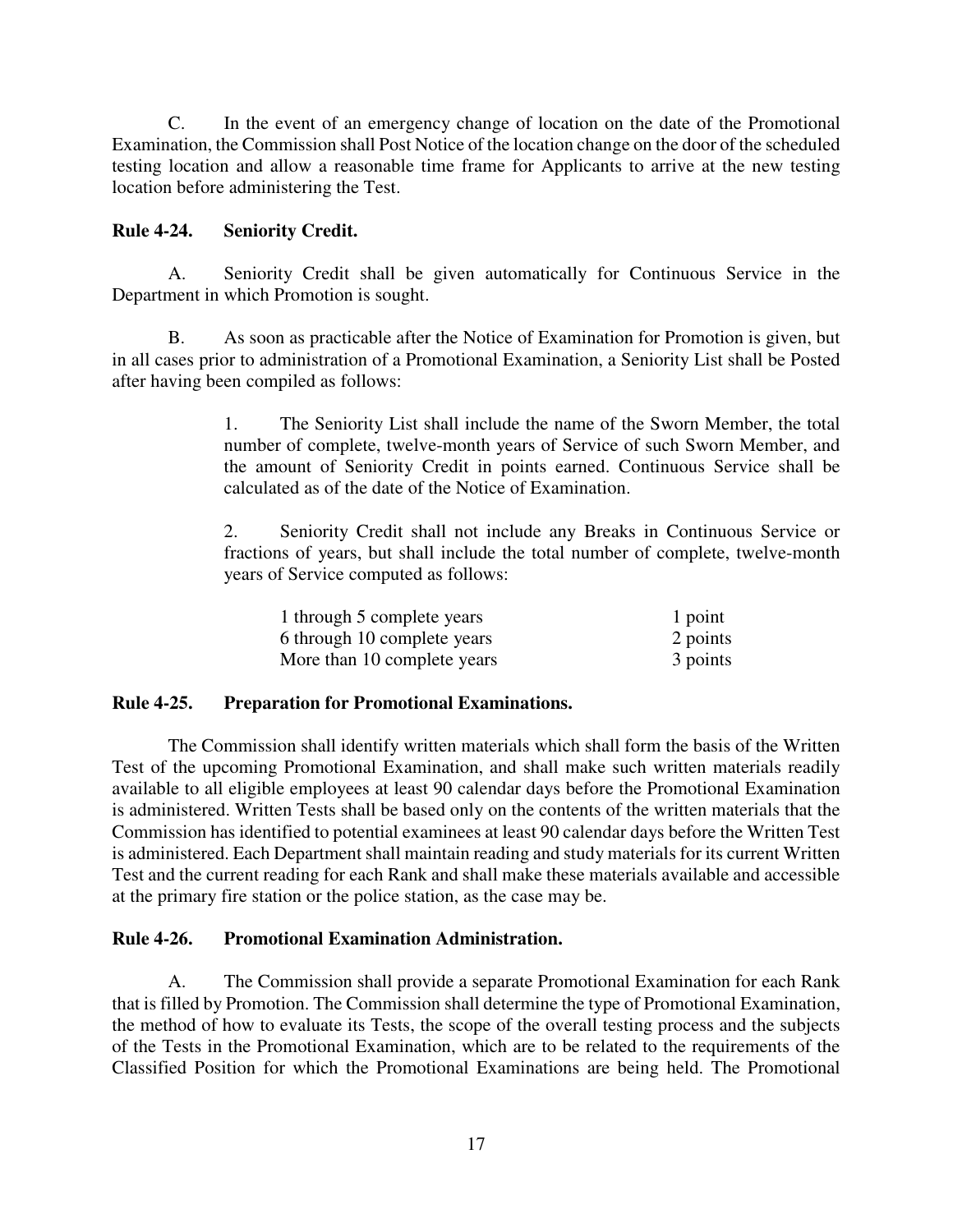<span id="page-22-0"></span>Examination shall include Pre-Offer Tests, being at least one (1) Written Test and one (1) Oral Test.

B. The Tests in such given Promotional Examination may be given in such order as may be convenient. Whenever possible, all of the Commissioners and the Head of the Department for which Appointment is sought shall comprise the Examiners for an Oral Test. Members of the Fire Department, Police Department or Commission shall not obtain or divulge foreknowledge of the contents of any component Test before it is administered.

#### **Rule 4-27. Promotional Examination Scoring.**

The Promotional Examination distributed to applicants is comprised of a Written Test and an Oral Test. The Written Test and the Oral Test are each scored on a scale of 100 points. All grades are based on a maximum score equal to 100. Applicants must achieve a total score of 70 percent on the Promotional Examination to qualify for further consideration. The total score reflects the cumulative of the weighted grades achieved on the Written and Oral Tests.

To achieve a total score of 70 percent on the Promotional Examination, an applicant must receive a Minimum Passing Grade of 75 percent on the Written Test and a Minimum Passing Grade of 60 percent on the Oral Test. As established in the chart below, the Minimum Passing Grades are then weighted as a percentage of an applicant's total score for the Promotional Examination.

Any applicant who fails to achieve the Minimum Passing Grade on either the Written Test or the Oral Test shall be disqualified from further testing and consideration during the current testing period.

| <b>Pre-Offer Test</b>        | <b>Minimum Passing Grade</b> | % of Total Score |
|------------------------------|------------------------------|------------------|
| <b>Written Test</b>          | 75%                          | 70%              |
| Oral Test                    | 60%                          | 30%              |
| <b>Physical Fitness Test</b> | Pass or Fail                 |                  |
| <b>Physical Agility Test</b> | Pass or Fail                 |                  |
| Polygraph Test               | Pass or Fail                 |                  |

 The Preliminary Promotional List prepared from the results of Pre-Offer tests in a Promotional Examination shall be Posted by the Commission within thirty (30) calendar days after such Examination is completed. All Applications and Examination papers, reports, and results shall be and become the property of the Commission and the grading thereof by the Commission shall be final and conclusive and not subject to review by any other person.

#### **Rule 4-28. Promotional Examination Content.**

In each Promotional Examination, the following series of Pre-Offer Tests will be held as prescribed by the Commission: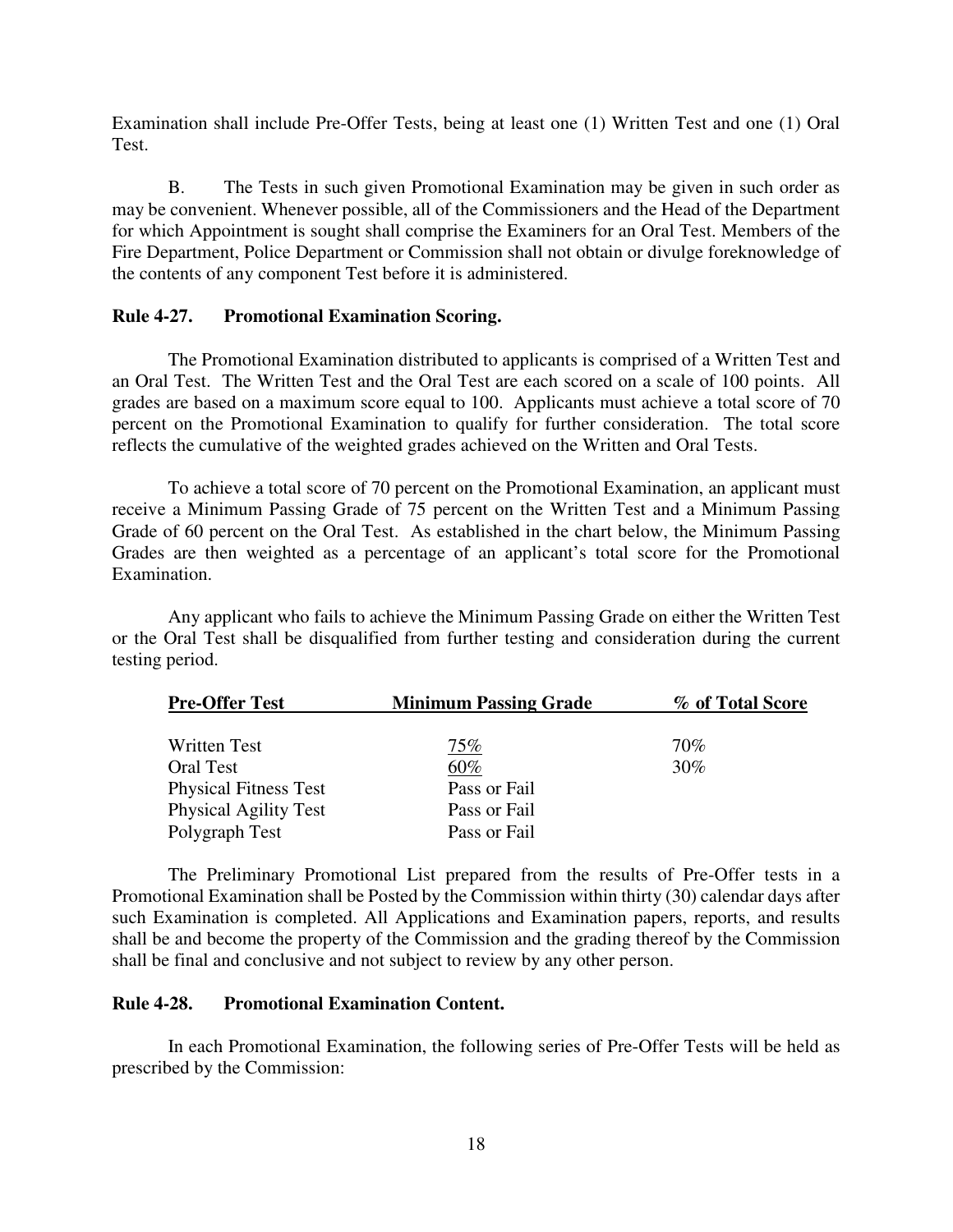<span id="page-23-0"></span>A. Written Tests. The material used in the Written Tests shall be such as will fairly test the capacity of the Applicant to perform the duties of the Classified Position to which the Applicant seeks Appointment. Written Tests shall be based only on the contents of the written materials that the Commission has identified and made readily available to potential examinees at least 90 calendar days before the Written Test is administered.

B. Oral Test. Whenever possible, all of the Commissioners and the Head of the Department for which Appointment is sought shall comprise the Examiners for the Oral Test. Questions shall be asked of each Applicant that will enable the Commissioners to properly evaluate and grade the Applicant on the Applicant's fitness for the Classified Position. On completion of each Oral Test, each Examiner will grade the Applicant. The final score for such Test shall be the average of the grades assigned such Applicant by the Examiners.

#### **Rule 4-29. Results of Pre-Offer Tests in Promotional Examination.**

Other than Examiners, the Secretary and the Commission, no person shall be permitted to review any Promotional Examination or any Test thereof and/or any result thereof without the prior consent of the Commission. In all cases, the results of Pre-Offer Tests in the Promotional Examination shall be mailed by the Secretary to the Applicants within thirty (30) calendar days after the date of completion of the final Pre-Offer Test in the Promotional Examination. The Preliminary Promotional List prepared from the results of Pre-Offer Tests in a Promotional Examination shall be Posted by the Commission within forty-five (45) calendar days after the Final Pre-Offer Test is completed.

#### **Rule 4-30. Preliminary Promotional List.**

Within thirty (30) calendar days after the final Pre-Offer Test in the series of a Promotional Examination has been held, a Preliminary Promotional List containing the names of Applicants successfully passing the Pre-Offer Tests shall be Posted by the Commission. Applicants shall take their places upon the Preliminary Promotional List in the order of their relative excellence as determined by total Pre-Offer Tests score and Seniority.

#### **Rule 4-31. Military Preference.**

Within ten (10) calendar days after the initial Posting of a Preliminary Promotional List, any Applicant who: (i) has received a passing score; (ii) has been placed on the Preliminary Promotional List; and (iii) is entitled to Military Credit in Promotional Examinations, may submit to the Commission proof of honorable discharge from Military Service and make written request for Military Credit. No person shall receive the Military Credit for a Promotional Appointment granted herein after he has received one Promotion from an Eligibility List on which he was allowed such credit. In cases where such credit is given, it shall be given by adding to the final grade average on the Preliminary Promotional List two (2) additional points as credit.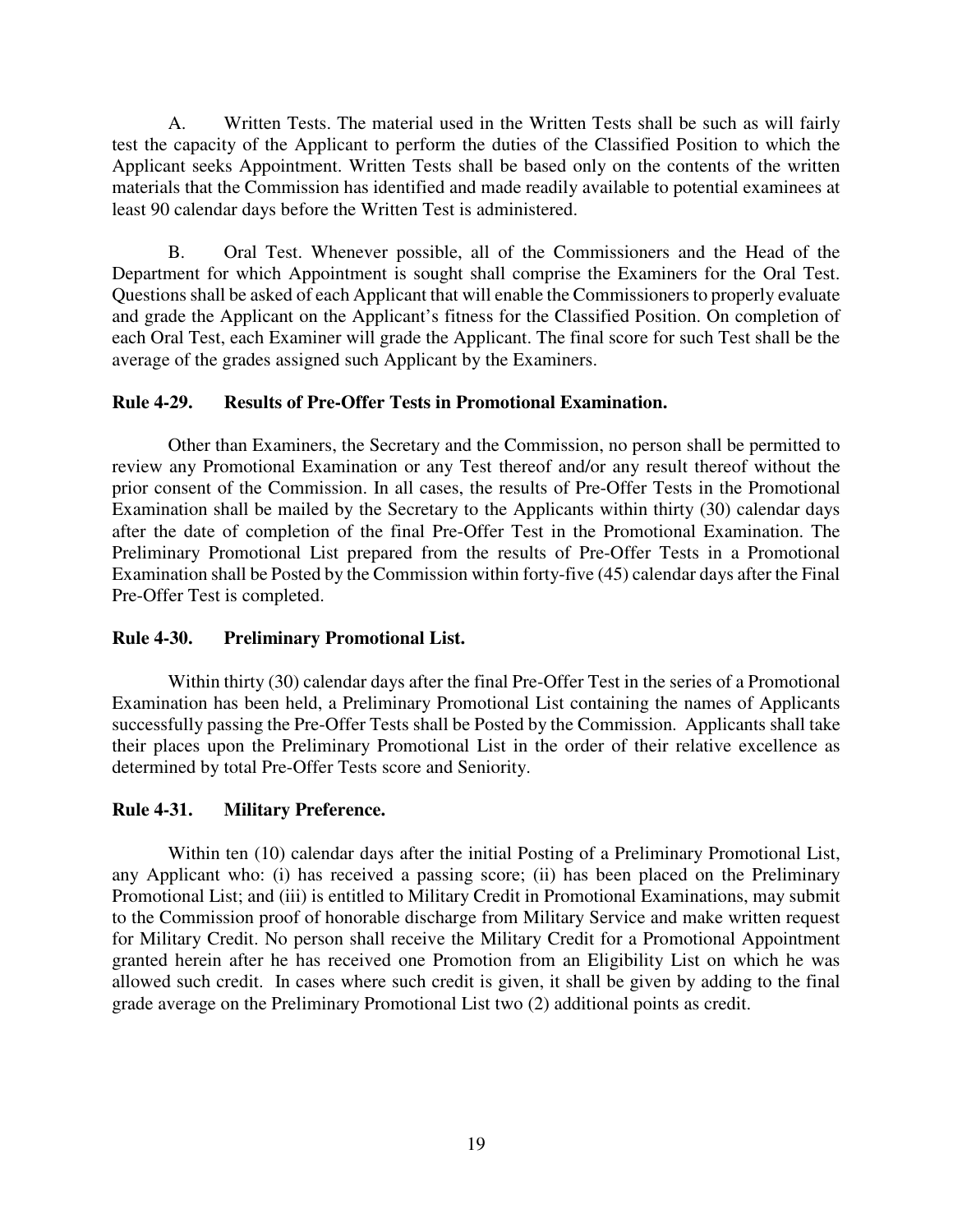#### <span id="page-24-0"></span>**Rule 4-32. Final Promotional List.**

A. After the time within which an Applicant may make a claim for Military Credit as set forth above has lapsed, the Secretary shall place the Applicants upon the Final Promotional List in numerical order based upon their combined Written Test and Oral Test scores as set forth on the Preliminary Promotional List plus Military Credit, if any. Whenever two (2) or more Applicants receive the same score, priority shall be given to the person who has Seniority. If no Applicant has made a claim for Military Credit, the Preliminary Promotional List shall become the Final Promotional List.

B. Thereafter the Secretary shall Post the Final Promotional List.

C. A given Final Promotional List shall be valid for two years from the date of Posting. The Commission shall strike off names of Applicants from the Final Promotional-List after they have remained thereon for more than twenty-four (24) months. Accordingly, each Final Promotional List shall be valid for twenty-four (24) months and shall contain the following statement:

"The persons listed herein have successfully completed the Written Test and Oral Test portions of the Promotional Examination for this Position and Military and Seniority Credit have been considered. This list shall expire automatically and be of no further force or effect twenty-four (24) months after the date hereof."

D. As stated above, a given Final Promotional List shall be valid for two years from the date of Posting. Should the Commission deem it advisable to prepare a new Preliminary Promotional List and the resulting Final Promotional List, it may properly do so at any time with no effect as to the then existing Final Promotional List, and should the newly developed Final Promotional List be completed before the existing Final Promotional List is exhausted or expired, the new Final Promotional List will be held in abeyance until the time the existing Final Promotional List is exhausted or so expired, after which the newly developed Final Promotional List will be officially Posted. Applicants whose names appear on the existing Final Promotional List may apply for re-Examination in order to be placed on the new Preliminary Promotional List and the resulting Final Promotional List. No consideration whatsoever will be given to the Applicant for his prior placement on any expired or expiring Final Promotional List, unless such Applicant was in Military Service.

#### **Rule 4-33. Filling of Vacancies.**

A. Whenever a Vacancy is to be filled by Promotional Appointment, the Commission shall appoint to that Classified Position an Applicant whose name is in the first, second or third placement at the top of the list for that Rank as the top of the list exists at the time of such Appointment. Following the Posting of the Final Promotional List the Commission shall strike from the Final Promotional List the name of any person the Commission has: (i) reason to conclude committed Examination Fraud; or (ii) reason to conclude has engaged in misconduct affecting the person's ability to perform the duties of the Rank to be filled by Promotional Appointment, whether or not such person is in the first, second or third placement at the top of the list on the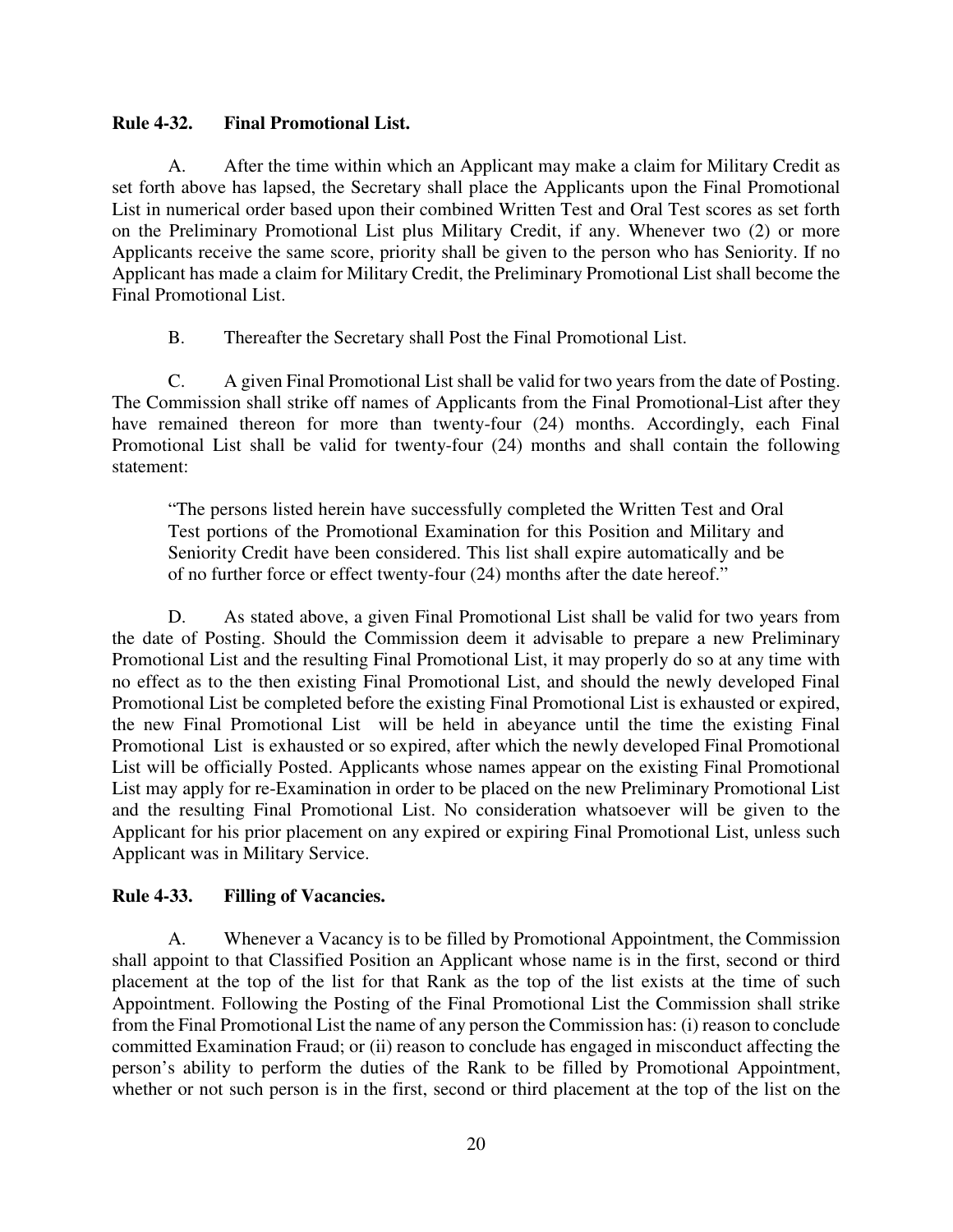<span id="page-25-0"></span>Final Promotional List; (iii) theretofore given a Promotional Appointment. Where there are less than three (3) names on the Final Promotional List, as originally posted, or remaining thereon after Appointments have been made or names stricken therefrom, Appointments to fill existing Vacancies shall be made from those whose name remains on the Final Promotional List.

B. On the same date a Promotion is effective, a Vacancy shall occur in the Rank next inferior to that Rank to which the Promotional Appointment has been made, provided that the Position or Positions continue to be funded and authorized by the Board of Trustees. If a Vacancy is not filled due to a lack of funding or authorization, the Final Promotional List shall continue in effect until the date that all Vacancies have been filled or for a period to the date which is five (5) years after the date on which the Position was vacated, whichever date first occurs. When and if funding or authorization is subsequently reinstated, the Candidate or Candidates who would have otherwise been promoted when the Vacancy originally occurred shall be given an Offer of Appointment for Promotion.

C. If no Final Promotional List is in effect, or if all persons on the current Final Promotional List refuse an Offer of Appointment for the Promotion, a successor Final Promotional List shall be prepared following a Promotional Examination and Posted within 180 calendar days after a Vacancy and, until that time, a Temporary Assignment may be made.

D. Any Candidate may refuse in writing an Offer of Appointment for a Promotion once without losing his or her place on the Final Promotional List. The name of any Candidate who refuses an Offer of Appointment for Promotion a second time shall be removed from the Final Promotional List and such action shall not prejudice such person's opportunities to participate in future Promotional Examinations.

#### **Rule 4-34. Polygraph Device Deceptive Test.**

 Whenever ordered to do so, an employee shall submit to a Polygraph Device Deceptive Test, virtually identical to a Polygraph Test, except that it may be administered at any time (as opposed to being a Post-Offer Test) and place as designated by the Commission or by the Department Head unless the officer is under an official investigation. Such Test shall be without expense to the employee. The polygraph report shall become the property of the Commission and shall not be subject to review by any person other than the Commissioners and the Department Head.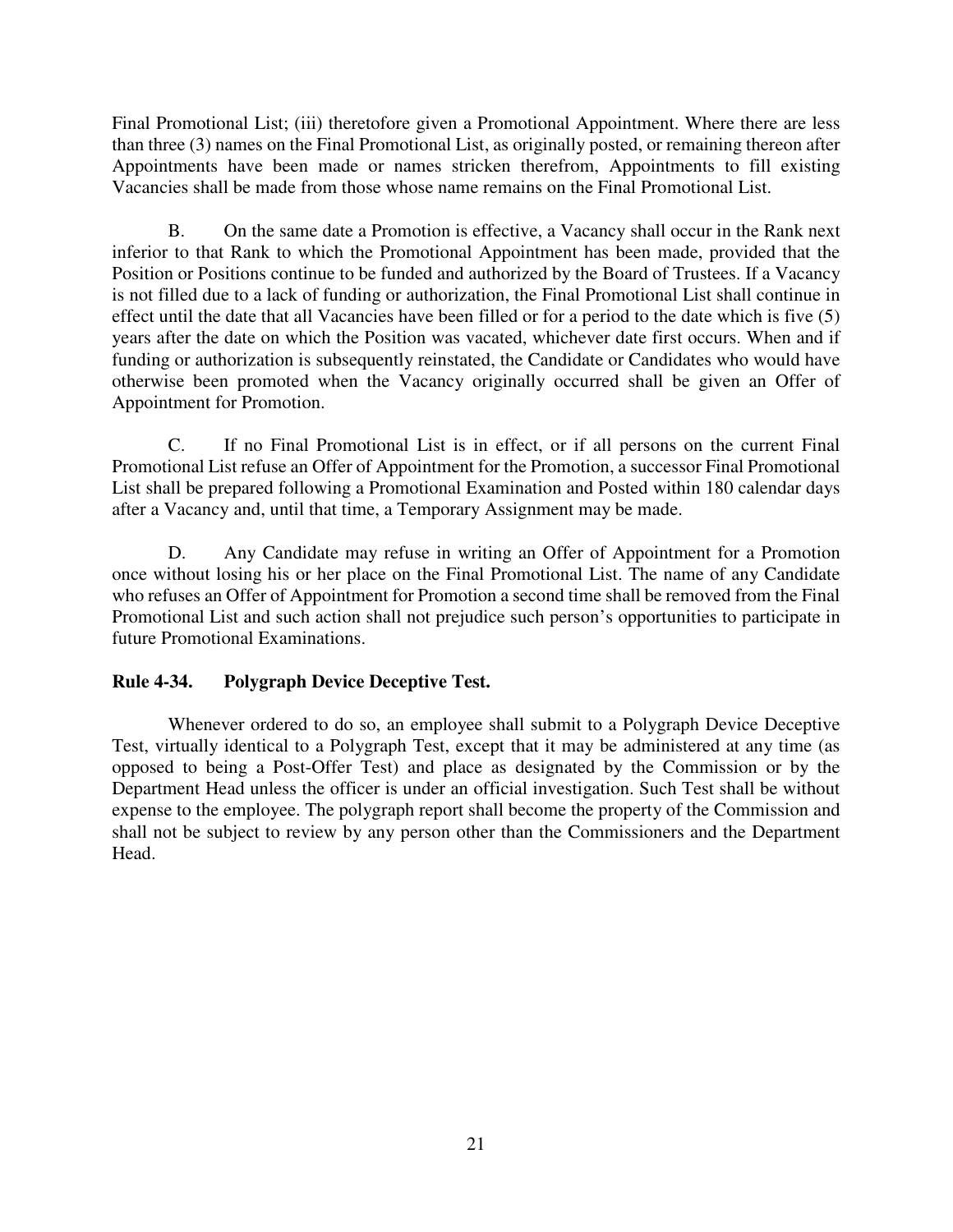## <span id="page-26-0"></span>**CHAPTER V REGULATIONS FOLLOWING APPOINTMENT**

#### **Rule 5-1. Cumulative Effect of Rules.**

The personnel of the Departments shall be governed by the Ordinances of the Village, these Rules as adopted by the Commission and confirmed by ordinance adopted by the President and Board of Trustees, and the respective Department's Regulations of the Fire Department and Police Department. In case of conflict between these Rules and the regulations of the Departments, these Rules shall govern.

#### **Rule 5-2. Oath of Office.**

A. Upon being appointed to any Position in the Police Department or the Fire Department, every Candidate shall take and sign the following oath, which may be administered by any member of the Commission or the Village Clerk in the following form:

"I [state name here] do solemnly swear (or affirm) that I will support and uphold the Constitution of the United States, the Constitution of the State of Illinois and the ordinances of the Village of Schiller Park as well as the rules of the Schiller Park Department, and that I will faithfully perform the duties of the Position of\_\_\_\_\_\_\_\_\_\_\_\_ according to the best of my ability.

Signed:

Witness: "

B. This oath shall be taken at the time the Candidate takes his Position upon both Original Appointment and Promotional Appointment, as the case may be. If the Position is being taken pursuant to an Original Appointment, Service Time commences upon taking this Oath.

#### **Rule 5-3. Residence of Sworn Members.**

Employees in the Classified Service shall comply with the residency requirements set forth in the Municipal Code, 65 ILCS 5/1-1-1 *et seq*.

#### **Rule 5-4. Probationary Period.**

Following an Original Appointment, a police officer appointee shall be on Probation for one and one half (1 1/2) years. Firefighter appointees shall be on Probation for one (1) year. Following a Promotional Appointment, an employee shall be on Probation for a probationary period of six (6) months. At the end of this probationary period, an employee's Appointment will be deemed complete and the Department Head shall file with the Commission a statement in writing that the Services of the employee during the probationary period have been satisfactory and that such employee is to continue at the Rank held following such Appointment.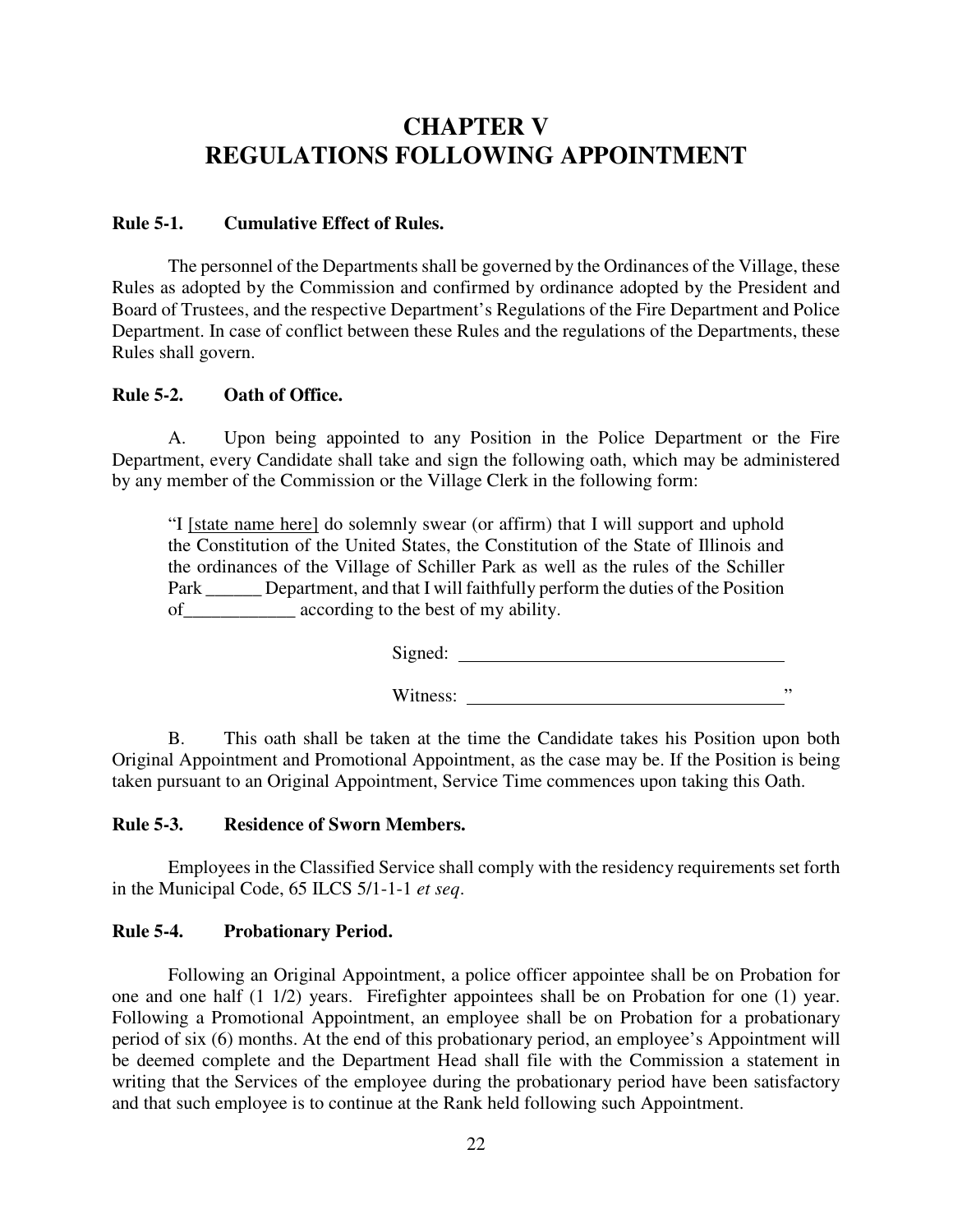<span id="page-27-0"></span>A. During the probationary period an employee accrues vacation, sick leave, and retirement credits. An employee's Service at any Rank may be terminated by the Department Head at will and without a Hearing before the Commission as set forth in Subsection B.

B. If during his probationary period such employee shall be found for any reason to be incompetent or unqualified for the performance of the duties of the Classified Position he is filling, the Department Head:

- 1. In the case of an Original Appointment may discharge said employee.
- 2. In the case of a Promotional Appointment, order a demotion to the Rank held prior to such Promotion; or the employee may request demotion.
- 3. Shall send Notice to the Commission of such termination.

#### **Rule 5-5. Assignment to Duty.**

All persons receiving an Appointment or Promotion shall be assigned to and perform the duties of the Classified Position to which appointed.

A. Changing the compensation of any Classified Position, whether by ordinance or otherwise, shall not affect the tenure of the incumbent in such Classified Position, unless in the opinion of the Commission such change shall also involve an increase in duties requiring that an Examination be given.

B. In case of necessity an employee may be given a Temporary Assignment with or without extra pay for other than his regular duties. But no such Temporary Assignment shall be for a period of more than 180 calendar days without the written consent of the Commission or the Village Board.

#### **Rule 5-6. Temporary Appointment**

In order to prevent a stoppage of public business, to meet extraordinary exigencies, or to prevent material impairment of the Police or Fire Department, the Commission may make Temporary Appointments, to remain in force until regular appointments may be made but never to exceed 60 workdays. No Temporary Appointment of any one person shall be made more than twice in any calendar year, except when necessary to accommodate a vacancy for Military Leave. Vacancies caused by Military Leave can be filled for duration of the absence.

#### **Rule 5-7. Temporary Assignments.**

To prevent the cessation of public business, to meet extraordinary circumstances or to prevent material impairment of the Departments, the Department Head may make a Temporary Assignment to fill a Vacancy in a Classified Position other than the lowest Rank, which Temporary Assignment shall remain in force not exceeding 180 calendar days, and only until an Appointment can be made under these Rules. Any person whose name is on the Preliminary Promotional List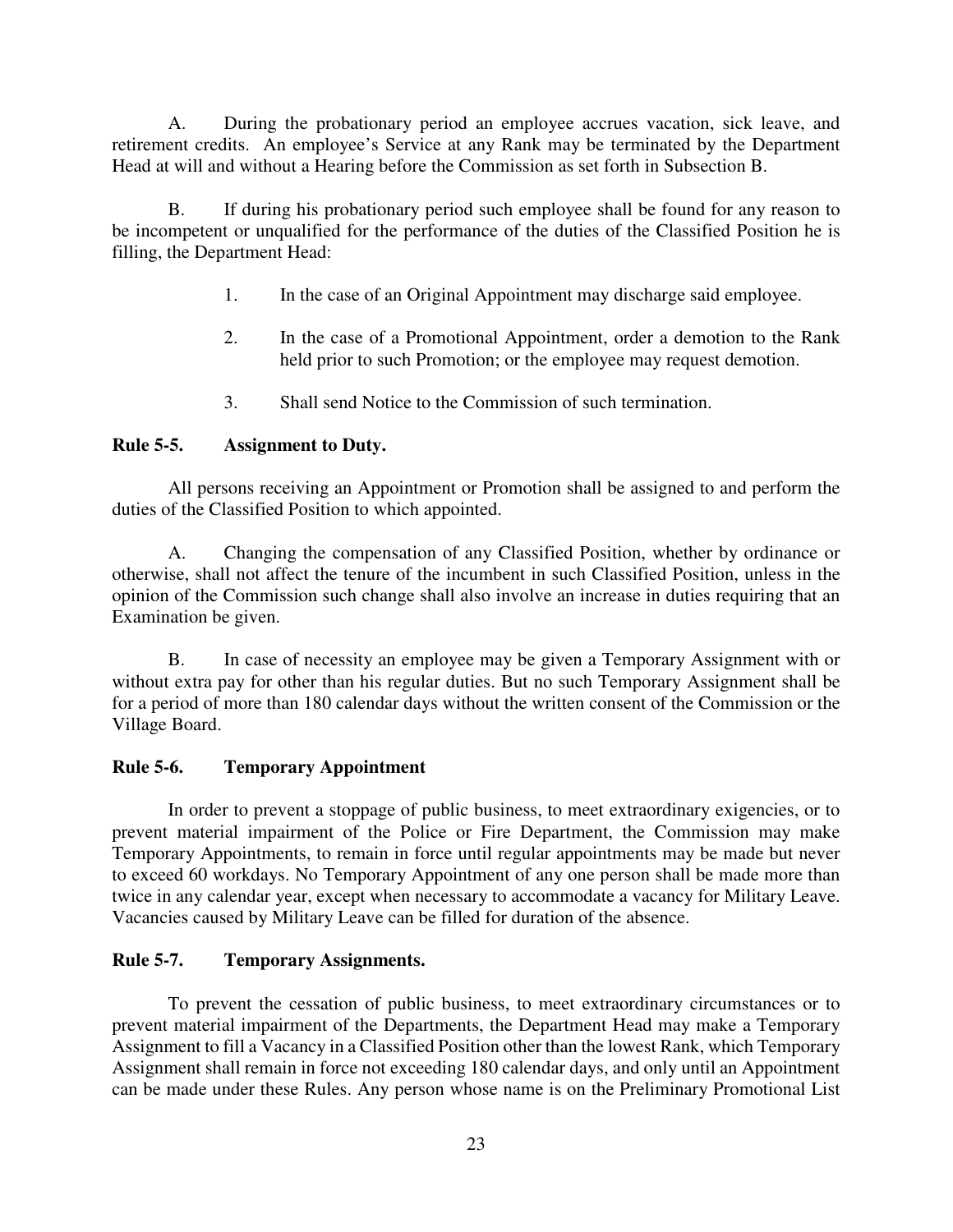<span id="page-28-0"></span>or Final Promotional List for a Classified Position may accept a Temporary Assignment to a Position other than or including that for which he was examined and is eligible, without losing his place upon such Preliminary Promotional List or Final Promotional List.

#### **Rule 5-8. Military Leave of Absence.**

 A person holding a Position in a Fire or Police Department who is enters the military or naval service of the United States because of a war in which the United States is a party belligerent or as required by any Act of Congress shall, upon written application to the Commission, be granted military leave.

 A person who has been on Military Leave granted by the Commission and who wishes to return to active duty in his Position shall be credited with Seniority for the period of such leave and, if otherwise qualified, shall be reinstated to his Position at the Rank held at the start of the leave, not more than 60 days after his written request for reinstatement is filed with the Commission. Such request shall be filed not more than 30 days after termination of the Military Service.

#### **Rule 5-9. Political Contributions and Activities.**

No person in the Fire Department or Police Department of the Village shall be under any obligation to contribute any funds or to render any political service, and no such person shall do so or be removed or otherwise prejudiced for refusing to do so.

A. No person in the Fire Department or the Police Department shall discharge or promote or reduce, or in any manner change the Rank or compensation of any other person in such Service, or promise or threaten so to do, for withholding or refusing to make any contribution of money or service or any other thing of value for any political purpose.

B. No person in the Fire Department or Police Department, while in uniform or while on duty or during any other time shall in any manner, directly or indirectly, use his official authority or influence to compel or induce any other person to pay or to vote or to render any political assessment, subscription, contribution or service.

C. An employee is encouraged to exercise his rights and duties as a citizen and to cast his vote in accordance with his conscience and political belief However, no member of the Fire Department or Police Department shall:

> 1. Use any official Classified Position to coerce or influence others or solicit or receive any contribution, subscription or service from any person for any political party or political purpose;

> 2. While in uniform or on duty, circulate petitions or campaign literature for candidates for elected office; and/or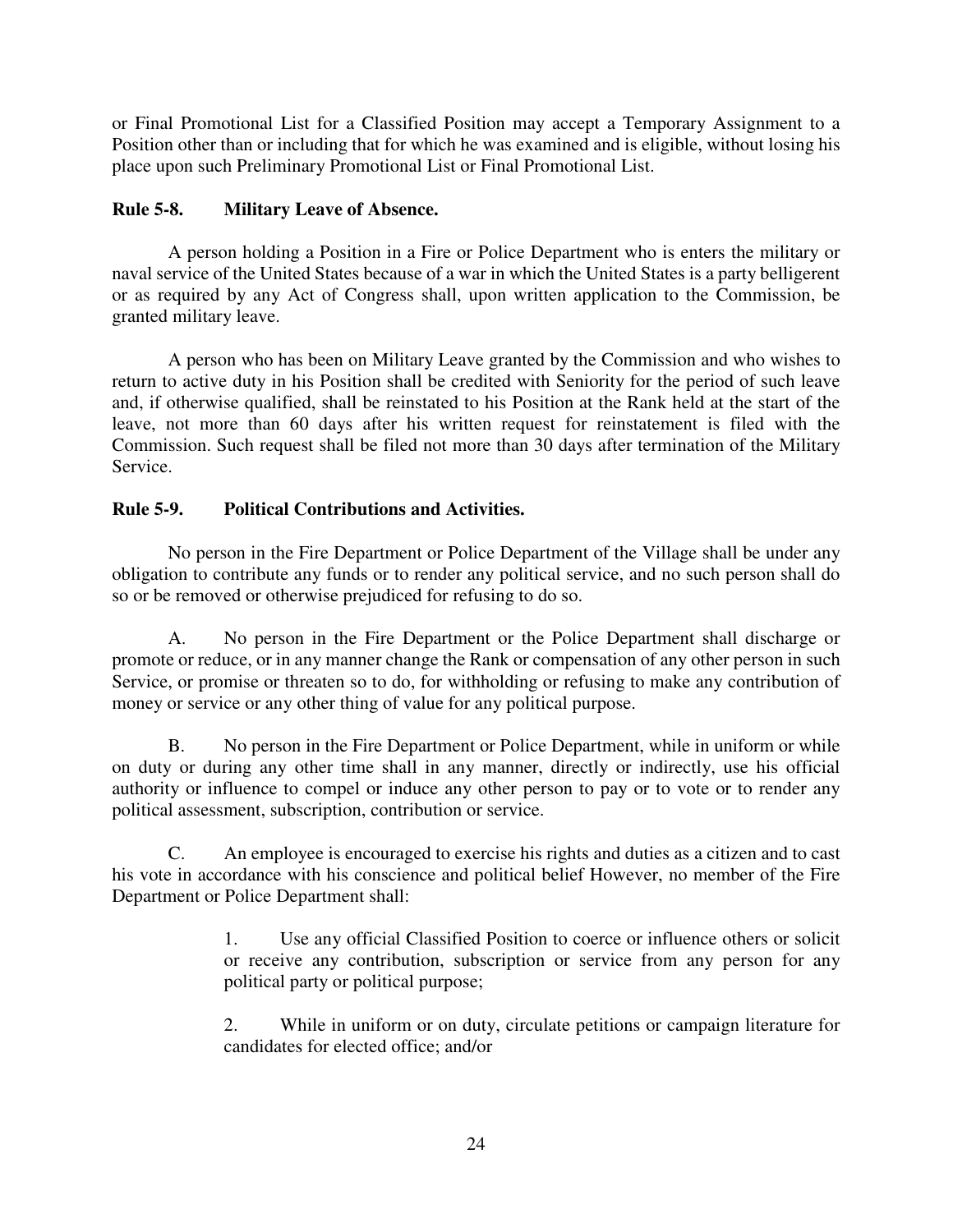3. Use, in any way, any Position, or its authority or influence to secure, or aid any person in securing, an elected public office.

#### <span id="page-29-0"></span>**Rule 5-10. Medical Tests.**

Whenever ordered to do so by the Commission or by the Head of the Department, an employee shall submit to a Comprehensive Medical Test. Such Comprehensive Medical Test shall be without expense to the employee. The Doctor's report shall be and become the property of the Commission and shall not be subject to review by any person other than the Commissioners, the Secretary and the Department Head.

#### **Rule 5-11. Psychological Tests.**

Whenever ordered to do so by the Commission or the Department Head, an employee shall submit to a Psychological Test by such psychologist or psychiatrist and at such time and place designated by the Commission or by the Department Head. Such Psychological Test shall be given without expense to the employee. The psychological report shall become the property of the Commission and shall not be subject to review by any person other than the Commissioners, the Secretary and the Department Head. (Re. 2004)

#### **Rule 5-12. Drug Screening.**

Whenever ordered to do so by the Commission or the Department Head, an employee shall submit to a Drug Screening at such time and place designated by the Commission or by the Department Head, as the case may be. Such Drug Screening shall be without expense to the employee. The report shall become the property of the Village and shall not be subject to review by any person other than the Commissioners and the Department Head.

#### **Rule 5-13. Layoff, Reduction in Force, Reinstatement.**

 All reinstatements shall be conducted in accordance with the applicable provisions of the New Millennium Code of the Village of Schiller Park, Illinois. 65 ILCS 5/10-2.1-5.

#### **Rule 5-14. Rules Not a Limit on Management.**

Nothing in these Rules shall be construed to limit the power of a Department Head to issue and enforce reasonable personnel rules of the Department that do not conflict with the Village ordinances or these Rules. However, whenever the Department Head issues letters of recommendation, commendation and/or reprimand affecting such employee, a copy thereof shall be provided to the Commission.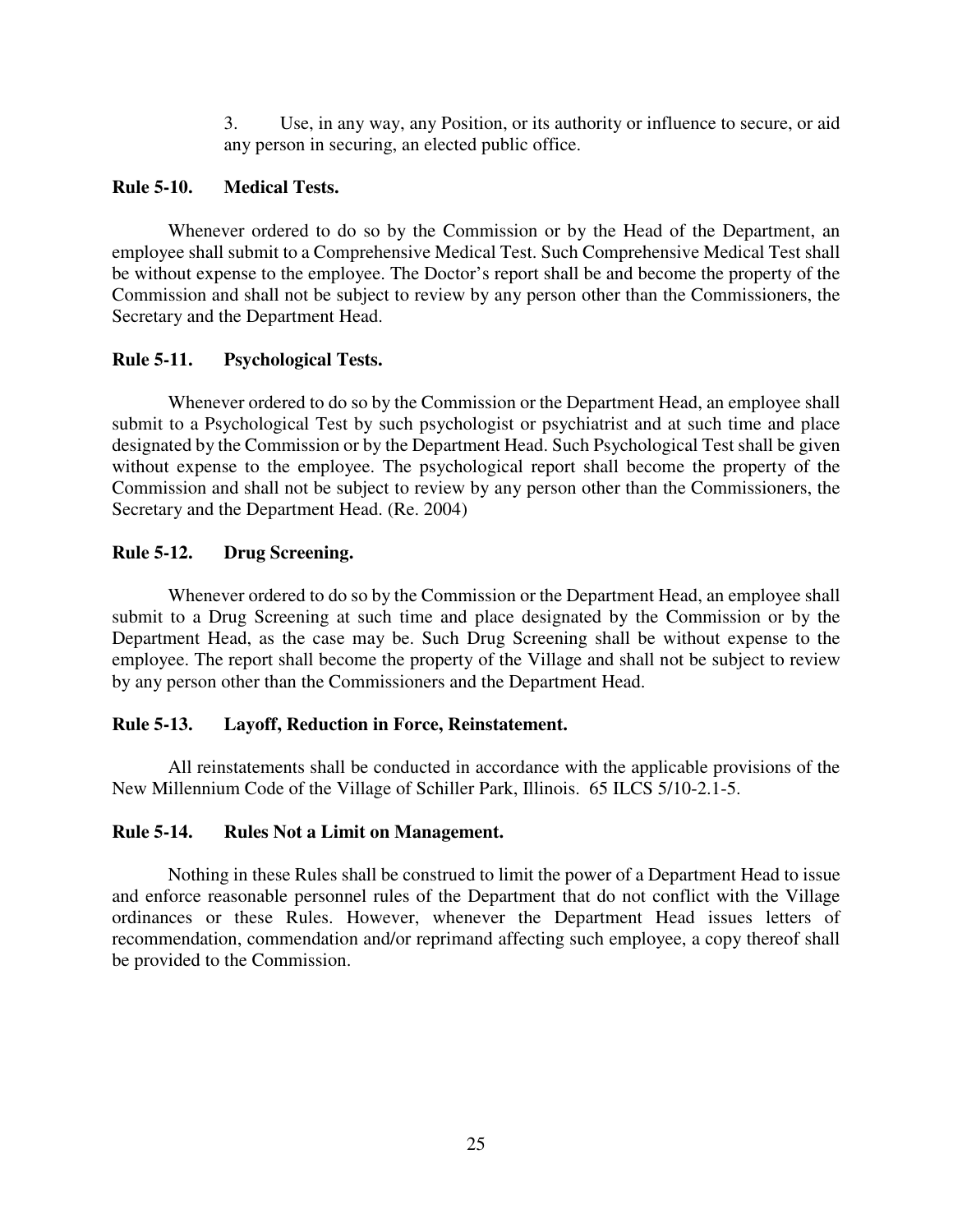## **CHAPTER VI DISCIPLINE AND DISCHARGE**

#### <span id="page-30-0"></span>**Rule 6-1. Discharge and Suspension.**

A. Except as hereinafter provided in this Chapter, no employee who is appointed and has completed his probationary period under these Rules, may be discharged or suspended for a period of more than thirty (30) consecutive calendar days, except for cause upon written charges filed with the Commission in accordance with Rule 6-3 and after an opportunity to be heard in his own defense.

B. Any employee holding a Classified Position who is suspended for more than five (5) calendar days or suspended within six (6) months after a previous Suspension shall be entitled to an Appeal concerning the propriety of such Suspension. Such Appeal shall be made within five (5) calendar days after receiving such order of Suspension. Following the Hearing on such Appeal, the Commission may sustain the action taken, may reverse it with instructions that the employee receive his pay for the period involved, or may suspend the employee for an additional period or discharge him, depending upon the facts presented.

#### **Rule 6-2. Cause for Disciplinary Action.**

All employees in the Fire Department and/or Police Department are subject to the ordinances of the Village, the rules of their respective Departments, these Rules and Regulations and, except as amended by these Rules, the Statutes of the State of Illinois. A violation of any such statute, ordinances, the rules of the respective Departments and/or Rules and Regulations shall be cause for disciplinary action. However, in addition to the foregoing, when an employee's conduct falls below a desirable standard, he may be subject to disciplinary action. The following include and are not limited to that constituting cause for which an employee may be disciplined:

A. Failure to follow the orders of one's supervisor, or superior in Rank within the employee's Department.

B. Absence from work without permission or, when one is absent, failure to report such absence in the manner ordered by the Department Head.

- C. Repeated absence or tardiness.
- D. Failure to perform assigned work in an efficient manner.
- E. Waste of property or working time.
- F. Failure to maintain a harmonious working relationship with fellow employees.

G. Possession or use of alcohol or drugs on duty is prohibited. No employee shall be under the influence of alcoholic beverages or drugs to any degree while on duty or when reporting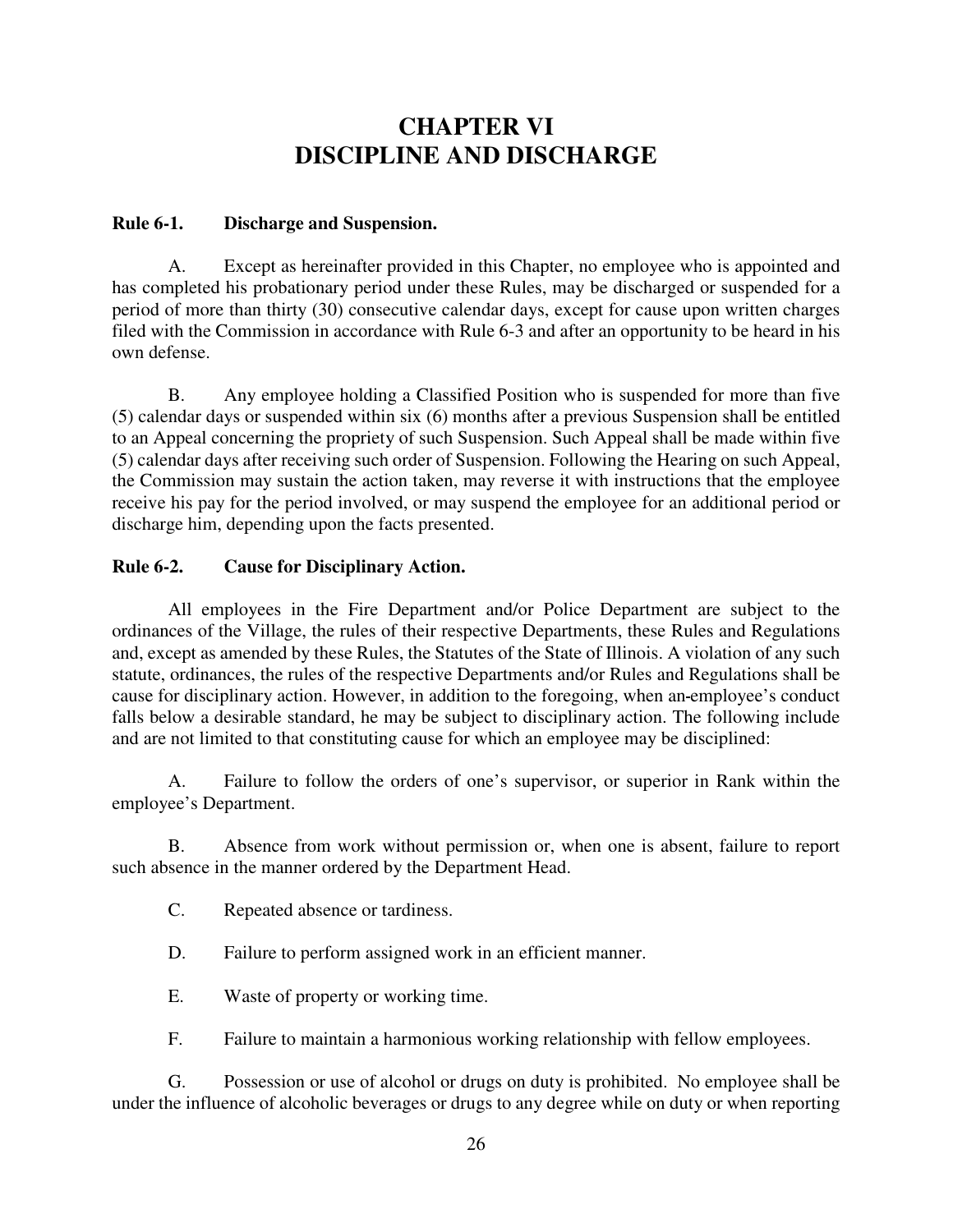<span id="page-31-0"></span>to duty. Possession or use of controlled substances on duty is prohibited, except when prescribed by an Illinois licensed physician and with the knowledge of the Department Heads.

- H. Conduct which is unbecoming a Village employee.
- I. Lying to a superior and/or filing a false report.
- J. Conviction of any criminal offense.

K. Failure to maintain an employee's physical condition and/or job-related skills, or failure to participate in such physical conditioning maintenance programs and such additional training programs as may be set forth in the Department rules promulgated by his Department Head.

#### **Rule 6-3. Charges upon Discharge or for a Thirty-One Day or More Suspension.**

Before any employee shall be discharged or suspended for a period of more than thirty (30) calendar days, written charges shall be filed with the Commission in the Village Hall stating specifically the facts alleged which constitute cause for such discharge or Suspension. The Commission shall thereupon precede in accordance with the provisions of Rules 6-4 through 6-9.

#### **Rule 6-4. Suspension Pending Hearing.**

Pending a Hearing upon written charges, any employee against whom such charges are filed seeking his discharge shall be suspended without pay pending a Hearing upon such written charges. Following such Hearing, the Commission may sustain the action taken, may reverse it with instructions that the employee receive his pay for the period involved, or may suspend the employee for an additional period or discharge him, depending upon the facts presented.

#### **Rule 6-5. Investigations of Police Officers and Firefighters.**

A. In the event of any Hearing, interrogation, or investigation of any employee holding a Classified Position, before any such employee holding a Classified Position may be interrogated or investigated by or before any disciplinary board, or Department, agent or investigator, the results of which interrogation or investigation may be the basis for filing charges with the Commission seeking his removal or discharge, he must be advised in writing that: (i) The specific improper or illegal act he is alleged to have committed; (ii) his admissions made in the course of the hearing, Hearing, interrogation or investigation may be used as the basis for charges seeking his removal or discharge; (iii) he has the right to have counsel of his own choosing present to advise him at any hearing, at his own cost, Hearing, interrogation or investigation; and (iv) a complete record of any hearing, Hearing, interrogation or investigation shall be made and the complete report thereof will be made available to such Police Officer or Firefighter without charge and without delay.

B. In the course of an investigation of charges, any Sworn Member may administer oaths and may secure a Commission subpoena requiring both the attendance and testimony of witnesses, and the production of books and papers relevant to the investigation.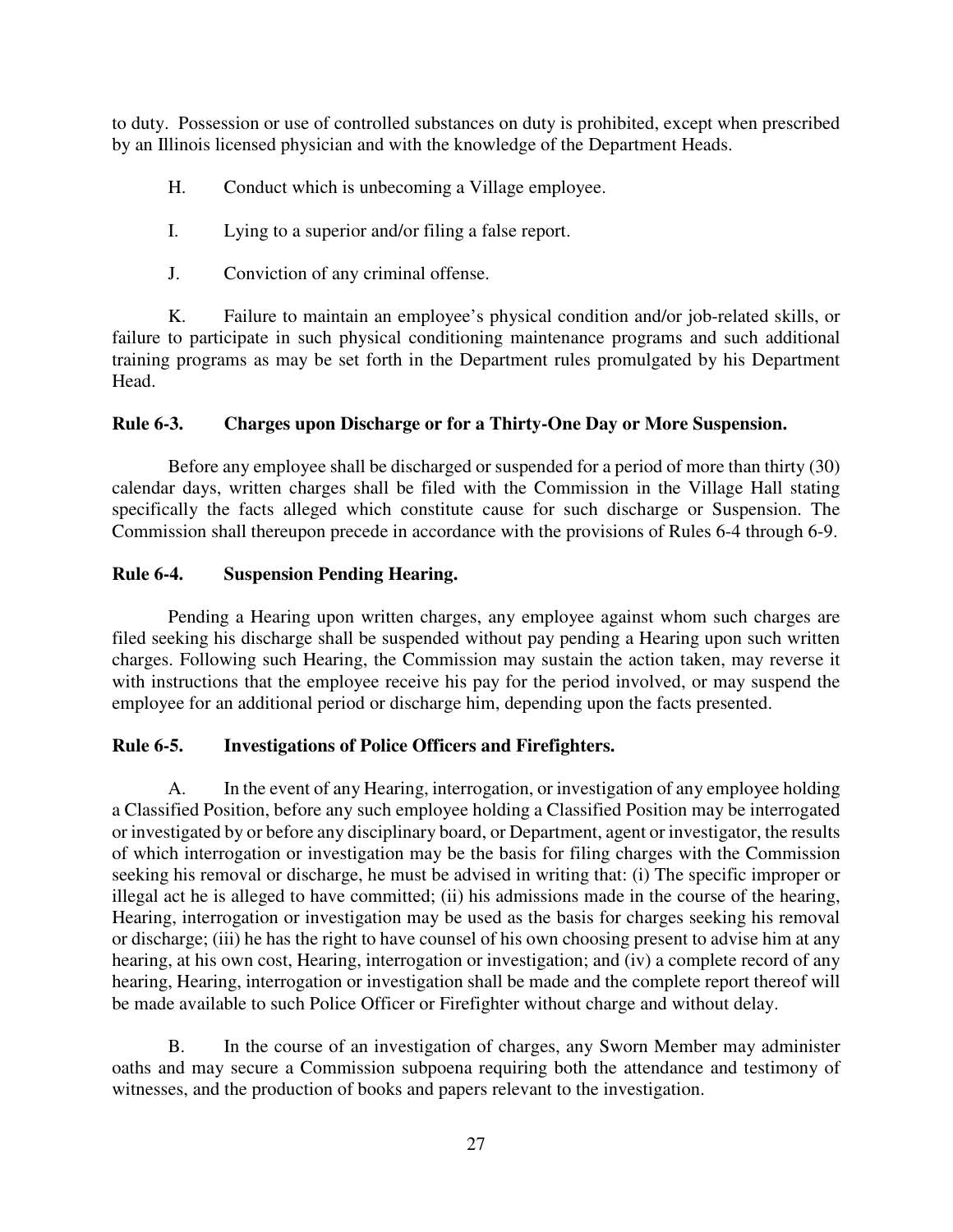#### <span id="page-32-0"></span>**Rule 6-6. Subpoenas.**

A. At any time before a Hearing, any Party may file a Motion for one or more subpoenas for any individual to appear for a Hearing or to produce books, papers, records, accounts and other documents; and following such Motion the Commission will issue one or more subpoenas as the Commission deems to be necessary for the Hearing. Subpoenas may be served by any person other than the person requesting the subpoenas so long as the person is at least 21 years of age. A Motion for subpoena must contain the name and address of each person who is the subject of the subpoena and/or the identity of any documents which such person is to produce. Subpoenas will not be issued for any person residing outside of the State of Illinois.

B. Any Motion for continuance by reason of inability to serve subpoenas shall be filed in the Village Hall at least three (3) calendar days before the date set for such Hearing, provided, however, that the Commission in its discretion may waive this rule.

#### **Rule 6-7. Hearings.**

Within five (5) days after the filing of an Appeal on the propriety of a Suspension subject to review under Rule 6-1 above, the Secretary shall forward copies thereof and a Notice of Hearing to the Department Head. Within five (5) days after the filing of charges alleged to constitute cause for removal, discharge, or Suspension for a period of more than thirty (30) calendar days, the Commission shall cause a Notice of Hearing and copies of the written charges to be served personally upon the employee holding a Classified Position upon whom such charges were filed or shall have the same delivered or mailed to his address as shown on the records of the Commission, as well as a Notice of the time and place of any investigative hearing or Hearing on said charges. During Hearings, evidence may be heard upon any facts or circumstances pertinent to such charges, no matter how broad the charges are.

A. No such Hearing shall be held less than five (5) calendar days after the serving or mailing of a Notice of Hearing. A Hearing of the charges, shall be commenced within 45 days of the filing thereof, which Hearing may be continued from time to time. While each Commissioner is *ex officio* a Hearing Officer, the Commission may appoint a Hearing Officer who is not a Commissioner to conduct said Hearing. In the absence of such Appointment, any one or more of the Commissioners shall conduct said Hearing.

B. During such Hearings:

1. The proceedings shall be public and shall be recorded by a court reporter to be retained by the Commission, except that the Commission may take questions under advisement and deliberate each in Closed Session. The records of all Hearings will not be transcribed by the court reporter unless ordered to do so by the Commission and, in such case, the Party requesting the transcript shall pay the costs thereof.

2. At his or her sole cost and expense, the Party initiating the Hearing as well as the Respondent may each choose to be represented by counsel.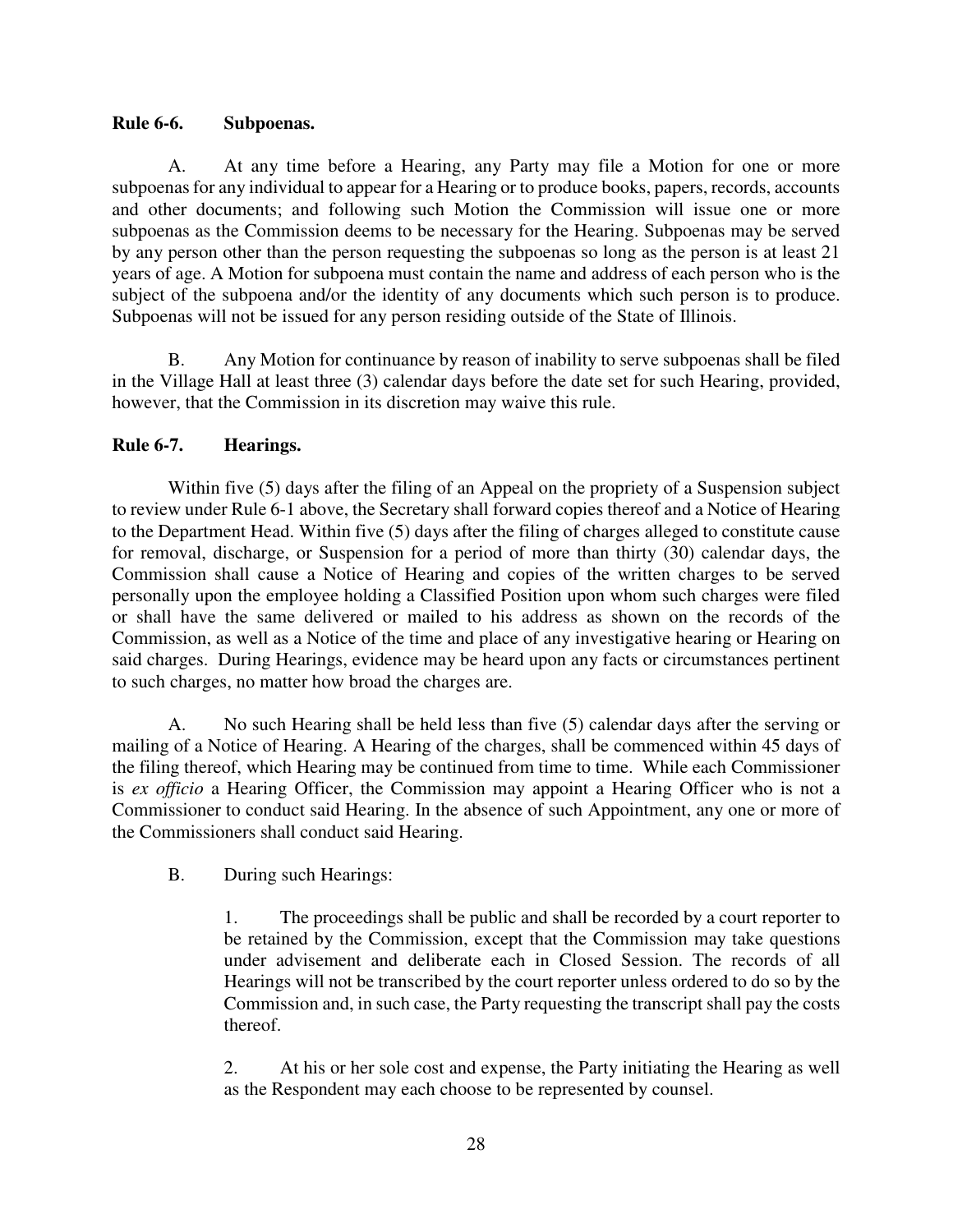<span id="page-33-0"></span>3. Testimony shall be under oath and the oath shall be administered to each witness prior to such witness testifying.

a. The Commission will first hear the witnesses substantiating the charges which have been made against the Respondent.

b. Thereafter, the Respondent may present and examine those witnesses whom the Respondent desires the Commission to hear.

c. All parties shall have the right to cross-examine witnesses presented by the opposing Party.

4. The person initiating any proceedings which provide for a Hearing has the burden of proof to establish that cause does exist by a preponderance of evidence.

5. The matter will be decided by the Commission on evidence presented at the Hearing.

#### **Rule 6-8. Motions and Continuances.**

A. Motions. In connection with any Hearing, the Commission or the Hearing Officer may, at any time prior to the commencement of the Hearing, specify time and place for filing Motions or other pleadings, and any Party may file Motions or other pleadings with the Commission in the Village Hall or the Hearing Officer, as the case may be, in the manner provided in Rule 6-10.

B. Continuances. In addition to continuances granted pursuant to Rule 6-6, the Commission may, in its discretion, grant continuances of any Hearing upon the Motion of the employee. In such case, if the granting of such Motion will create a postponement of the Hearing for more than thirty (30) days after the original Hearing date set by the Commission, such employee shall sign a waiver of his salary during the time of such postponement prior to his Motion for continuance being granted by the Commission.

#### **Rule 6-9. Findings and Decision.**

While the Commission itself may conduct the Hearing, a Hearing Officer conducting said Hearing shall file (with the Secretary) findings of fact following the Hearing and recommend a decision for approval by the Commission. The Commission may affirm, modify or reverse any decision or discipline recommended by said Hearing Officer, in whole or in part, or may remand the same for further Hearing or other proceedings. The Commission's order containing the findings and decision of the Commission, as well as the findings and recommended decisions of the Hearing Officer, if any, shall be preserved by the Secretary, and following entry of an order by the Commission, Notice of said findings and decisions shall be given to Department Head.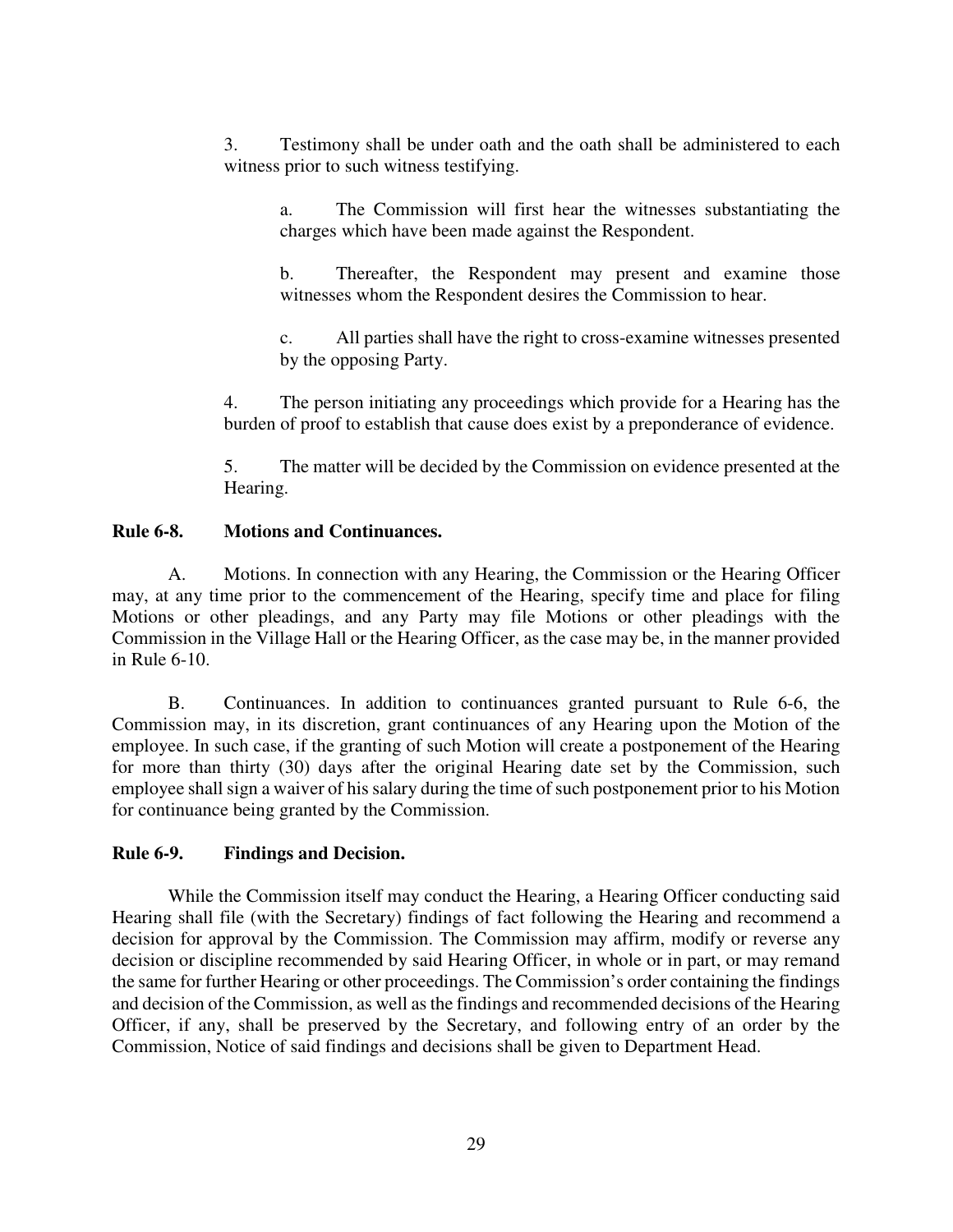#### <span id="page-34-0"></span>**Rule 6-10. Filing.**

All papers filed with the Commission, pursuant to Chapter VI, may be mailed or personally delivered to the Secretary at the Village Hall. For the purpose of Chapter VI, the filing date of any paper: If delivered personally, shall be the date it was received in the Village Hall; and if forwarded by mail, shall be the date which is postmarked on the envelope containing such paper. In no case, shall mail, other than United States certified mail, return receipt requested, be a filing.

#### **Rule 6-11. Process.**

All papers required by these Rules and Regulations to be served shall be delivered personally to the Party designated or mailed by United States of America certified mail, return receipt requested, in an envelope properly addressed with postage prepaid, to the designated Party at his last known address. Proof of service of any paper shall be made by the certification of any person, firm or corporation Party personally, or by the return receipt.

#### **Rule 6-12. Computation of Time.**

The time within which any act under these Rules is to be done shall be computed by excluding the first day and including the last, unless the last day is Sunday or is a holiday as defined or fixed in any statute now or hereafter in force in the State, and then it shall also be excluded. If the day succeeding such Sunday or holiday is also a holiday or a Sunday then such succeeding day shall also be excluded.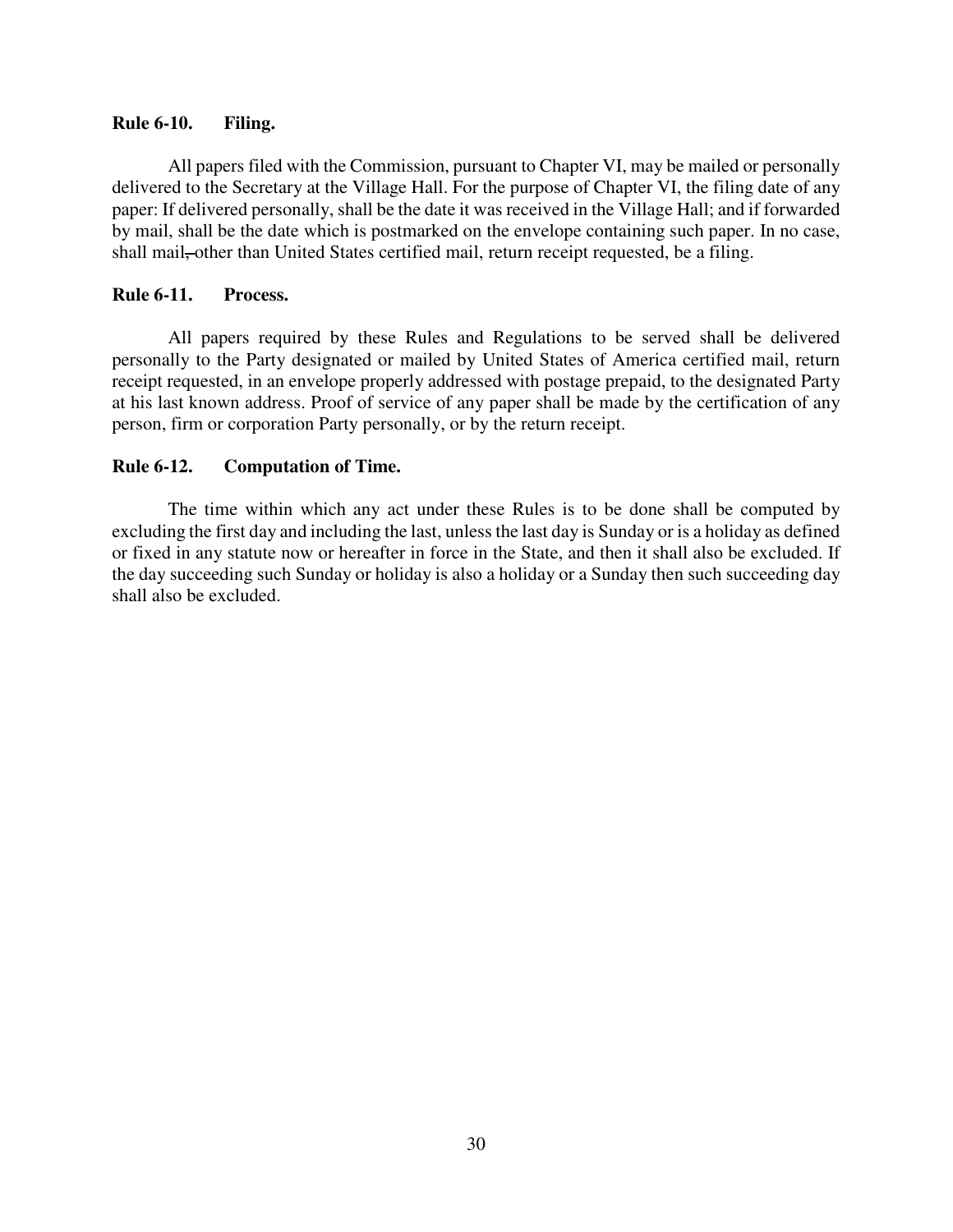## **CHAPTER VII DEFINITIONS**

#### <span id="page-35-0"></span>**Rule 7-1. Rules of Construction and Definitions.**

A. The language in these Rules shall be interpreted in accordance with the following rules of construction: (a) The word "may" is permissive and the word "shall" is mandatory; and (b) except where the context reveals the contrary: The singular includes the plural and the plural includes the singular, and the masculine gender includes the feminine.

B. In these Rules, when the first letter of the following words in bold font are in the upper case, such words have the meanings ascribed to them in this Subsection B, as follows:

> 1. "Act" means Division 2.1 of Article 10 of the Illinois Municipal Code and as it has been amended by the ordinance approving these Rules adopted by the President and Board of Trustees pursuant to the Home Rule Powers afforded the Village by the Illinois Constitution.

> 2. "Appeal" means a formal written request by a Sworn Member for a Hearing, filed at the Village Hall.

> 3. "Applicant" means any person making formal request for Original Appointment and any employee holding a Classified Position making formal request for Promotion.

> 4. "Application" means a formal request for Examination on forms provided by the Commission as set forth in these Rules.

> 5. "Appointment" means the filling of a Classified Position by the Commission administering, or causing the administering of, the oath of office following Examination and certification of the Applicant by the Commission. See also: "Original Appointment" and "Promotional Appointment."

> 6. "Break in Continuous Service" means furloughs and Leaves of Absence without pay exceeding thirty (30) consecutive days, excluding Military Leave but including and not limited to Layoffs and Medical Leaves.

> 7. "Candidate" means an Applicant who has been placed on any Preliminary Eligibility List, Final Eligibility List, Preliminary Promotional List or Final Promotional List and who has received an Offer of Appointment to a Classified Position but who has not completed all Post-Offer Tests required for Appointment.

> 8. "Chief' means a Department Head who also simultaneously holds a Classified Position, provided such person has not previously resigned from such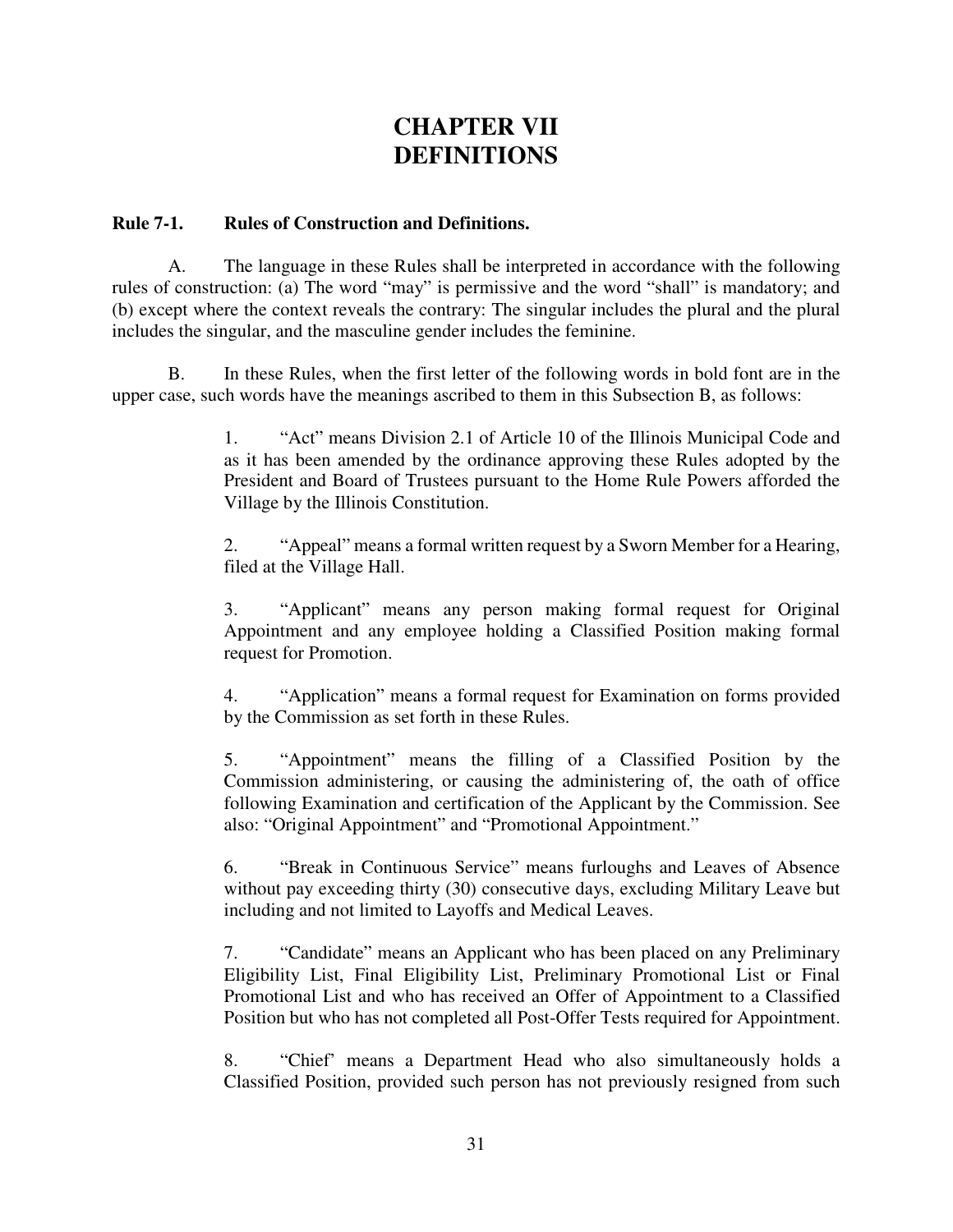Classified Position, who shall be deemed on furlough from such Classified Position for so long as such person is Chief.

9. "Classified Position" means a position of any given Rank, obtained by Appointment, held by Sworn Members in the Departments of the Village, other than those described in the ordinances of the Village as Exempt Positions.

10. "Commission" or "Board of Fire and Police Commissioners" means the Board of Fire and Police Commissioners of the Village.

11. "Commissioner" means a member of the Commission.

12. "Conscientious Objector" means a person who for moral or religious reasons is opposed to participating in any war, and who is therefore deferred from Military Service but is subject to serving in civil work for the national health, safety interest; or who has been so classified by his or her local selective service draft board.

13. "Continuous Service" means Service Time not interrupted by Resignation, or dismissal. Layoffs and/or Suspensions of less than thirty-one (31) consecutive days in duration, and Leaves of Absence, shall not interrupt Continuous Service but the duration of Breaks In Continuous Service of such Leaves of Absence (excluding Military Leave) shall be deducted from the amount of Continuous Service accrued.

14. "Department" means the Fire Department or the Police Department, as the case may be.

15. "Department Head" or "Head of the Department" means and may be either the Chief or the Director, as the case may be.

16. "Director" means a Department Head who is a civilian Sworn Member.

17. "Drug Screening" means a chemical test or tests of a person administered by a licensed physician, separately or as a part of a Comprehensive Medical Test, to determine the alcohol concentration; or any amount of a drug, substance, or compound resulting from the unlawful use or consumption of cannabis listed in the Cannabis Control Act or a controlled substance listed in the Illinois Controlled Substances Act in such person's system.

18. "Emergency Medical Service System Permit" means the certificate issued by a hospital designated by the Village and affiliated with the Village's Emergency Medical Services program following such hospital's examination of a Paramedic who is an Applicant for Firefighter/Paramedic, which must be obtained by such Paramedic prior to or within forty-five (45) days after such Applicant has been given an Offer of Appointment.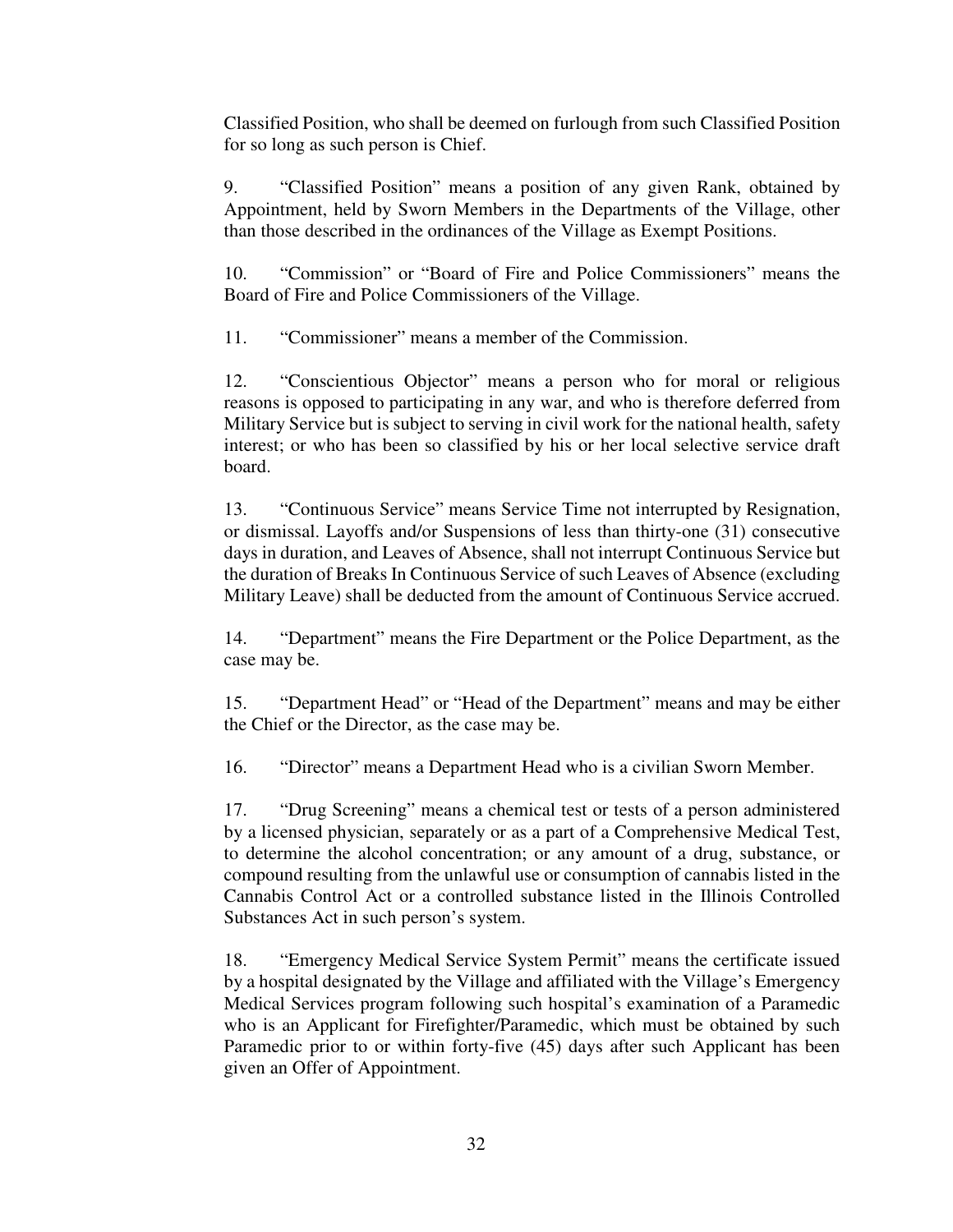19. "EMS" or "Emergency Medical Services" means the system of providers which, through a program plan submitted to and approved by the Illinois Department of Public Health, entitles a hospital to utilize qualified personnel to provide or coordinate pre-hospital and inter-hospital emergency care at an advanced or intermediate level to victims of illness or injury within the area specified in the program plan.

20. "Examination" means the entire series of Pre-Offer Tests and Post-Offer Tests prescribed by the Commission to which every Applicant must be subjected and which each Candidate must have completed successfully in order to be certified by the Commission for any given Appointment.

21. "Examination Fraud" means any one or more of the following that takes place when a Candidate or Applicant by himself or in cooperation with one or more other persons: Signs or furnishes any document, including but not limited to an Application, which omits any pertinent information or contains a false or misleading statement; or participates in any false or misleading statement made in any certificate accompanying such Application; or is complicit in any omission of any pertinent information from or untrue or misleading statement in any such document; or attempts to obtain or obtains an advantage over other Applicants or Candidates by making any false representation regarding himself or any of the other Applicants or Candidates; or impersonates anybody else or allows anybody else to impersonate him; or uses or aids anybody else in using any information surreptitiously obtained; or uses or aids anybody else to use any device or document or other memoranda during any Test, contrary to Examination procedures established by the Commission.

22. "Examiner" means any person, firm or corporation authorized by the Commission to administer Tests, including the Secretary and the individual Commissioners. (Rev. 2004).

23. "Exempt Position" means a Position in a Department designated by ordinance adopted by the President and Board of Trustees and held by a Sworn Member officially appointed by the Village President without the requirement of Examination and Appointment, with the understanding that the holder of such Exempt Position may also hold a Classified Position if such person has not previously resigned such Classified Position.

24. "Final Eligibility List" means that list of persons eligible for Original Appointment following Pre-Offer Tests therefore and adjusted to reflect Military Credit and/or Firefighter Preference, if any — as such list is established by the Commission. See also "Preliminary Eligibility List".

25. "Final Promotional List" means the list containing names that appear on the Preliminary Promotional List, adjusted to reflect Military Credit, if any.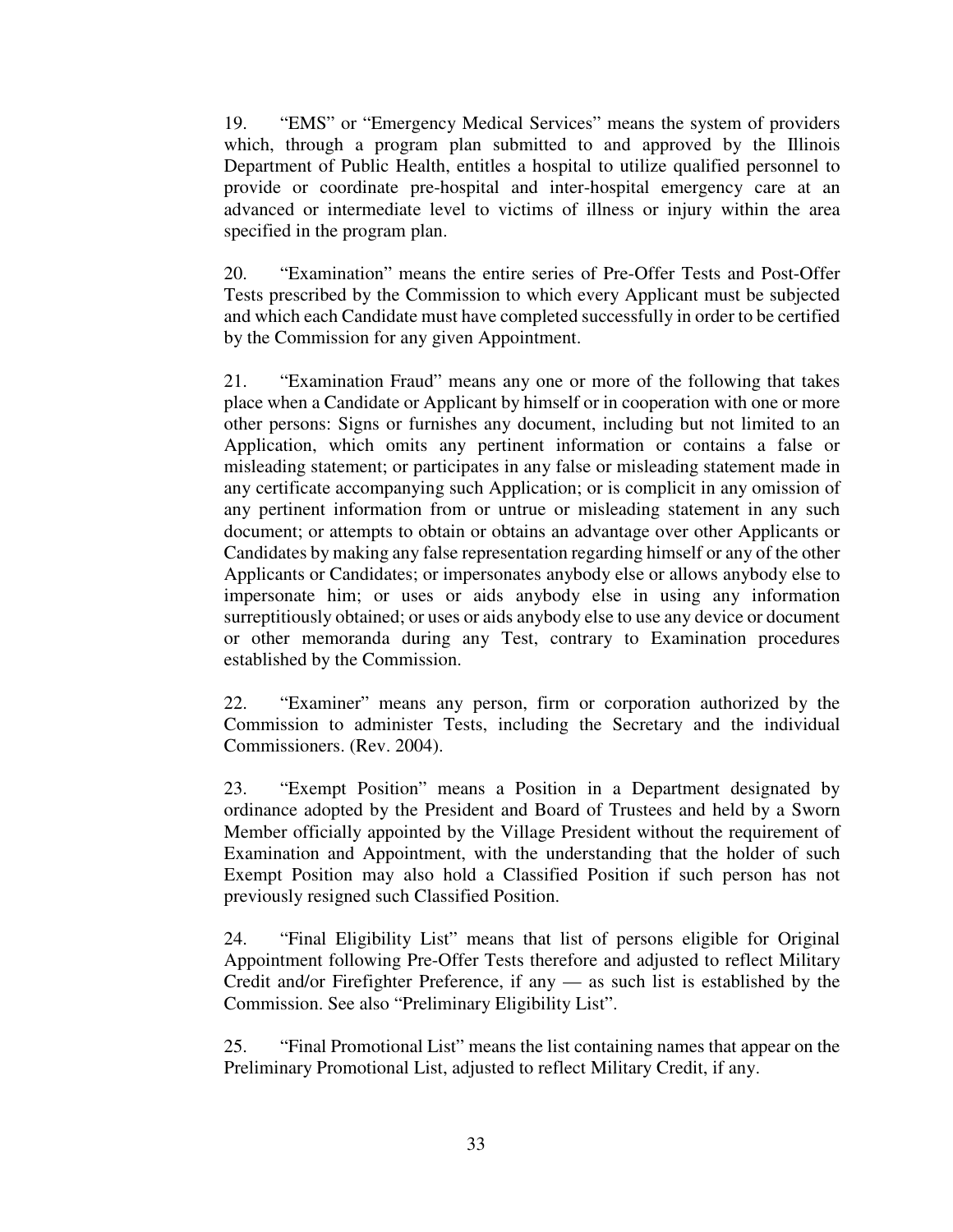26. "Fire Department" means those Sworn Members holding either a Classified Position or an Exempt Position or both in the Fire Department of the Village.

27. "Firefighter" means an employee of any Rank who is a Sworn Member of the Fire Department employed to perform paramedic duties and firefighter duties, the latter of which shall include but not be limited to controlling and extinguishing fires at the locations of any such fires and enforcing fire protection and prevention laws and ordinances; and which may include serving as a fire engineer, marine engineer, fire pilot, bomb technician or scuba diver.

28. "Firefighter/Paramedic" means a Sworn Member holding the lowest Rank in the Fire Department.

29. "Firefighter Preference" means the credit as set forth in these Rules available to Applicants for Original Appointment to the Position of Firefighter/Paramedic for prior service as a Firefighter.

30. "Fiscal Year" means any given May 1 through the following April 30.

31. "Hearing" means one or more sessions authorized by the Commission open to the public, for the purpose of deciding issues of fact regarding charges that have been filed with the Commission, at which arguments and evidence are presented, the latter of which may include the testimony of witnesses.

32. "Hearing Officer" means one or more persons who preside over and conduct a Hearing, whether or not such person is a Commissioner but is authorized by the Commission to conduct a Hearing, who has the power to administer oaths, take testimony, rule on questions of evidence, and make factual and legal determinations. In all cases a Commissioner is ex officio a Hearing Officer, with the understanding that if two or more Commissioners conduct the Hearing, the Chairman of the Commission shall be the presiding or, in the absence of the Chairman, the Commissioner having seniority shall be the presiding Hearing Officer having final rule-making authority on questions of evidence.

33. "Illinois Municipal Code" means 65 ILCS 5/1-1-1 *et seq*., as amended from time to time.

34. "Initial Eligibility List" means that list containing names of Applicants eligible for Original Appointment following and having passed the Pre-Offer Tests, established by the Commission, but not yet adjusted to reflect Preference Points.

35. "Layoff" means an interval of forced unemployment.

36. "Leave of Absence" means an excused absence in accordance with these Rules.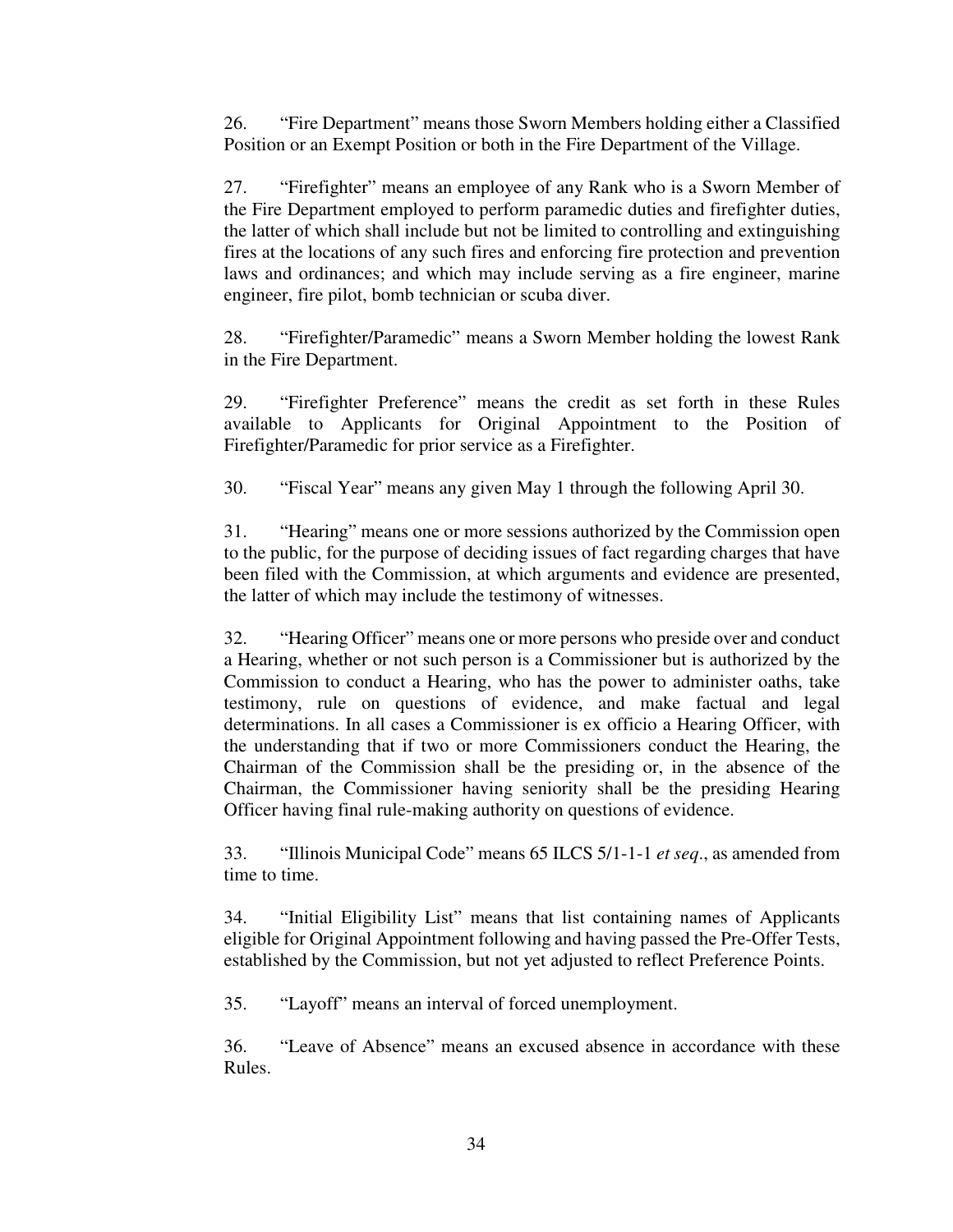37. "Medical Leave" means time off from work without pay for injuries or sustained illness.

38. "Military Credit" means the preference points for Application and Appointment available pursuant to these Rules to any Applicant who was engaged in full time Military Service for at least one (1) full year and honorable discharged therefrom.

39. "Military Service" means having been engaged in military or naval service of the United States of America for at least one (1) year and being honorably discharged therefrom or being now or hereafter on inactive or reserve duty in such military or naval service but not including, in the case of Positions within the Police Department, being convicted by court-martial of disobedience of orders.

40. "Municipal Code" means The New Millennium Code of the Village of Schiller Park, as amended, and as it may be amended further from time to time hereafter.

41. "Notice" means any notification required by these Rules to be given., which, if to an individual person, shall be delivered personally or sent by certified United States mail, return receipt requested to the last known address of the person; or in the case of an employee, a delivery or mailing to the address of such person on file in the Village Hall shall be adequate notification; or in the case of the Commission, a delivery to the Village Hall shall be adequate notification.

42. "Offer of Appointment" means the act of the Commission in making an Appointment which may be conditioned upon the Candidate's successful completion of Post-Offer Tests.

43. "Open Meetings Act" means the Open Meetings Act, 5 ILCS 120/1 *et seq*., as amended from time to time.

44. "Orientation" means the presentation made by the Commission to prospective Candidates regarding the requirements of the Position sought.

45. "Original Appointment" means the official naming by the Commission of a person to the lowest ranking Position in Police Department, being that of Patrol Officer, or Fire Department, being that of Firefighter/Paramedic.

46. "Original Examination" means an Examination administered by the Commission to Applicants.

47. "Paramedic" means a person who is an Emergency Medical Technician - Paramedic licensed by the Illinois Department of Public Health.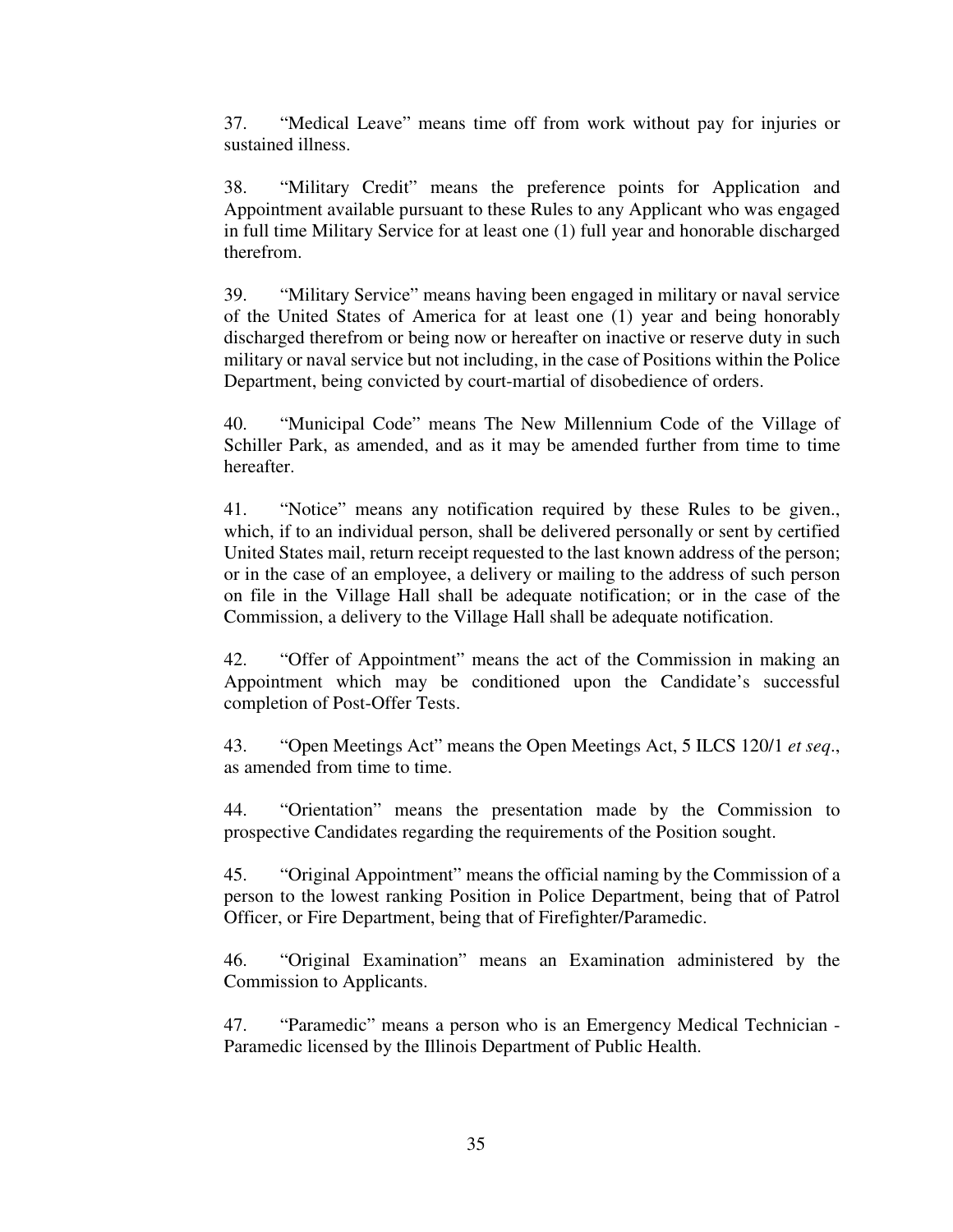48. "Party" means, generically, either contestant or side in any Hearing: On the one hand, a Chief or Director or other person who files charges or responds to an Appeal; and, on the other, the Sworn Member who responds to the charges or who makes an Appeal.

49. "Patrol Officer" means a Sworn Member holding the lowest Rank in the Police Department.

50. "Physical Fitness Test" or "Medical Test" or "Comprehensive Medical Test" means a Test that consists of a thorough review of the medical condition of the body of an Applicant by a medical physician or physicians designated by the Commission to determine the health and condition of the bodily functions of the Applicant to perform the essential functions of the Position for which Application has been made and shall include but not be limited to psychological, vision and hearing evaluations and a Drug Screening.

51. "Police Department" means those Sworn Members holding a Classified Position, an Exempt Position, or both in the Village Police Department.

52. "Police Officer" means an employee of any Rank who is a Sworn Member of the Police Department and employed to perform law enforcement duties.

53. "Position" means a defined office, occupation, or place within the employment of the Fire Department or Police Department. See also "Classified Position" and "Exempt Position."

54. "Post" the verb, including all of its principal parts, tenses and voices, means the placing of a document or documents on a bulletin board or on a wall in the Village Hall of the Village, all of the fire houses of the Fire Department, and the offices of the Police Department.

55. "Preference Points" means the preference points for Application and Original Appointment available for education, residence, paramedic certification, fire cadet, experience and additional points pursuant to these Rules to any Applicant who is eligible for said points.

56. "Preliminary Eligibility List" means that list containing names of Applicants eligible for Original Appointment following and having passed the Written Test.

57. "Preliminary Promotional List" means that list containing names of Applicants successfully passing the Pre-Offer Tests in a Promotional Examination, established by the Commission, ranked by grade average as determined by Test scores and Seniority, but not yet adjusted to reflect Military Credit.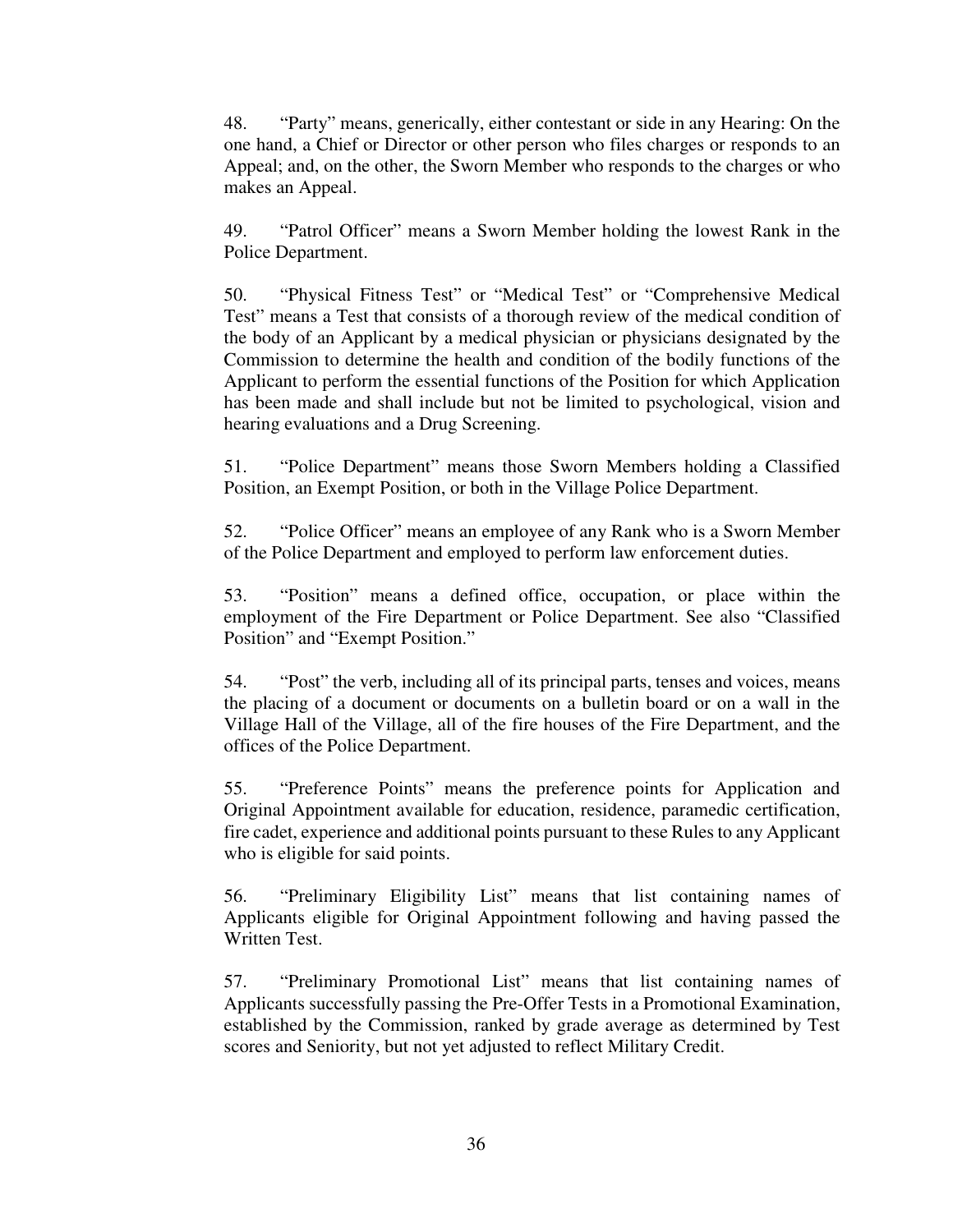58. "President and Board of Trustees" or "Board of Trustees" means the President and Board of Trustees of the Village, being the corporate authorities of the Village.

59. "Probation" means the testing of a person's on-the-job conduct and performance in and suitability for a given Classified Position undertaken over a probationary period, commencing with his Appointment to such Classified Position.

60. "Promotion" means an employee's advancement by Appointment to a higher Rank in the Classified Service.

61. "Promotional Appointment" means the Appointment of an employee to a higher Rank in the Classified Service.

62. "Promotional Examination" means an Examination administered by the Commission to Candidates for Appointment to a Position or Rank higher than that of an Original Appointment.

63. "Promotional List" means a list used in the Promotion process of the Department, and may refer either to a Preliminary Promotional List or a Final Promotional List.

64. "Rank" means an employee's defined office, occupation, or place in the Fire Department or Police Department.

65. "Reinstatement List" means the list containing the names, according to Seniority, of employees in the Fire Department and/or Police Department who have been laid off and are awaiting reinstatement.

66. "Resignation" means a formal giving up or surrendering of one's Position.

67. "Respondent" means an employee in the Classified Service upon whom charges are served.

68. "Rules" or "Rules and Regulations" means the Rules and Regulations of the Board of Fire and Police Commissioners.

69. "Secretary" means the Village employee assigned by the Village President to the Commission as its aide.

70. "Seniority" means the holding of more Service Time than another employee in the same Rank.